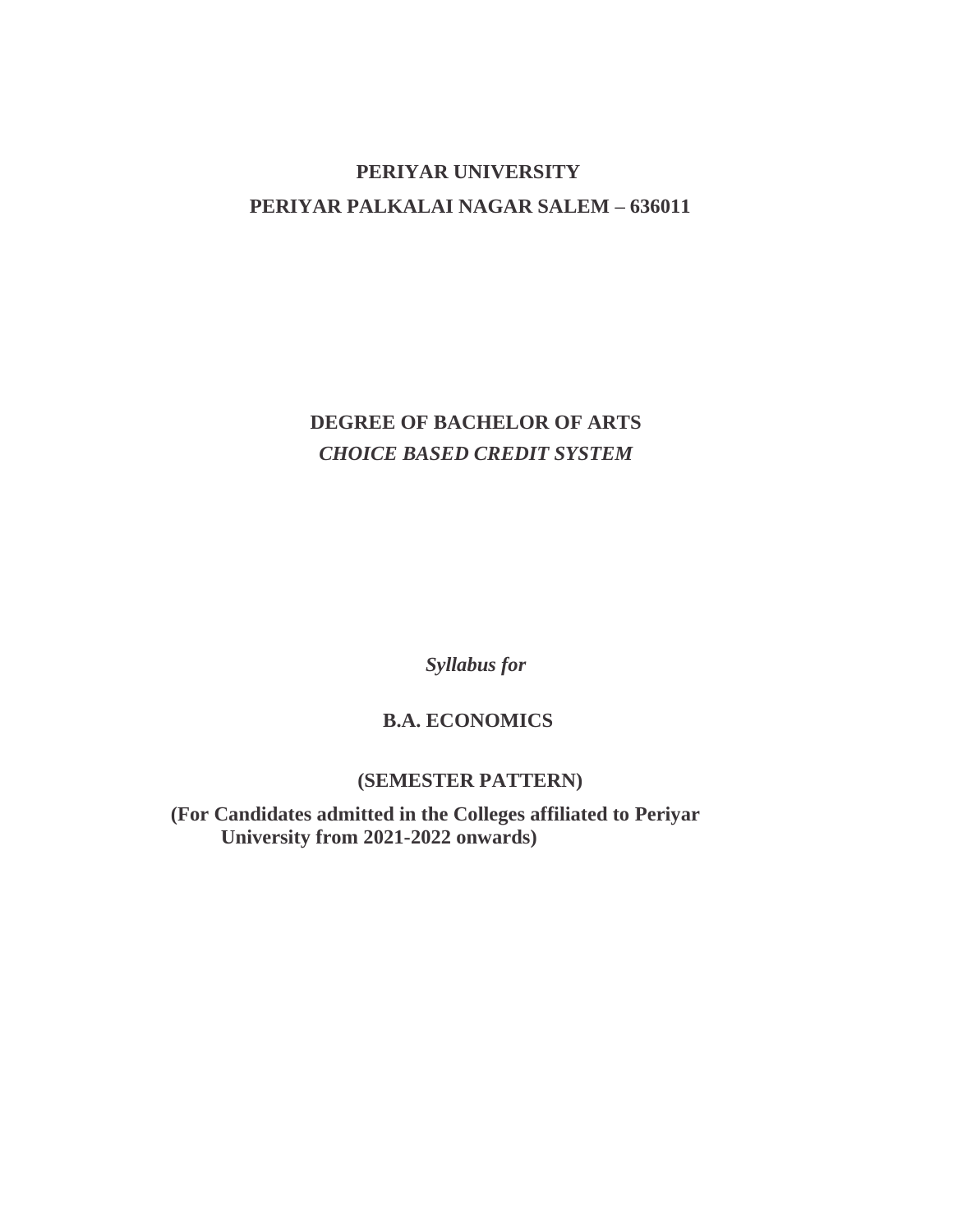# **B.A ECONOMICS REGULATIONS**

#### **1. PROGRAMME**

"Programme" means a course of study leading to the award of a degree in a discipline - B.A **Economics** 

### **2. ELIGIBILITY**

Refer this office circular No: PU/R/AD-1/UG/PG/Programmes Eligibility/2019 Dated: 16-04- 2019.

#### **3. DURATIONOFTHECOURSE**

The course shall extend over a period of **three years comprising** of six semesters with two semesters in one academic year. There shall not be less than 90 working days for each semester. Examination shall be conducted at the end of every semester for the respective subjects.

Each semester have 90 working days consists of 5 teaching hours per working day. Thus, each semester has 450 teaching hours and the whole programme has 2700 teaching hours.

#### **4. COURSE OF STUDY**

The course of study for the B.A Economics degree shall consist of the following Subjects in each of the semester for completing the Degree

#### **Part – I. Tamil**

Tamil or any one of the modern or classical languages such as, Telugu, Kannada, Malayalam, Hindi, Sanskrit, French, German, Arabic or Urdu and the subject shall be offered during the **first four semesters** with one examination at the end of each semester (4 courses -  $4X3=12$ ) Credits )

#### **Part – II Communicative English**

The subject shall be offered during the **first four semesters** with one examination at the end of each semester (4 courses - 4X3=12 Credits)

#### **Part – III: Core subject.**

It is prescribed in the scheme of examination. Examination shall be conducted in the core subjects at the end of every semester. For the programmes with 6 semesters 14 core courses are offered for the programmes and each subject has 5 credits (14X5=70 credits). Other than the core subjects, Professional English is also offered by TANSCHE as core subjects take part in the first and second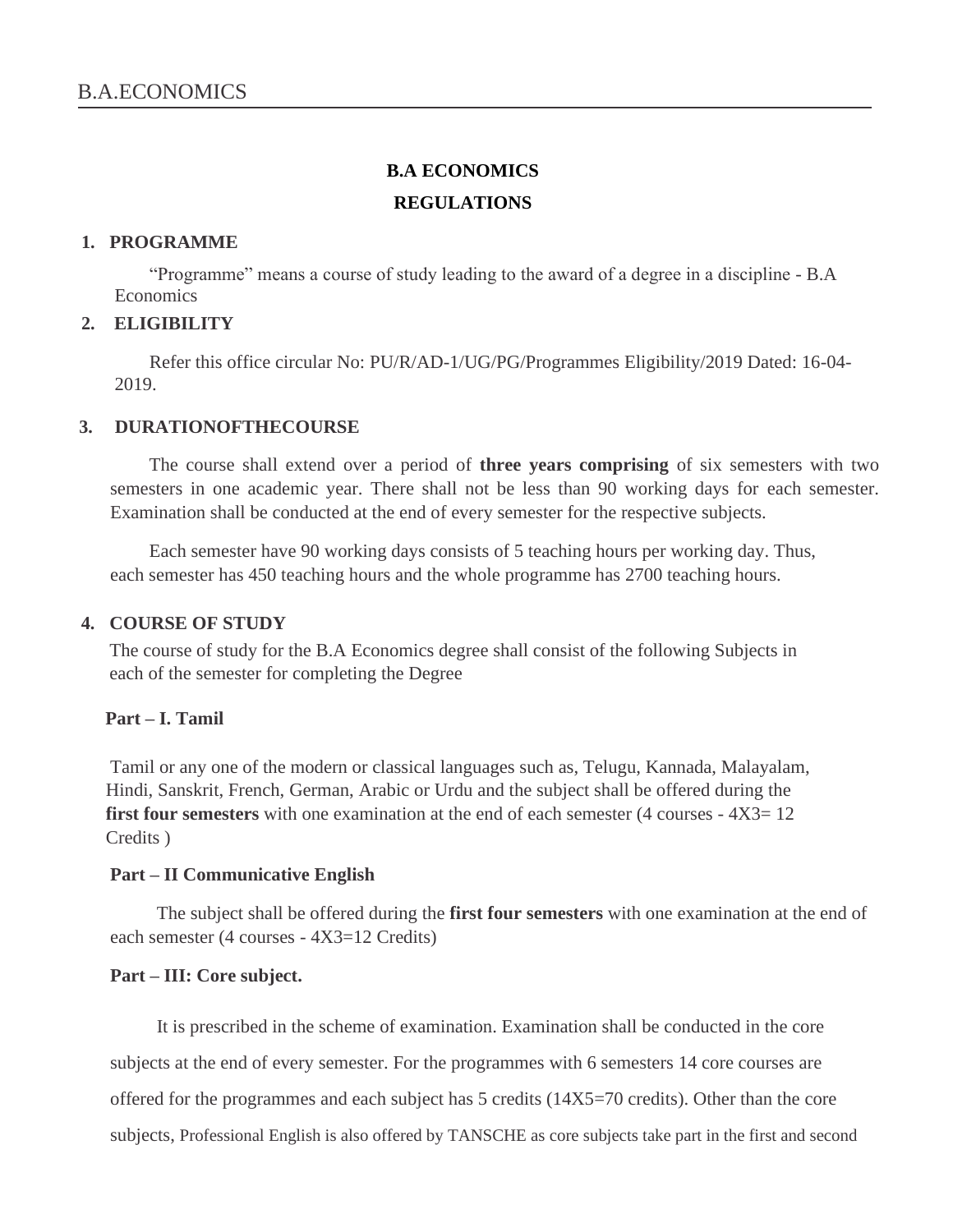semester and the examination is conducted at the end of the respective semesters having two courses 4 credit in

each (2X4=8 credits)

#### **PART IV (Included in Part III for grading) : Allied Subjects**

It is prescribed in the scheme of Examination. For the programme offered 6 semesters, only in first four semesters have only a allied subjects and each has 4 credits and totally 16 credits ( 4X4=16 Credits). The examination shall be conducted at the end of the respective semesters.

#### **PART V (Included in Part III for grading): Electives courses**

It is prescribed in the scheme of Examination. It is offered only in  $5<sup>th</sup>$  and  $6<sup>th</sup>$  Semesters. Two elective courses with 5 credit are to be offered in each and totally 10 Credits  $(2x5=10$  Credits). Elective subjects are selected from the list of electives prescribed by the Board of Studies concerned. The examination shall be conducted at the end of the respective semesters.

#### **PART VI: (A) Skill Based Subjects Theory papers**

All the UG programmes shall offer of four courses of skill based subjects. One in third semester, the second is in fourth semester, third is in fifth and last one is in the sixth semester. The first three SBEC'S have 3 credit and totally 9 credits (3x4=12Credits). The examination shall be conducted in the same at the end of the respective semesters.

#### **PART VI: (B) ) Skill Based Subjects – Project:**

Each student admitted to the Programme of study shall take up a project work in lieu of two skill based courses in one course. The report of the study should be submitted at the end of course of study i.e. in VI Semester. It is certified by the supervisor and duly forwarded by the Head of the Department/Principal of the College. The Head of the department of the concerned programme shall assign a project supervisor, who in turn shall assign the topic and monitor the project work of the student. For Project studied, the programme offered 6 Credits (1x8=8 Credits)

#### **PART VII: Value Education:**

**(a) YOGA:** All the UG programmes shall offer a course in "Value Education – "Yoga" subject and it shall be offered in the first Semester. Examination shall be conducted at the end of the semester which has no credit.

**(b) Environmental Studies:** All the UG programmes shall offer a course of Environmental Studies subject and it shall be offered in the Second Semester. Examination shall be conducted at the end of the semester which has no credit.

#### **PART: VIII: Non- Major subject**

All the UG programmes shall offer a course as Non Major Subjects and it shall be offered to the other department to take classes in the third and fourth semester which as 2 credits each  $(2X2=4)$ credits)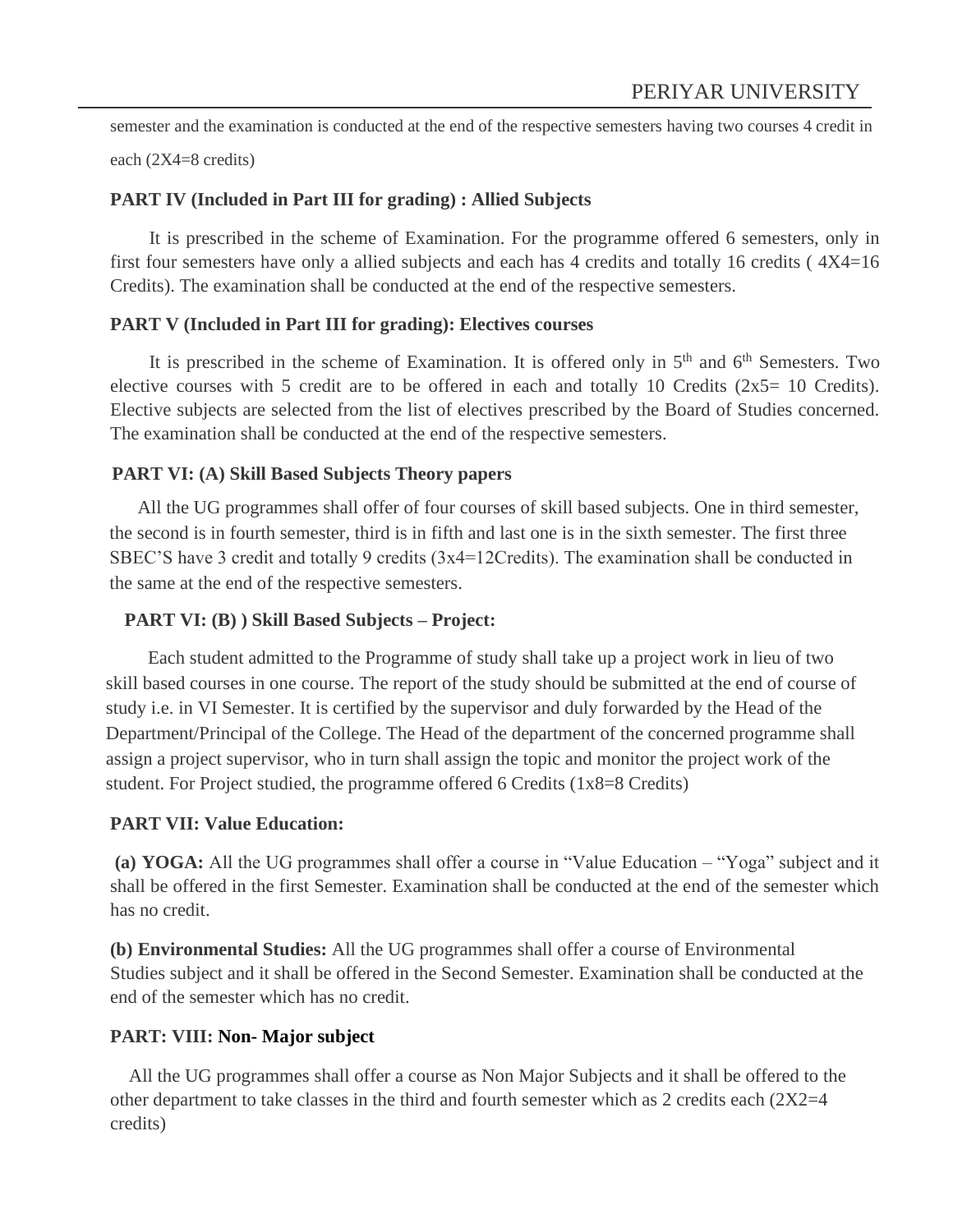#### **PART: IX: Internship Subject – Add on Course**

It is offered in 4<sup>th</sup> Semester. The Examination should take part in the same semester which has no credits

#### **Part X: Extension Activities**

Every student shall participate compulsorily for period of not less than two years (4 semesters) in any one of the following programmes.

**NSS** NCC Sports YRC Other Extracurricular activities

The student's performance shall be examined by the staff in charge of extension activities along with the Head of the respective department and a senior member of the Department on the following parameters. The marks shall be sent to the Controller of Examinations before the commencement of the final semester examinations.

20% of marks for Regularity of attendance

60% of marks for Active Participation in classes/camps/games/special Camps/programmes in the college/ District/ State/ University activities.

10% of marks for Exemplary awards/Certificates/Prizes.

10% of marks for Other Social components such as Blood Donations, Fine Arts, etc

The above activities shall be conducted outside the regular working hours of the college. The mark sheet shall carry the gradation relevant to the marks awarded to the candidates. The programme offered only one credit points (1X1=1 Credit)

Note: Handicapped students who are unable to participate in any of the above activities shall be required to take a test in the theoretical aspects of any one of the above fields and be graded and certified accordingly

#### **5. CREDIT**

Credit means the weightage given to each subject of the whole programme by the expert's of the Board of Studies concerned.

| S. No | Subjects                        | <b>Credit Points</b> |
|-------|---------------------------------|----------------------|
|       | Language $(Tamil) - 4 Courses$  |                      |
|       | Language (English) $-4$ Courses |                      |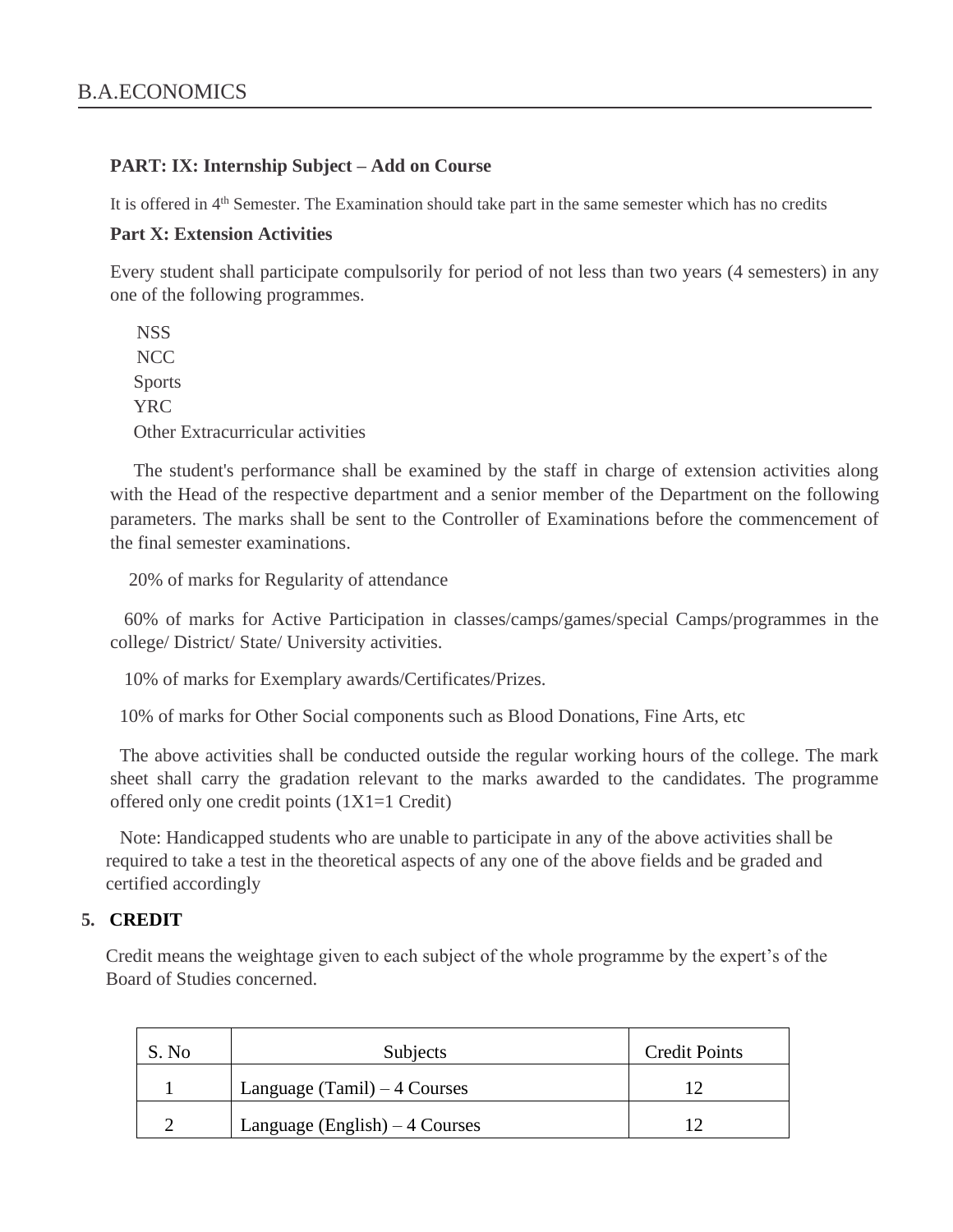| 3  | Core Subjects $-14$ courses                      | 70  |
|----|--------------------------------------------------|-----|
| 4  | $Electives - 2 courses$                          | 10  |
| 5  | Skill Based Elective Subjects $=$ 4 courses      | 15  |
| 6  | Allied Subjects $-4$ courses                     | 16  |
| 7  | Non – Major Subjects -2 Courses                  | 4   |
| 8  | <b>Extension Activities</b>                      | 1   |
| 9  | Value Education -2 Courses                       |     |
| 10 | Internship – Add on Course                       |     |
| 11 | Professional English For Arts and Social Science | 8   |
|    | <b>Total Credits</b>                             | 148 |

## **6. CREDIT SYSTEM**

Credit System means, the course of study under these regulations, where weightage of Credits are spread over to different semesters during the period of study and the Cumulative Grade Point Average shall be awarded based on the credits earned by the students. A total of 145 credits are prescribed for the Undergraduate Programme (Three years)

## **7. CHOICE BASED CREDIT SYSTEM**

All Undergraduate Programmes offered by the University shall be under Choice Based Credit System (CBCS). This is to enhance the quality and mobility of the students within and between the Universities in the country and abroad.

## **8. REQUIREMENT TO APPEAR FOR THE EXAMINATIONS**

a. a candidate shall be permitted to appear for the university examinations for any semester (practical/theory) if

i.e.he/she shall secure **not less than 75%** of attendance in the number of working hours during the semester and

ii His/her conduct has been satisfactory

Provided that it shall be open to the Syndicate, or any authority delegated with such powers by the Syndicate, to grant exemption to a candidate who has failed to earn 75% of the attendance prescribed for valid reasons subject to usual conditions and as per the Ordinance of the University.

- b. A candidate who has secured less than 75% but 65% and above attendance in any semester has to pay condonation fee of Rs500/ to university and then to appear the examination in the same semester
- c. A candidate who has secured **less than 65% but 55%** and above attendance in any semester has to compensate the shortage in attendance in the subsequent semester besides earning the required percentage of attendance in that semester and appear for both semester papers together at the end of the later semester.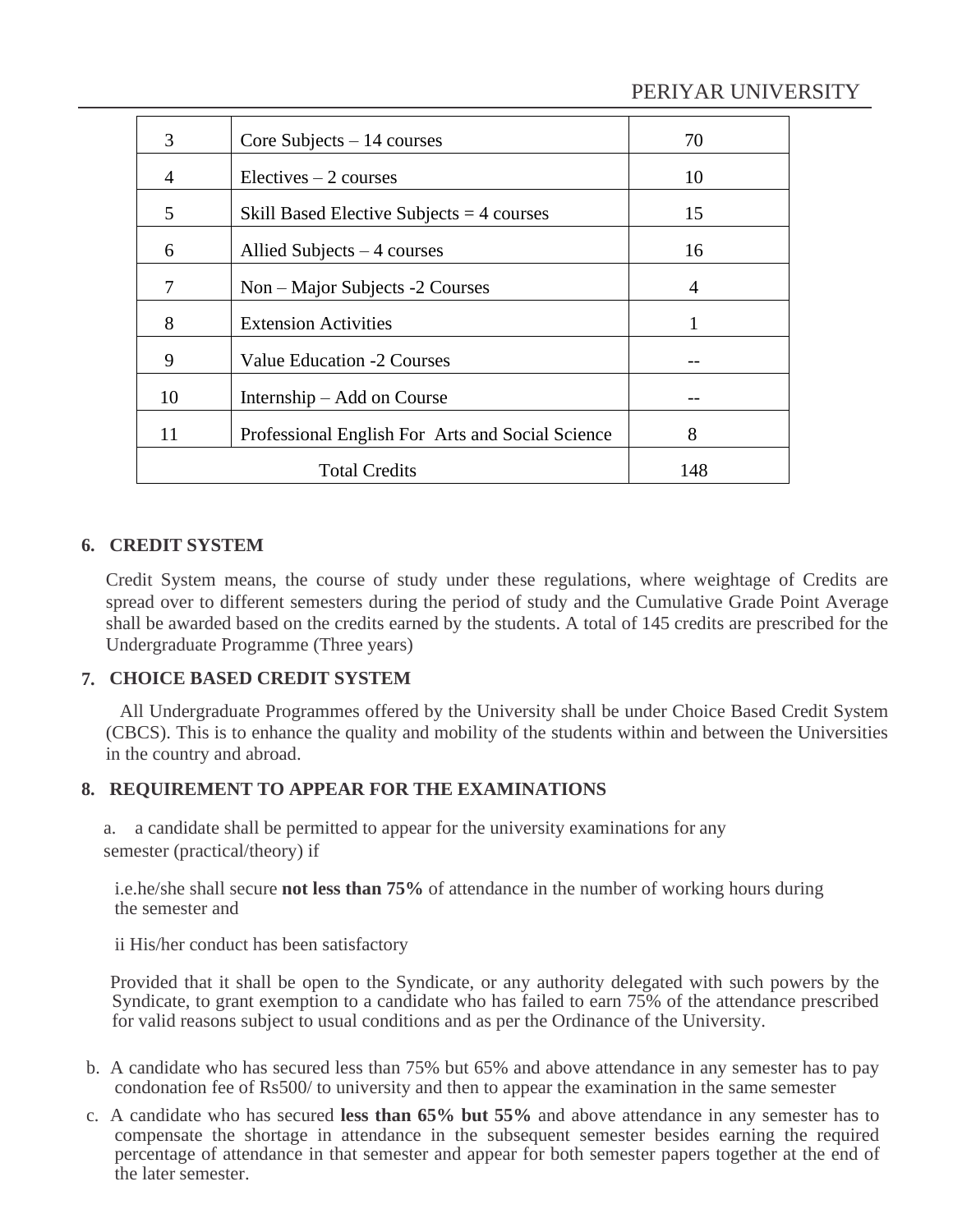d. A candidate who has secured **less than 55%** of attendance in any semester shall not be permitted to appear for the regular examinations and to continue the study in the subsequent semester. He/she has to rejoin the semester in which the attendance is less than55%

e. A candidate who has secured **less than 65%** of attendance in the final semester has to compensate his/her attendance shortage in a manner as decided by the concerned Head of the department after rejoining the same course.

## **9. SCHEME OF EXAMINATION**

As given in the annexure.

### **10. RESTRICTIONS TO APPEAR FOR THE EXAMINATIONS**

- a) Any candidate having arrear paper(s) shall have the option to appear in any arrear paper along with the regular semester papers.
- b) "Candidates who fail in any of the course of Part I to Part X of UG degree examinations shall complete the course concerned **within 5 years** from the date of admission to the said programme, and should they fail to do so, they shall take the examination in the texts/ revised syllabus prescribed for the immediate next batch of candidates. If there is no change in the texts/syllabus they shall appear for the examination in that course with the syllabus in vogue until there is a change in the texts or syllabus. In the event of removal of that course consequent to change of regulation and / or curriculum after 5 year period, the candidates shall have to take up an equivalent course in the revised syllabus as suggested by the Chairman and fulfill the requirements as per the regulation for the award of the degree.

#### **11. MEDIUM OF INSTRUCTION AND EXAMINATIONS**

The medium of instruction and examinations for the courses of Part I & II shall be the language concerned. For part III, IV, V, VI(A), VII and VIII courses other than modern languages, the medium of instruction shall be either Tamil or English and the medium of examinations is English/Tamil irrespective of the medium of instructions. Part VI (B) of the courses project work is written in English only

#### **12. PASSING MINIMUM**

- a) A candidate who secures **not less than 40 marks in the University (external)** Examination or 30 marks in the external examination and 10 marks in the continuous internal assessment put together in any course of Part I, II, III,IV,V, VI(A),VII,VIII,IX and X shall be declared to have passed the examination in the subject. In part VI(B) a Candidate who secures not less than 80 marks out of 150 marks and 20 marks out of 50marks in Internal assessment shall be declared to have passed in the project work
- b) A candidate who passes the examination in all the courses of Part I, II, III, IV, V, VI, VII, VIII, IX and X shall be declared to have passed the whole examination.

## **13. DISTRUBUTION**

Table  $-1(A)$ : The following are the distribution of maximum and minimum for theory and continuous internal assessment marks of UG programme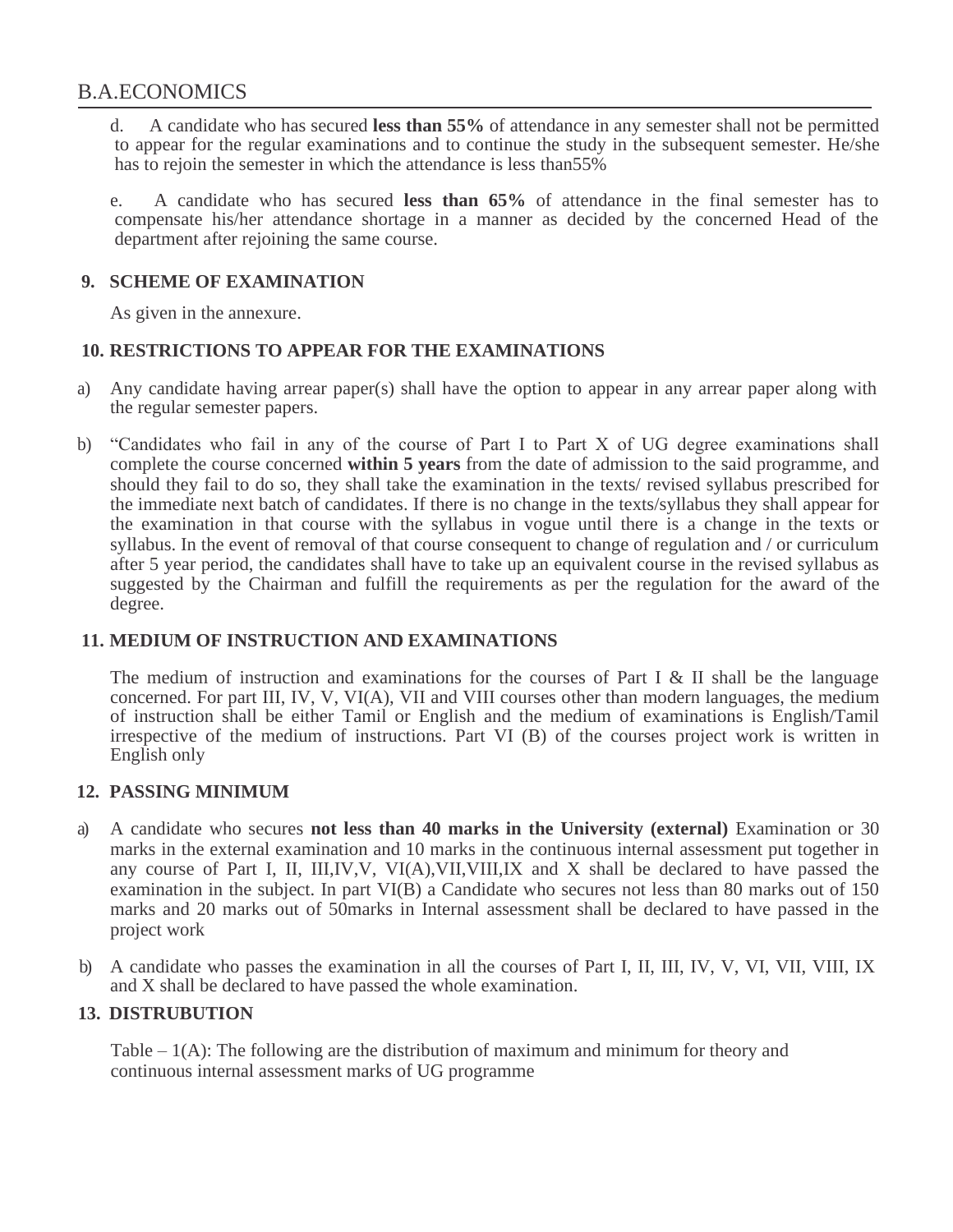# PERIYAR UNIVERSITY

| External<br>Maximum | External<br>Minimum | Internal<br>Maximum | Internal<br>Minimum | Overall<br>Passing both<br>Internal and<br>External<br>(Minimum)<br>or only<br>External<br>Minimum |
|---------------------|---------------------|---------------------|---------------------|----------------------------------------------------------------------------------------------------|
| 75                  | 30                  | 25                  | 10                  | 40                                                                                                 |

Table  $-1(B)$ : The following are the distribution of maximum and minimum for Project work of UG Programme

| External<br>Maximum | External<br>Minimum | Internal<br>Maximum | Internal<br>Minimum | Overall<br>Passing both<br>Internal and<br>External<br>Minimum |
|---------------------|---------------------|---------------------|---------------------|----------------------------------------------------------------|
| 150                 | 80                  | 50                  | 20                  | 100                                                            |

Table  $-1(C)$ : The following are the Distribution of marks for the continuous internal assessment in the theory papers of UG programmes.

| S.No. | <b>Classification</b>                                             | <b>Marks</b> |
|-------|-------------------------------------------------------------------|--------------|
| 1.    | Class Tests (one best test out of 2 tests of 2 hours each)        |              |
| 2.    | Assignments $-2$ Nos. (One best assignment out of two assignment) |              |
| 3     | End semester model test (3 hours)                                 | 10           |
|       | 25                                                                |              |

## **14. GRADING:**

Once the marks of the CIA and end semester examinations for each of the course are available, they shall be added. The mark thus obtained shall then be converted to the relevant letter grade, grade point as per the details given below:

#### **Conversion of Marks to Grade Points and Letter Grade (Performance in a Course/Paper)**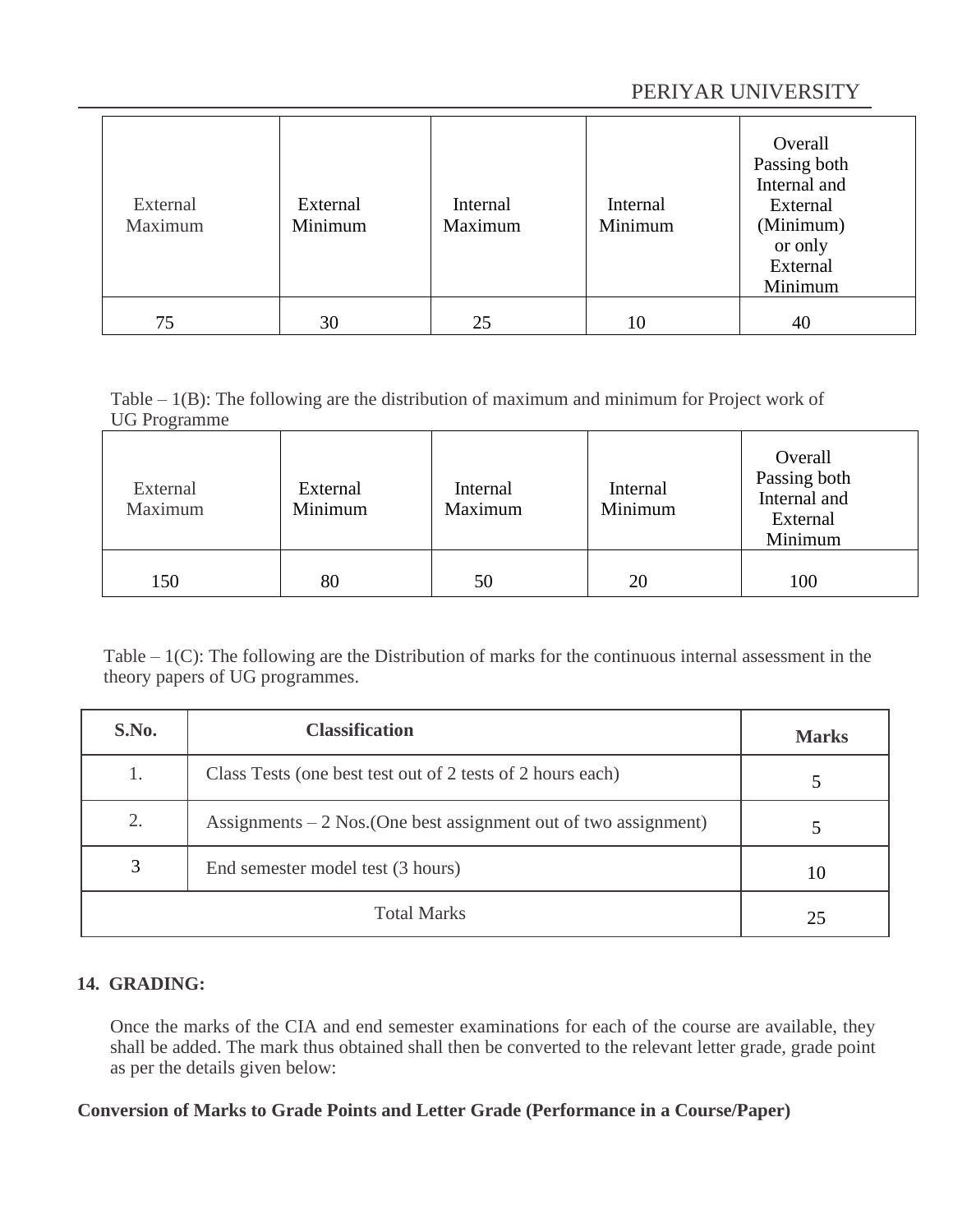| <b>Range of Marks</b> | <b>Grade Points</b> | <b>Letter Grade</b> | <b>Description</b> |
|-----------------------|---------------------|---------------------|--------------------|
| $90 - 100$            | $9.0 - 10.0$        | $\Omega$            | Outstanding        |
| $80 - 89$             | $8.0 - 8.9$         | $D+$                | Excellent          |
| $75 - 79$             | $7.5 - 7.9$         | D                   | Distinction        |
| $70 - 74$             | $7.0 - 7.4$         | $A+$                | Very Good          |
| $60 - 69$             | $6.0 - 6.9$         | $\overline{A}$      | Good               |
| $50 - 59$             | $5.0 - 5.9$         | B                   | Average            |
| $40 - 49$             | $4.0 - 4.9$         | $\mathcal{C}$       | Satisfactory       |
| $00 - 39$             | 0.0                 | U                   | Reappear           |
| <b>ABSENT</b>         | 0.0                 | <b>AAA</b>          | <b>ABSENT</b>      |
|                       |                     |                     |                    |

 $Ci = C$  redits earned for course i in any semester

Gi= Grade Point obtained for course i in any semester

 $n =$  refers to the semester in which such course were credited

## **GRADE POINT AVERAGE (FOR A SEMESTER):**

**Calculation of grade point average semester-wise and part-wise is as follows:**

## **GRADE POINT AVERAGE**  $[GPA] = \sum_i C_i G_i / \sum_i C_i$

Sum of the multiplication of grade points by the credits of the courses offered under each part

GPA= Sum of the credits of the courses under each part in a semester

## **Calculation of Cumulative Grade Point Average (CGPA) (for the entire programme):**

A candidate who has passed all the examinations under different parts (Part I to X except part VII and IX) is eligible for the following part wise computed final grades based on the range of CGPA.

## **CUMULATIVE GRADE POINT AVERAGE (CGPA) = ∑n∑iCniGni/ ∑n∑iCni**

Sum of the multiplication of grade points by the credits of the entire programme

**CGPA = --------------------------------------------------------------------------------------------------** Sum of the credits of the courses of the entire programme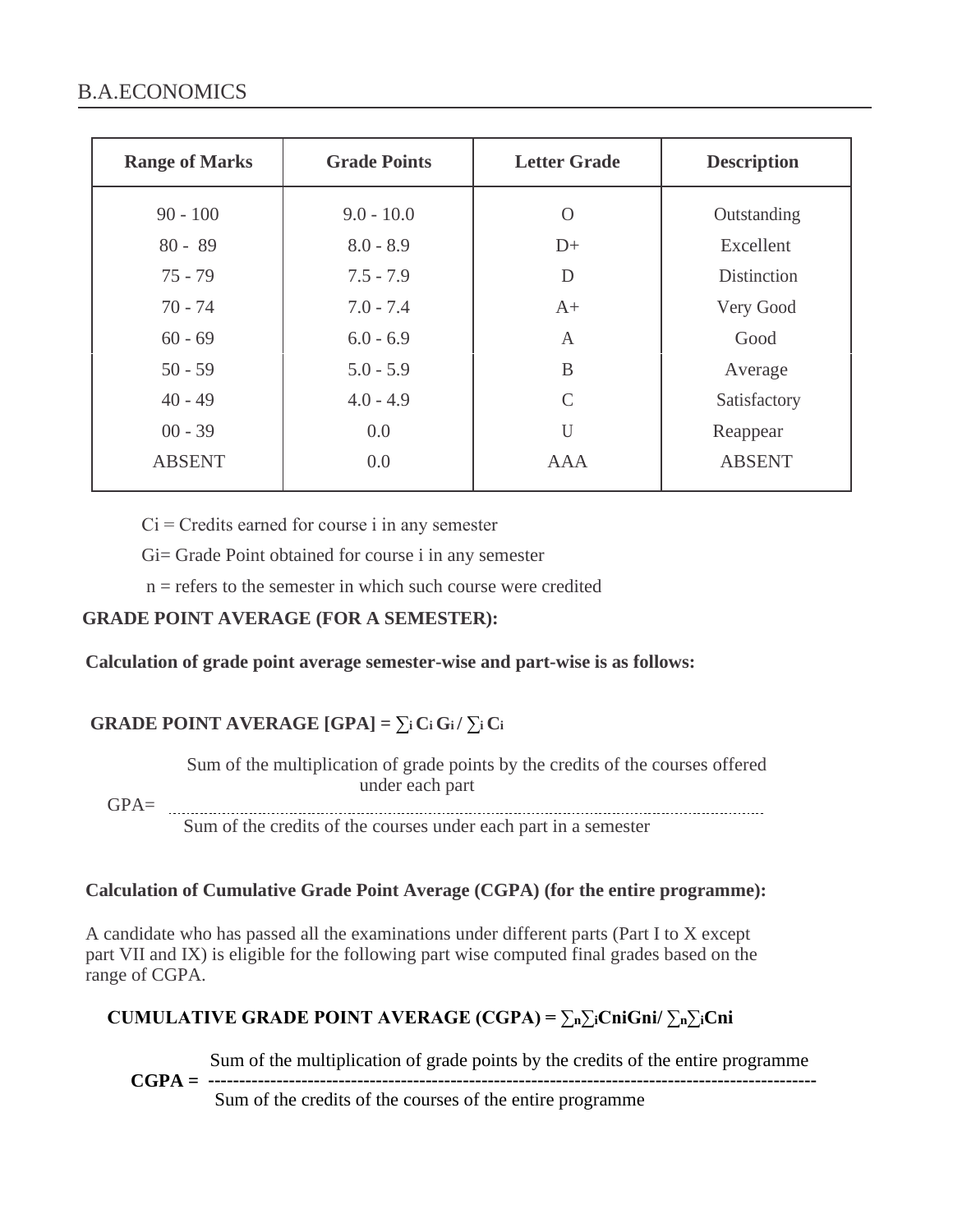| <b>CGPA</b>                   | <b>GRADE</b> |
|-------------------------------|--------------|
| $9.5 - 10.0$                  | $\Omega +$   |
| 9.0 and above but below 9.5   | $\Omega$     |
| 8.5 and above but below 9.0   | $D++$        |
| 8.0 and above but below 8.5   | $D+$         |
| 7.5 and above but below 8.0   | D            |
| 7.0 and above but below 7.5   | $A++$        |
| 6.5 and above but below 7.0   | $A+$         |
| 6.0 and above but below 6.5   | $\mathbf{A}$ |
| 5.5 and above but below 6.0   | $B+$         |
| 5.0 and above but below 5.5   | <sup>R</sup> |
| 4.5 and above but below 5.0   | $C+$         |
| 4.0 and above but below 4.5   | $\mathbb{C}$ |
| 0.0 and above but below $4.0$ | U            |

## **15. Classification of Successful candidates**

A candidate who passes all the examinations in Part I to X securing following CGPA and Grades shall be declared as follows separately **for Part I to Part X except Part VII and Part IX**:

| <b>CGPA</b>                 | <b>GRADE</b> | <b>CLASSIFICATION OF FINAL RESULT</b> |
|-----------------------------|--------------|---------------------------------------|
| $9.5 - 10.0$                | $O+$         |                                       |
| 9.0 and above but below 9.5 | $\bf{0}$     | First Class – Exemplary $*$           |
| 8.5 and above but below 9.0 | $D++$        |                                       |
| 8.0 and above but below 8.5 | $D+$         | First Class with Distinction*         |
| 7.5 and above but below 8.0 | D            |                                       |
| 7.0 and above but below 7.5 | $A++$        |                                       |
| 6.5 and above but below 7.0 | $A+$         | <b>First Class</b>                    |
| 6.0 and above but below 6.5 | $\mathbf{A}$ |                                       |
| 5.5 and above but below 6.0 | $B+$         |                                       |
| 5.0 and above but below 5.5 | R            | <b>Second Class</b>                   |
| 4.5 and above but below 5.0 | $C+$         |                                       |
| 4.0 and above but below 4.5 | C            | <b>Third Class</b>                    |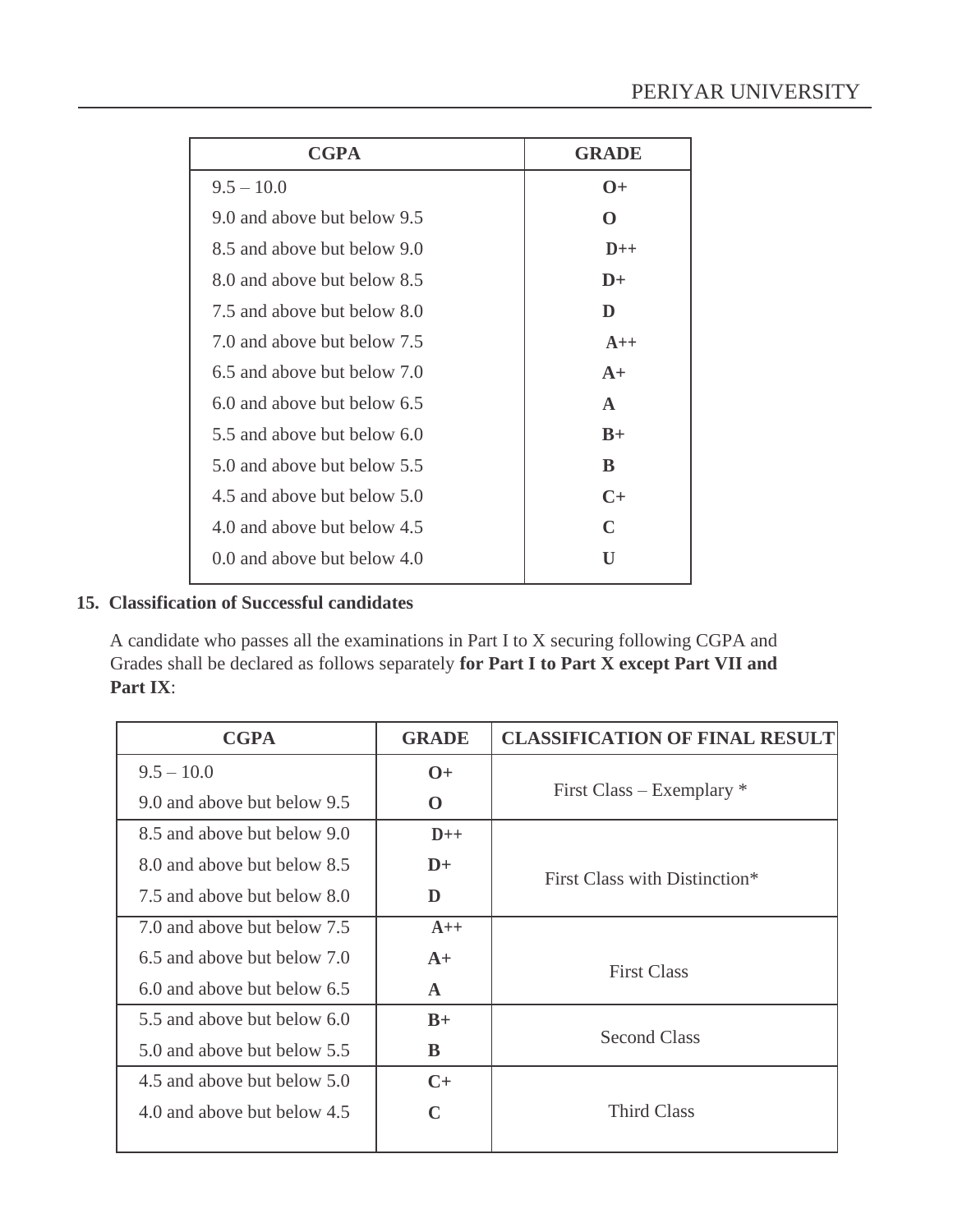\*The candidates who have passed in the first appearance and within the prescribed semester of the UG Programme (Major, Allied and Elective Courses Alone) are eligible.

### **16. CONFERMENT OF THE DEGREE:**

No candidate shall be eligible for conferment of the Degree unless he / she

- a) has undergone the prescribed course of study for a period of not less than six semesters in an institution approved by/affiliated to the University or has been exempted from in the manner prescribed and has passed the examinations as have been prescribed therefore.
- ii. Has completed all the components prescribed under Parts I to Part X in the OBCS pattern to earn148 credits.
- iii. Has successfully completed the prescribed Field Work/ Institutional Training as evidenced by certificate issued by the Principal of the College.

### **17. RANKING:**

A candidate who qualifies for the UG degree course passing all the examinations in the first attempt, within the minimum period prescribed for the course of study from the date of admission to the course and secures I Class or II class shall be eligible for ranking subject to a maximum of 10 ranks.

## **14. QUESTION PAPER PATTERN**

The following question paper patterns shall be followed for OBCS pattern syllabus for the candidates admitted from the academic year 2021- 22 wherever applicable otherwise provided in syllabus itself.

| <b>SECTION A</b> | 1 mark Objective type<br>questions               | 3 Questions from each<br>unit and totally 15<br>Questions | $15X1 = 15$ Marks |
|------------------|--------------------------------------------------|-----------------------------------------------------------|-------------------|
| <b>SECTION B</b> | Short answer questions –<br>2 out of 5 questions | 1 Questions from each<br>unit and totally 5<br>questions  | $2 X5 = 10 Marks$ |
| <b>SECTION C</b> | 5 Essay type question-<br>Eitherorquestions      | 2 Questions from each<br>unit and totally 10<br>Questions | $5X10=50$ Marks   |
|                  | 75 Marks                                         |                                                           |                   |

#### **15. Syllabus**

The syllabus for this course shall be clearly demarcated into five viable units in each paper/subject.

#### **16. Revision of Regulations and Curriculum**

The above Regulation and Scheme of Examinations shall be in vogue without any change for a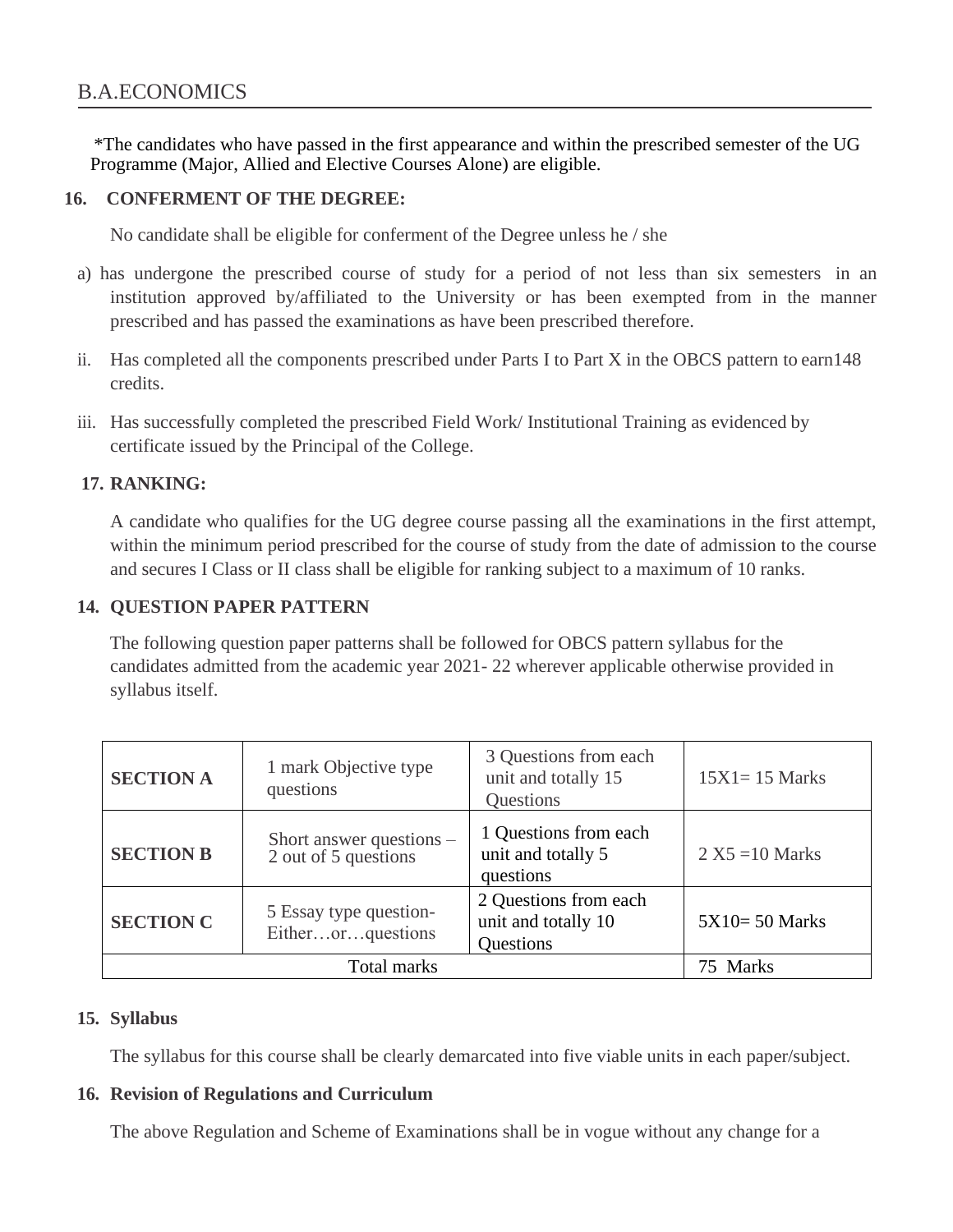minimum period of three years from the date of approval. The University may revise / amend/ change the Regulations and Scheme of Examinations, if found necessary.

#### **17. Transitory Provision**

Candidates who have undergone the Course of Study prior to the Academic Year 2016 - 2017 shall be permitted to take the Examinations under those Regulations for a period of four years i.e. upto and inclusive of the Examination of April 2021 thereafter they shall be permitted to take the Examination only under the Regulations in force at that time.

| Part                    | Course<br>Code  | Name of the Subject                                         | Instructions<br>per week | Exam marks<br>University<br>Theory | CIA             | Total marks      | No of credits  |
|-------------------------|-----------------|-------------------------------------------------------------|--------------------------|------------------------------------|-----------------|------------------|----------------|
|                         |                 | <b>SEMESTER - I</b>                                         |                          |                                    |                 |                  |                |
| $\mathbf I$             | 21UFTA01        | Foundation Course - Tamil - I                               | 6                        | $\overline{75}$                    | 25              | 100              | $\overline{3}$ |
| $\mathbf{I}$            | 21UFEN01        | Foundation Course - Communicative<br>English - I            | 6                        | 75                                 | 25              | 100              | 3              |
| III                     | 21UEC01         | Core I -Micro Economics - I                                 | $\overline{4}$           | 75                                 | 25              | 100              | $\overline{5}$ |
| III                     | 21UEC02         | Core II- Indian Economy - I                                 | $\overline{4}$           | $\overline{75}$                    | 25              | 100              | $\overline{5}$ |
|                         | 21UPEA01        | Professional English for Arts and social<br>science - I     | $\overline{4}$           | 75                                 | 25              | 100              | $-4-$          |
| IV                      | 21UECA01        | Allied I - Principles of Commerce                           | $\overline{4}$           | 75                                 | $\overline{25}$ | $\overline{100}$ | $\overline{4}$ |
| VII                     | $21$ UVE $01$   | Value Education I- Yoga                                     | $\overline{2}$           | $\overline{75}$                    | $\overline{25}$ | 100              | $-$            |
|                         |                 | SEMESTER-II                                                 |                          |                                    |                 |                  |                |
| $\mathbf I$             | 21UFTA02        | Foundation Course - Tamil - II                              | 6                        | 75                                 | 25              | 100              | 3              |
| $\mathbf{I}$            | 21UFEN02        | Foundation Course - Communicative<br>English - $\Pi$        | 6                        | 75                                 | 25              | 100              | 3              |
| III                     | 21UEC03         | Core III- Micro Economics - II                              | $\overline{4}$           | $\overline{75}$                    | $\overline{25}$ | $\overline{100}$ | $\overline{5}$ |
| III                     | 21UEC04         | Core IV- Indian Economy - II                                | $\overline{4}$           | $\overline{75}$                    | 25              | 100              | $\overline{5}$ |
|                         | 21UPEA02        | Professional English for Arts and Social<br>science - II    | $\overline{4}$           | 75                                 | 25              | 100              | $-4-$          |
| IV                      | 21UECA02        | Allied II - Banking Law and practice                        | $\overline{4}$           | 75                                 | 25              | 100              | $\overline{4}$ |
| $\overline{\text{VII}}$ | 21UES01         | <b>Value Education II- Environmental Studies</b>            | $\overline{2}$           | $\overline{75}$                    | $\overline{25}$ | 100              | $\overline{a}$ |
|                         |                 | <b>SEMESTER - III</b>                                       |                          |                                    |                 |                  |                |
| $\mathbf I$             | 21UFTA03        | Foundation Course - Tamil - III                             | 6                        | 75                                 | 25              | 100              | $\overline{3}$ |
| $\mathbf{I}$            | 21UFEN03        | <b>Foundation Course - Communicative</b><br>$English - III$ | 6                        | 75                                 | 25              | 100              | $\overline{3}$ |
| III                     | 21UEC05         | Core V- Monetary Economics                                  | 6                        | 75                                 | 25              | 100              | 5              |
| $\overline{\text{VI}}$  | <b>21UECS01</b> | <b>SBEC I - Entrepreneurial Development</b>                 | 6                        | $\overline{75}$                    | $\overline{25}$ | 100              | $\overline{3}$ |
| IV                      | 21USTA03        | Allied III - Statistics for Economics - I                   | $\overline{4}$           | 75                                 | 25              | 100              | $\overline{4}$ |
| <b>VIII</b>             | 21UECN01        | <b>NMEC I - Tourism and Economic</b><br>Development         | $\overline{2}$           | 75                                 | 25              | 100              | $\overline{2}$ |

## COURSE OF STUDY AND SCHEME OF EXAMINATION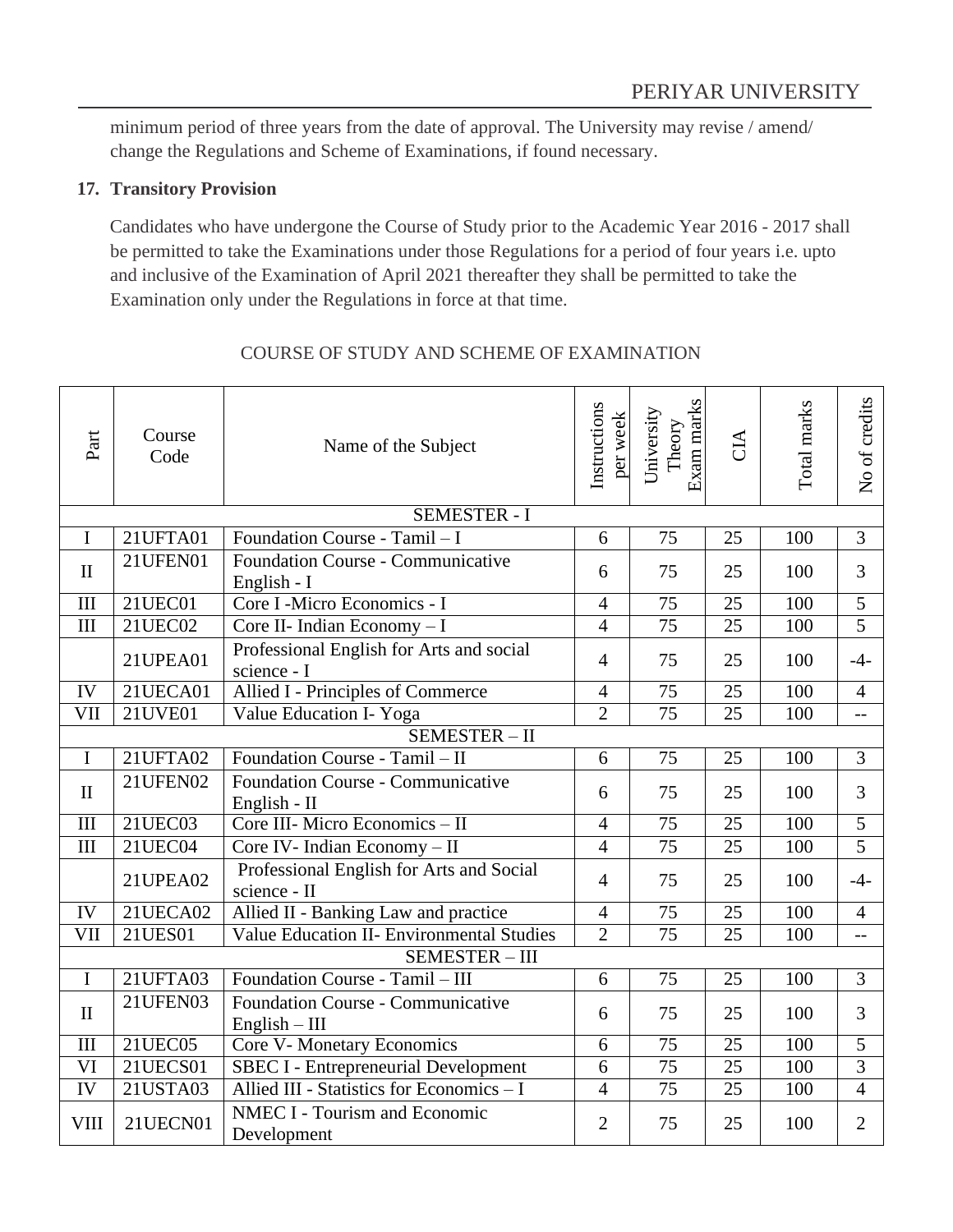|              | SEMESTER-IV                                 |                                                                                          |                |     |     |     |                |
|--------------|---------------------------------------------|------------------------------------------------------------------------------------------|----------------|-----|-----|-----|----------------|
| $\mathbf I$  | 21UFTA04                                    | Foundation Course - Tamil - IV                                                           | 6              | 75  | 25  | 100 | 3              |
| $\mathbf{I}$ | 21UFEN04                                    | Foundation Course - Communicative<br>English - IV                                        | 6              | 75  | 25  | 100 | 3              |
| $\rm III$    | <b>21UEC06</b>                              | <b>Core VI- International Economics</b>                                                  | 5              | 75  | 25  | 100 | $\overline{5}$ |
| VI           | 21UECS02                                    | <b>SBEC II - Industrial Economics</b>                                                    | $\overline{5}$ | 75  | 25  | 100 | $\overline{3}$ |
| IX           | 21UEVE01                                    | Internship - Add on Course - Business<br><b>Environmental for emerging Entrepreneurs</b> | $\overline{2}$ | 75  | 25  | 100 | $-$            |
| IV           | 21USTA04                                    | Allied IV- Statistics for Economics - II                                                 | $\overline{4}$ | 75  | 25  | 100 | $\overline{4}$ |
| <b>VIII</b>  | 21UECN02                                    | <b>NMEC II- Foreign Trade Management</b>                                                 | $\overline{2}$ | 75  | 25  | 100 | $\overline{2}$ |
|              |                                             | SEMESTER-V                                                                               |                |     |     |     |                |
| III          | 21UEC07                                     | Core VII- Macro Economics - I                                                            | 5              | 75  | 25  | 100 | 5              |
| III          | <b>21UEC08</b>                              | Core VIII- Public Economics - I                                                          | $\overline{5}$ | 75  | 25  | 100 | $\overline{5}$ |
| III          | 21UEC09                                     | Core IX- Economic Thought                                                                | $\overline{5}$ | 75  | 25  | 100 | $\overline{5}$ |
| III          | 21UEC10                                     | Core X- Introduction to Econometrics                                                     | $\overline{5}$ | 75  | 25  | 100 | $\overline{5}$ |
| V            | 21UECE01                                    | Elective I - Health Economics                                                            | $\overline{5}$ | 75  | 25  | 100 | $\overline{5}$ |
| VI           | 21UECS03                                    | <b>SBEC III - Economics for Logistics</b>                                                | 5              | 75  | 25  | 100 | $\overline{3}$ |
|              |                                             | <b>SEMESTER - VI</b>                                                                     |                |     |     |     |                |
| III          | 21UEC11                                     | Core XI- Macro Economics - II                                                            | 6              | 75  | 25  | 100 | 5              |
| III          | 21UEC12                                     | Core XII- Public Economics - II                                                          | 6              | 75  | 25  | 100 | $\overline{5}$ |
| III          | 21UEC13                                     | Core XIII- Agricultural Economics                                                        | 6              | 75  | 25  | 100 | $\overline{5}$ |
| III          | 21UEC14                                     | <b>Core XIV- Environmental Economics</b>                                                 | 6              | 75  | 25  | 100 | $\overline{5}$ |
| V            | 21UECE02                                    | <b>Elective II- Labour Economics</b>                                                     | 6              | 75  | 25  | 100 | 5              |
| VI           | 21UECS04                                    | SBEC IV - Group Project                                                                  | --             | 150 | 50  | 200 | 6              |
| X            | 21UEX01                                     | <b>Extension Activities</b>                                                              | $-$            | $-$ | $-$ | 100 | $\mathbf{1}$   |
|              | 180<br>3000<br>1000<br>4100<br>148<br>Total |                                                                                          |                |     |     |     |                |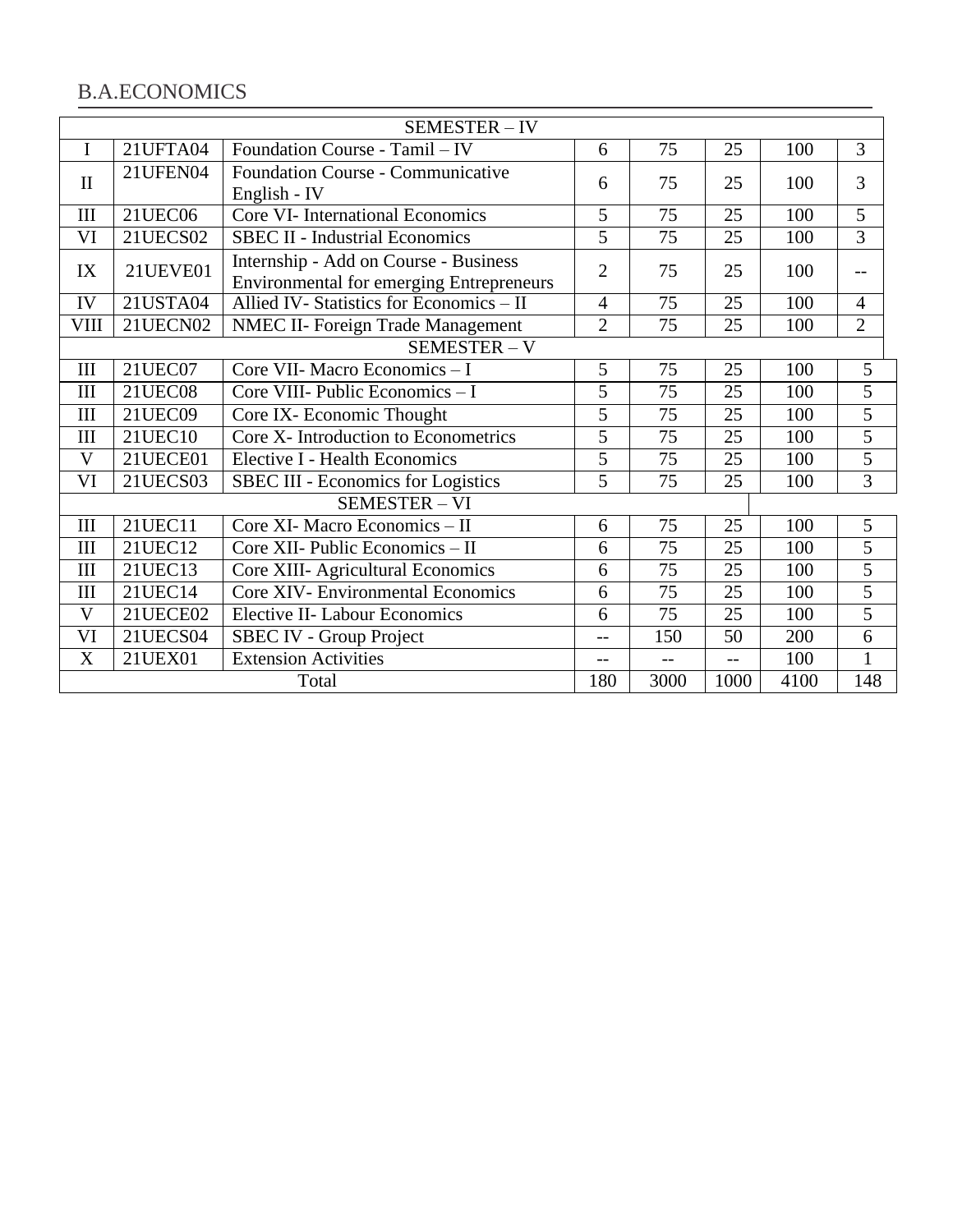## **SEMESTER - I**

## **CORE I - MICRO ECONOMICS – I**

#### **OBJECTIVES :**

**1. To introduce basic concepts and definition of Economics.**

**2. To teach the students about the cardinal, ordinal approaches and theory of production.** 

#### **UNIT I DEFINITION AND SCOPE OFECONOMICS**

Meaning – Nature and Scope – Features - Smith, Marshall and Robbins definitions – Significance of Micro Economics - Similarities and dissimilarities of Micro and Macro Economics – Inductive and Deductive methods – Positive Vs Normative Economics – Static and Dynamic concepts -. Limitations

#### **UNITII CARDINAL AND ORDINAL UTILITYANALYSIS**

Cardinal Utility Analysis – Meaning and Types – Law of Diminishing Marginal utility

Law of Equi - marginal utility – Ordinal Utility Analysis – Indifference Curves – Properties – MRS -

– Consumer Equilibrium – Price Effect, Income Effect and Substitution Effect.

#### **UNIT III DEMAND ANALYSIS**

Demand - Law of Demand – Extension and Contraction of Demand - Changes in Demand – Factors affecting demand – Exception to law of Demand – Reasons underlying Law of Demand - Elasticity of Demand – Price Elasticity of Demand – Types, Uses and Measurement – Income Elasticity of Demand – Cross Elasticity of Demand – Advertising Elasticity of

Demand

#### **UNIT IV FACTORS OF PRODUCTION**

Nature and characteristics features of Land, Labour, Capital and Organization – Division of Labour – Production Function – Linear Homogeneous Production function - Cobb Douglas and CES Production function - Laws of Variable Proportions - Laws of Returns to Scale

#### **UNIT V COST AND REVENUE ANALYSIS**

Cost – Cost Concepts – Relationship between Average, Marginal and Total cost curves - Short Run and Long Run Cost Curves - Concepts of Revenue – Relationship between Average Revenue, Marginal Revenue and Total Revenue

#### **TEXTBOOKS:**

1. Cauvery.R., et.al, **Micro Economic Theory. REFERENCE BOOKS:**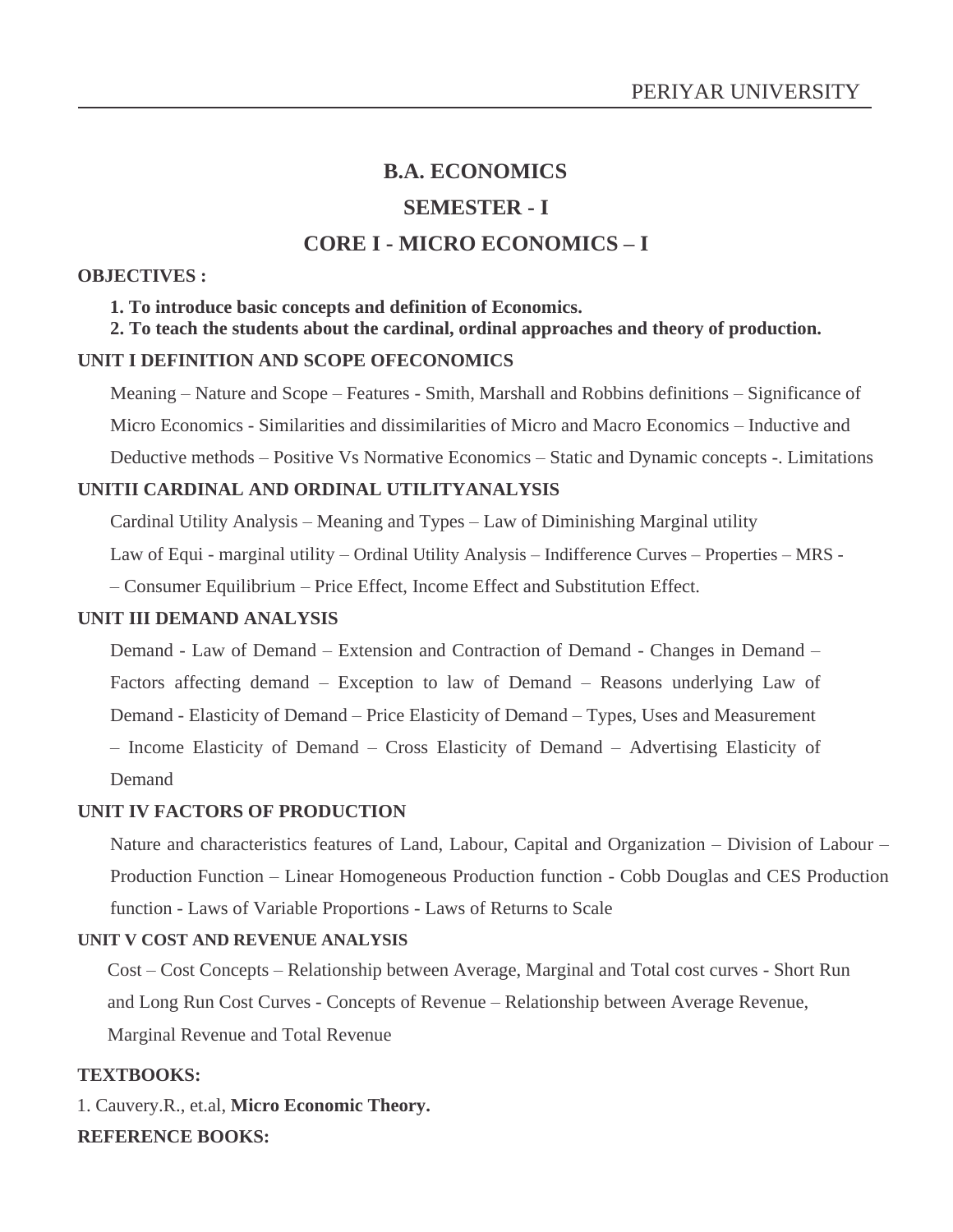- 1. Agarwal. H.S, **Advance Economic Theory**.
- **2.** Chopra, **Micro Economics.**
- **3.** Ahuja H.L,**Micro Economics.**
- **4.** Jhingan, M.L, **Micro Economics.**
- **5.** Sundharam K.P.M and Sundharam E.N, **Micro Economics.**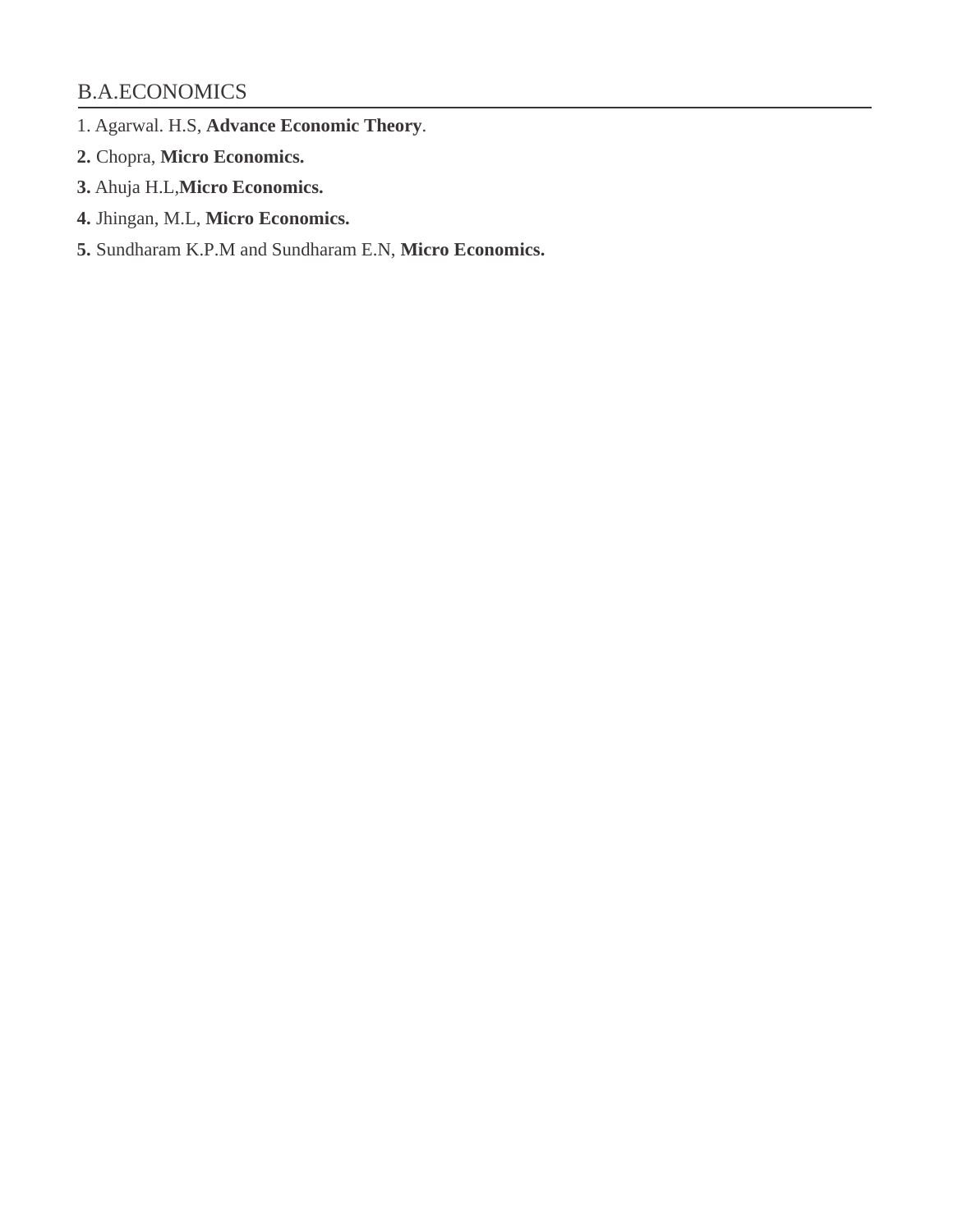#### **SEMESTER - I**

## **CORE II - INDIAN ECONOMY - I**

#### **OBJECTIVES :**

#### **1. To acquire sufficient knowledge about Indian Economy.**

**2. To teach major issues in Indian Economy.**

#### **UNIT I DEVELOPING AND DEVELOPED COUNTRIES**

Meaning of Developed and under developed Countries –Features of under Development Countries - Determinants of under Developed Countries - Obstacle to Under Developed Countries – Distinction between Development and Growth – Basic Characteristics of Indian Economy – Major Issues of Indian Economic Development – Stages of economic Development

#### **UNIT II NATURAL AND HUMAN RESOURCES**

Natural resources – Sources - Various Natural resources in India – Water Resources of India – Reasons for growth of population in India – Consequences of growth of population in India – National population policy 2000 – Family Planning Programme – Census of India 2011

#### **UNIT III PHYSICAL AND HUMAN CAPITAL FORMATION**

Meaning – Physical and Human capital Formation – Process of Physical capital formation – process of Human capital formation – Capital formation in India – Causes for low capital formation in India – Factors affection capital formation in India – sources of saving in India– Causes of low saving in India

- Importance of human capital – Human Development Index (HDI) – Meaning and measurement.

#### **UNIT IV POVERTY, INEQUALITY AND UNEMPLOYMENT**

Meaning of Poverty – Causes of Poverty – Inequality of Income – reasons for inequality of Income – Methods of reducing inequality of Income – Measure undertaken by the government to remove poverty – Unemployment – Types –Causes for unemployment – remedial measure to unemployment – Various unemployment programme – National Income – Concepts – measurement - problems of Measurement of National Income

#### . **UNIT V ROLE OF STATE AND PLANNING COMMISION IN INDIA**

Role of State – Objectives of Modern State – Functions of modern welfare State –Need and Importance of Economic Planning - Achievements and failure of five Year Planning in India - NITI AYOK – Structure – Functions - weakness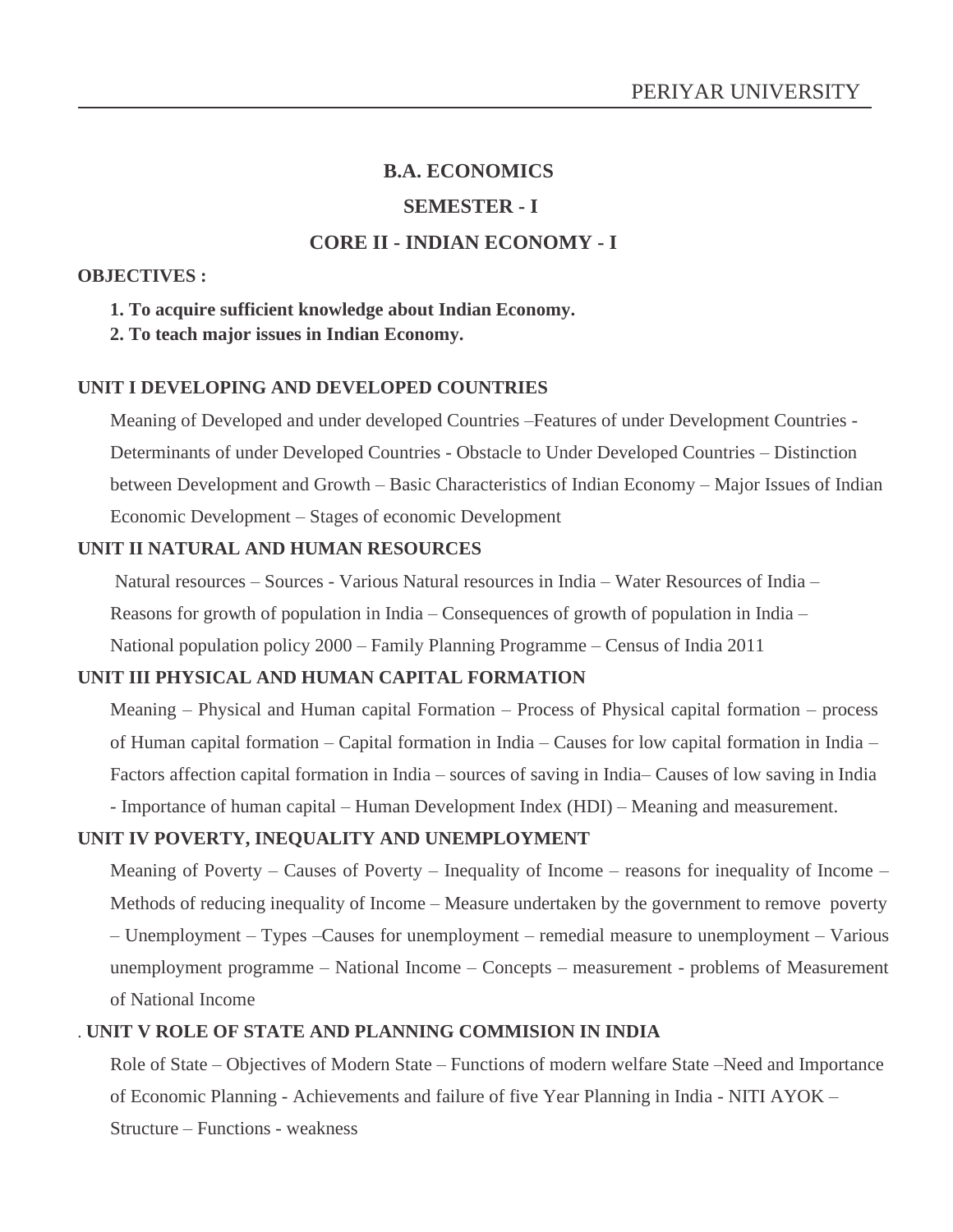## **TEXT BOOKS:**

- **1.** Dutt R. & K.P.M. Sundharam,**Indian Economy.**
- **2.** Mishra&Puri,**Indian Economy.**
- **3.** Sankaran**, S, IndianEconomy.**

# **REFERENCE BOOKS:**

- **1.** Agarwal,A.N.,**IndianEconomy.**
- **2.** Garg,V.K.,**IndianEconomicProblems.**
- **3.** DhingraI.C,**IndianEconomy.**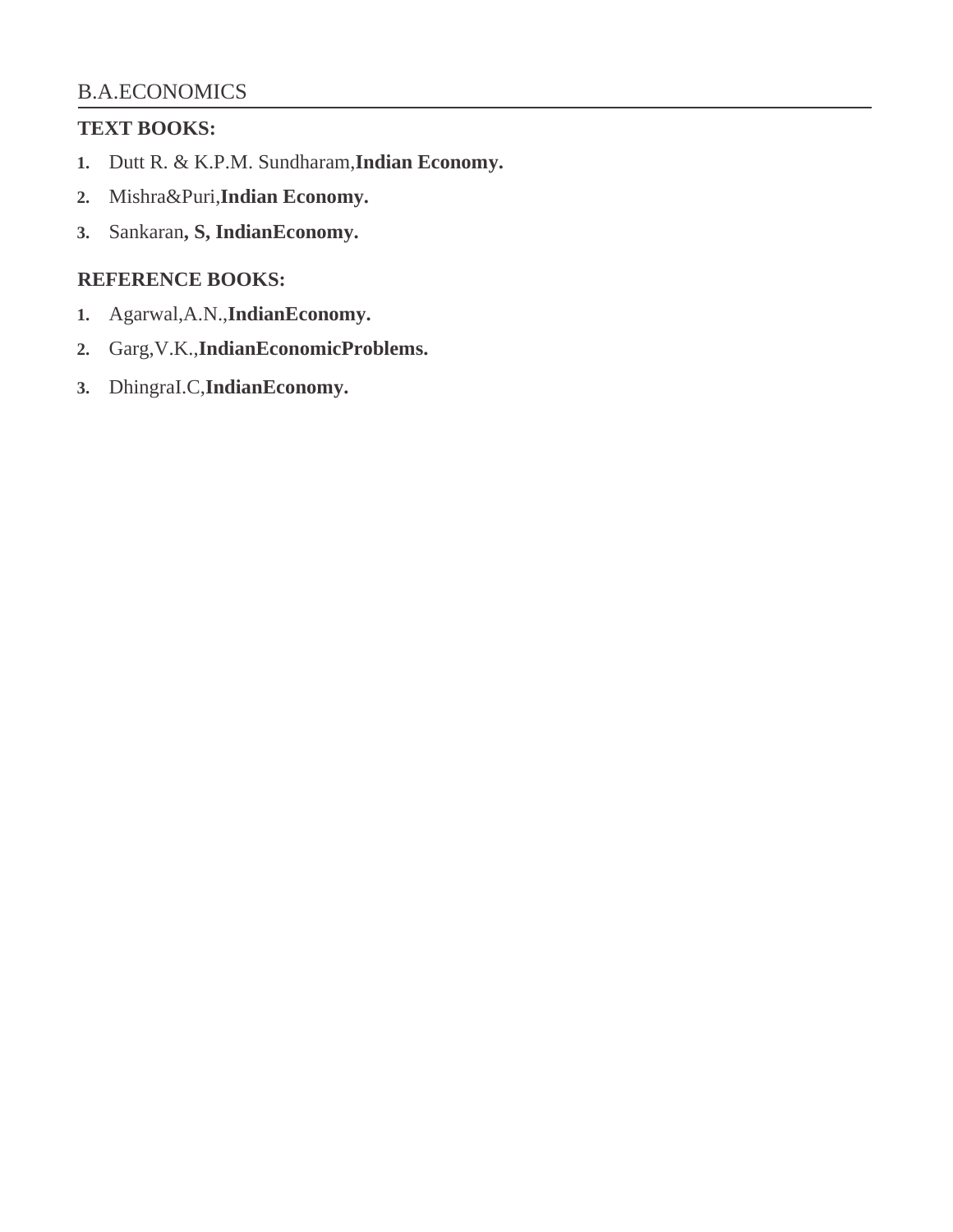# **B.A. ECONOMICS SEMESTER - II**

## **CORE III - MICRO ECONOMICS -II**

#### **OBJECTIVES :**

#### **1. To understand Distribution theories**

#### **2. To teach the students about price determination under various Market System**

#### **UNIT V FACTOR PRICING**

Distribution Theories – Concept of Rent – Ricardian Theory of Rent- Quasi Rent, Modern Theory of Rent – Wage - Types of Wages – Theories of Wages- Subsistence Theory and Wage Fund Theory – Role of Trade Union in Wage Determination. – Concept of Interest - Classical Theory - Loanable Fund Theory and Keynes' Liquidity Preference Theory. Concepts of Profit – Gross Profit and Net Profit – Theories of Profit

#### **UNIT III MARKET STRUCTURES**

Meaning – Classification of Market – Time Elements – Short Period and Long Period - Equilibrium of the Firm and Industry – Perfect Competition – Features of Perfect Competition – Price and output Determination under Perfect Competition - Pure Competition

#### **UNIT III MONOPOLY**

Monopoly – Features of Monopoly – Types of Monopoly - Price determination under Monopoly Market –Discriminating Monopoly - Types of Price Discrimination - Price and output determination under Discriminating Monopoly –– Evils of Monopoly – Monopoly power - Control of Monopoly

#### **UNIT IV OLIGOPOLY**

Oligopoly- Meaning – Features of oligopoly market – Types of Oligopoly - Price and output determination under Oligopoly – Price Leadership – Price Rigidity - Kinked Demand Curve - Duopoly

## **UNIT V MONOPOLISTIC COMPETITION**

Monopolistic Competition – Features of monopolistic Competition – Selling Costs – Importance of selling cost - Price and output determination under Monopolistic Competition – Price Discount and differentials – Product Differentiation and non price Competition – Wastages under Monopolistic Competition.

#### **TEXT BOOKS:**

1. Cauvery. R., et.al, **Micro Economic Theory.**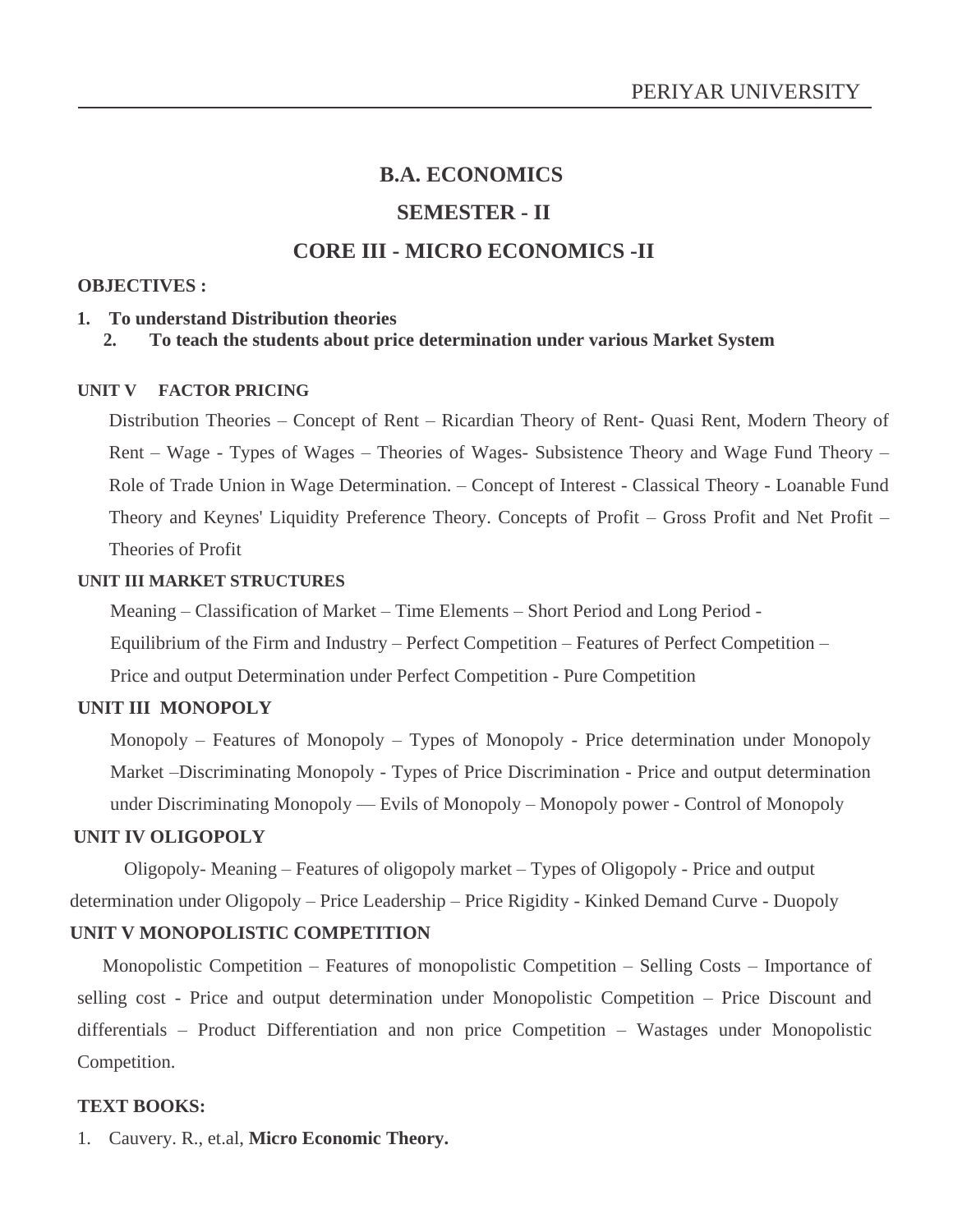2 Sankaran,S,**Micro Economics.** 

## **REFERENCE BOOKS:**

- **1.** Agarwal. H.S,**Advance Economic Theory.**
- **2.** Chopra, **Micro Economics.**
- **3.** Ahuja H.L, **Micro Economics.**
- **4.** Jhingan, M.L,**Micro Economics.**
- **5.** Sundharam K.P.M and Sundharam E.N, **Micro Economics**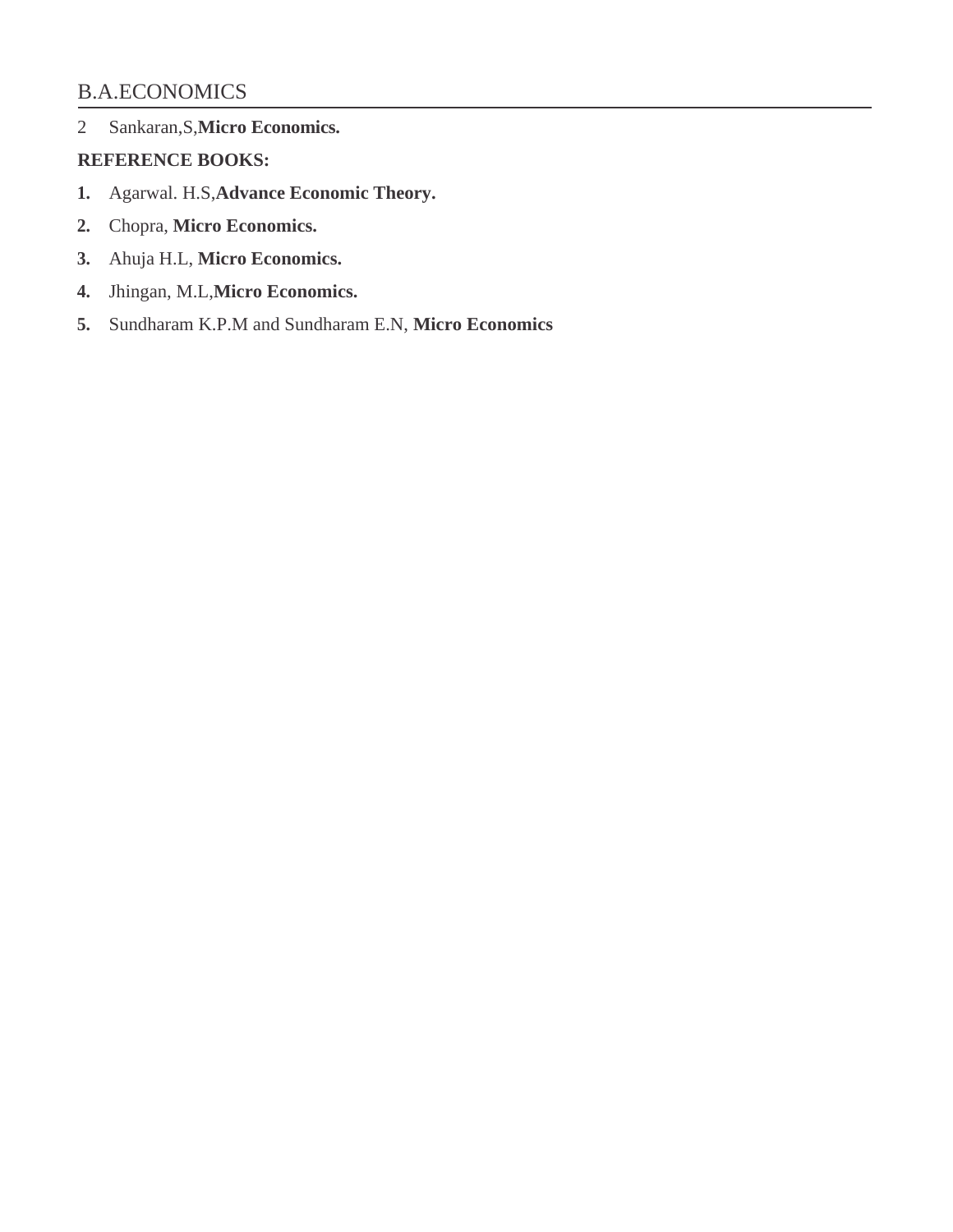# **B.A. ECONOMICS SEMESTER - II CORE IV - INDIAN ECONOMY-II**

## **OBJECTIVES :**

## **1.To teach the students about the role of Agriculture, Industry and Transport sector.**

#### **2.To Portrait emerging Issues in Indian Economy**

#### **UNIT I: AGRICULTURE AND ECONOMIC DEVELOPMENT**

Role of Agriculture in Economic Development – Relationship between Agriculture and Industry - Contribution of Agriculture in Indian Economic Development – Share in National Income – Agricultural Productivity – Crop pattern – Green revolution – Agricultural Marketing – warehousing – Agricultural price – Second Green revolution.

#### **UNITII ROLE OF INDUSTRY AND ECONOMIC DEVELOPMENT**

Industrialization - Meaning - Role of Industry in Economic Development – Industrial Policies - Large Scale Industry – Iron and steel Industry - Sugar Industry- NTC – TISCO - SAIL –– Medium Small and Micro Enterprises (MSME) - Cottage Industry – Role and Problems of Medium and small scale Industry – Industrial Finance – IDBI – IFCI- SFC – LIC and SIDCO.

#### **UNIT III TRANSPORT**

Transport - Meaning – Nature - Role of Transport in Economic Development – Means of Transport – Surface Transport - Rail Transport – Functions – Accident and safety Measures – Road Transport – problems of Road transport – Water Transport – Inland Water Transport - Air transport - Nationalization of Transport in India – Aviation Policy – problems of Indian Transport System

#### **UNIT IV FINANCIAL RELATION BETWEEN THE CENTRE AND THE STATES**

Nature and significance of financial Relationship – Finance commission – Importance and functions of financial commission – Center – State conflict on finances **–** Local Government – Functions and Importance of Local Government – Federal Finance

### **V STATE TRDING AND FOREIGN TRADING**

Meaning – Merits and demerits of State trading – State trading corporation of India – Importance of Foreign Trade - pattern of Import and Export – Foreign trade policy - Balance of Payments – Problems – Make in India Scheme – Brain Drain – IMF –WTO and Indian Economy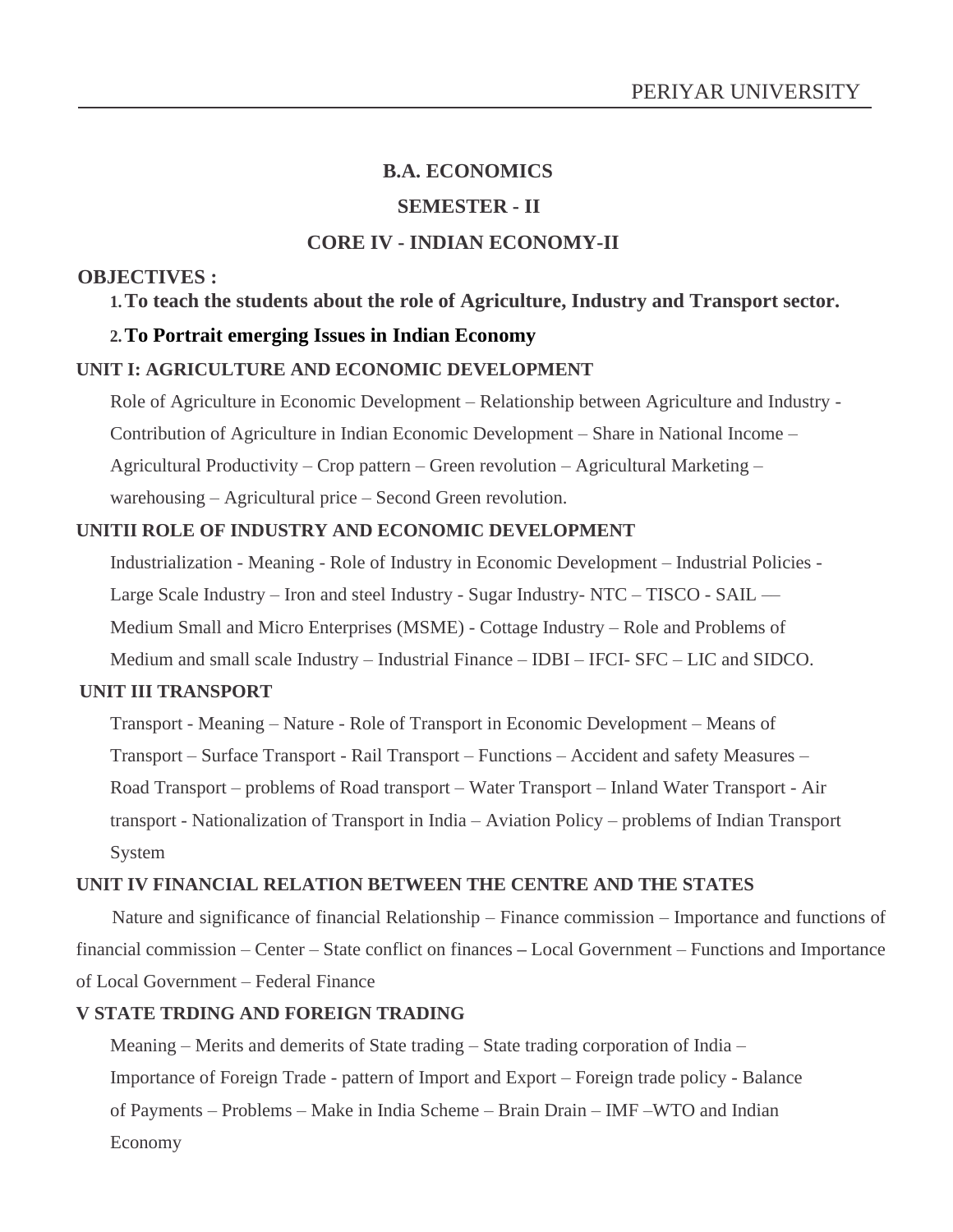## **TEXTBOOKS:**

- **1.** Dutt R. & K.P.M. Sundharam ,**IndianEconomy.**
- **2.** Mishra&Puri,**Indian Economy.**
- **3.** Sankaran,S.**Indian Economy.**

## **REFERENCEBOOKS:**

- **1.** Agarwal,A.N.,**IndianEconomy.**
- **2.** Garg,V.K.,**IndianEconomicProblems.**
- **3.** Dhingra,**Indian Economy.**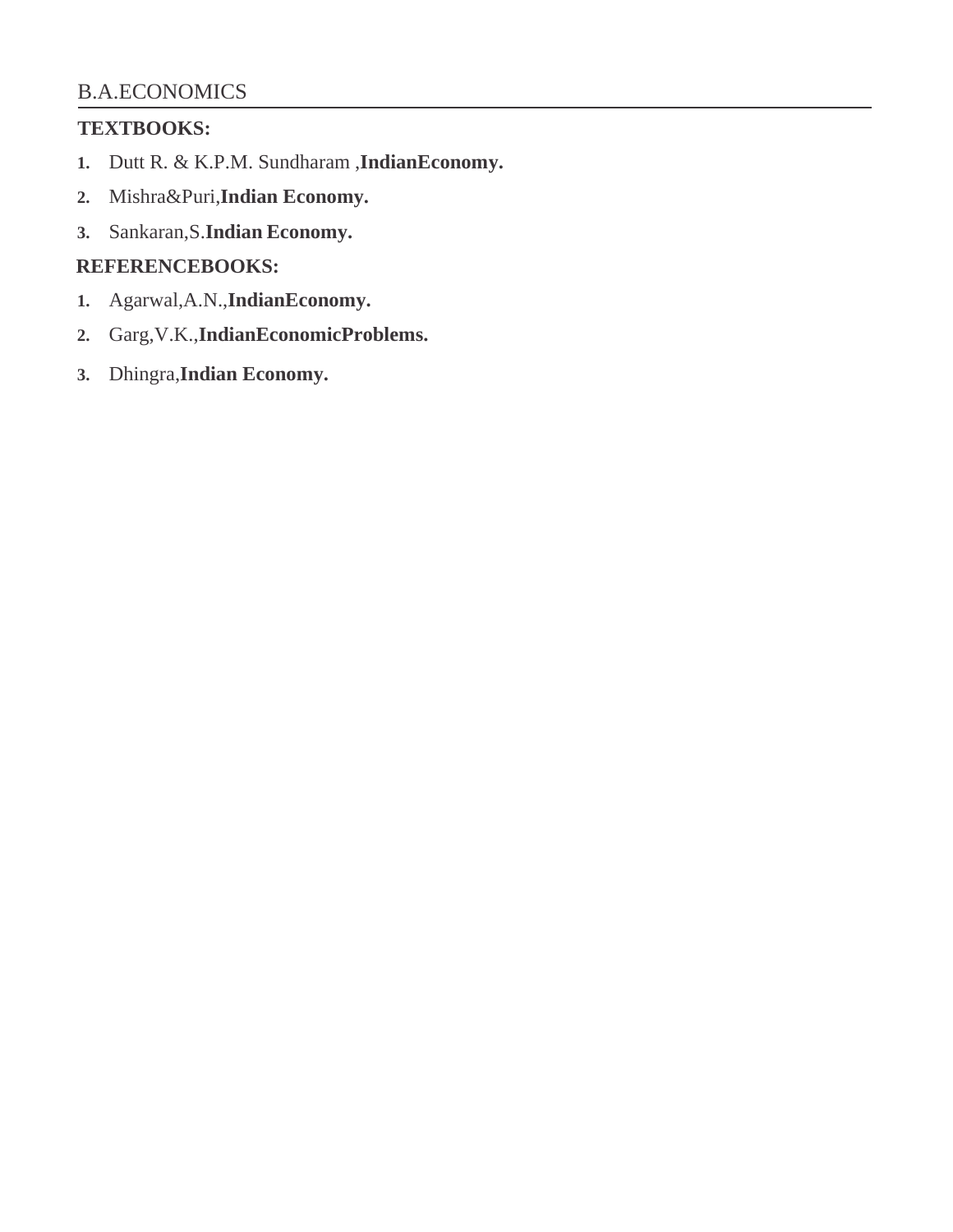### **SEMESTER - III**

## **CORE V – MONETARY ECONOMICS**

#### **OBJECTIVES**

#### **1. To Evaluate history and development of Monetary Standards**

#### **2. To Understand the role of money in the economy**

#### **UNIT I INTRODUCTION**

Money – Definition – Evolution of Money - Functions – Primary, Secondary and Contingency – Static and Dynamic Functions - Gresham' s Law - Kinds – Qualities of Good Money – Defects of Money- - Significance of Money in Capitalistic Economy - Significance of Money in Socialistic Economy - Significance of Money in Mixed economy – Monetary standards – Barter System - Metallic, Gold and paper standards.

#### **UNIT II VALUE OF MONEY**

Value of Money and Price Level - Fisher's transaction approach – Cambridge cash Balance approach – Keynesian theory of Money and Prices – Patinkin's Real Balance Effect – Milton Friedman's Restatement of Quantity theory of Money- Tobin portfolio approach

#### **UNIT III DEMAND AND SUPPLY OF MONEY**

Demand for Money and Supply of Money - Principles of Note Issue - Classical theory of Money – Loanable fund theory - Keynesian Liquidity Preference Theory – Liquidity Trap – NBFI and Gurley and Shaw approach - Factors affecting Money Supply in India - Money in Circulation

#### **UNIT IV BANKING**

Commercial Bank – Definition - Functions of Commercial banks – Credit Creation – Role of commercial Bank in Economic Development – Balance sheet – Assets and Liabilities structure - Central Bank- Meaning - functions – RBI and its Functions - Measures to Credit Control – Role of Central bank in Indian Economic Development

#### **UNIT V INFLATION AND DEFLATION**

Inflation – Meaning – Causes - Types- Effects – Demand Full Inflation – Cost Push Inflation – Effects of Inflation – Inflationary gaps – Deflation – Causes and effects of Deflation – Stagflation – Measures to control Inflation and deflation – Trade Cycle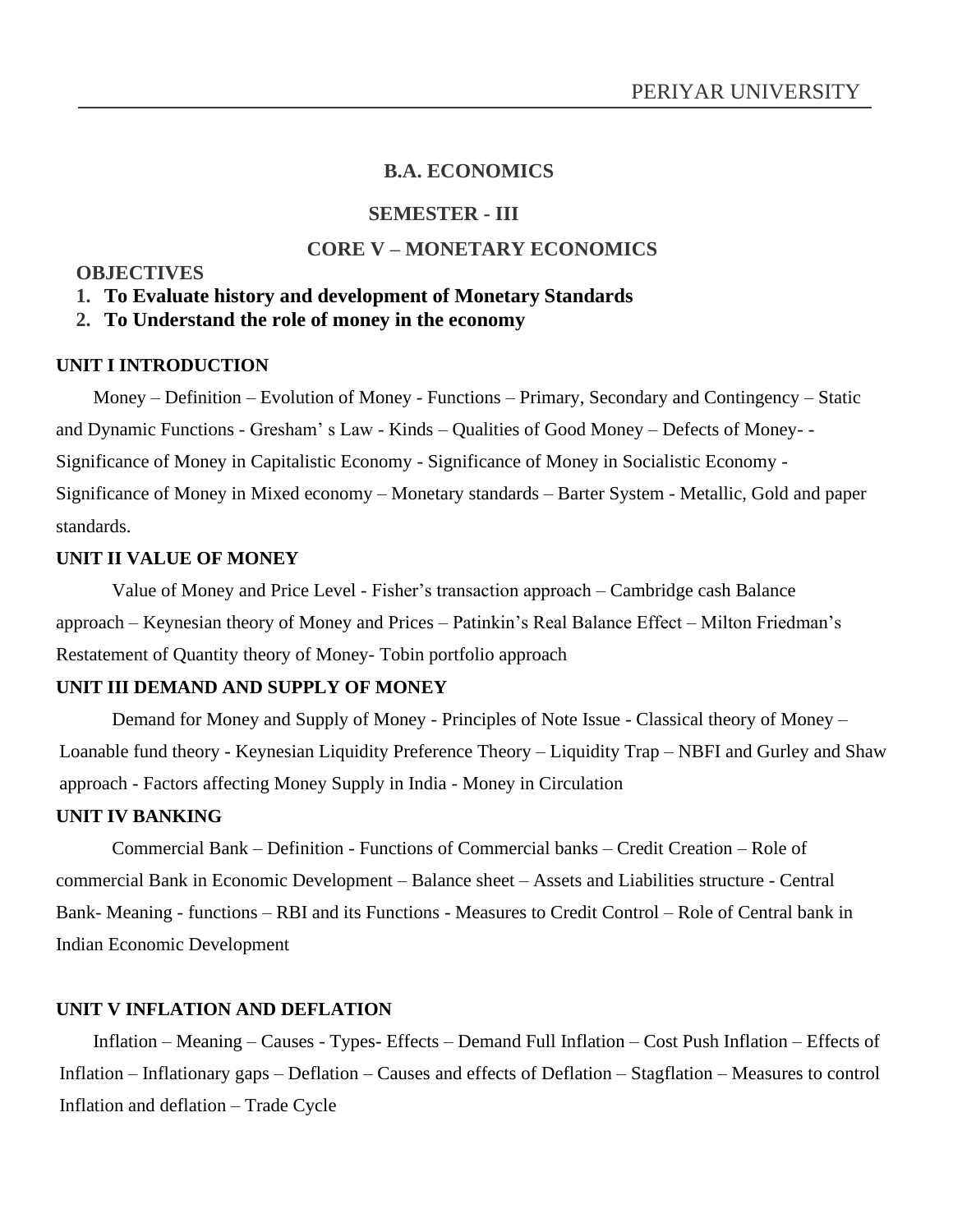#### **Text Books**

**1.**Jhinghan, M.L ,**Monetary Economics.**

**2.**Sankaran, S,**Monetary Economics.**

## **Reference Books:**

**1.** Mithani, D ,**Money, Banking and International Trade.**

**2.** Vaish, M.C ,**Monetary Theory.**

**3.** Seth, M.L ,**Monetary Theory.** 

**4.**Cauvery et al ,**Monetary Theory.**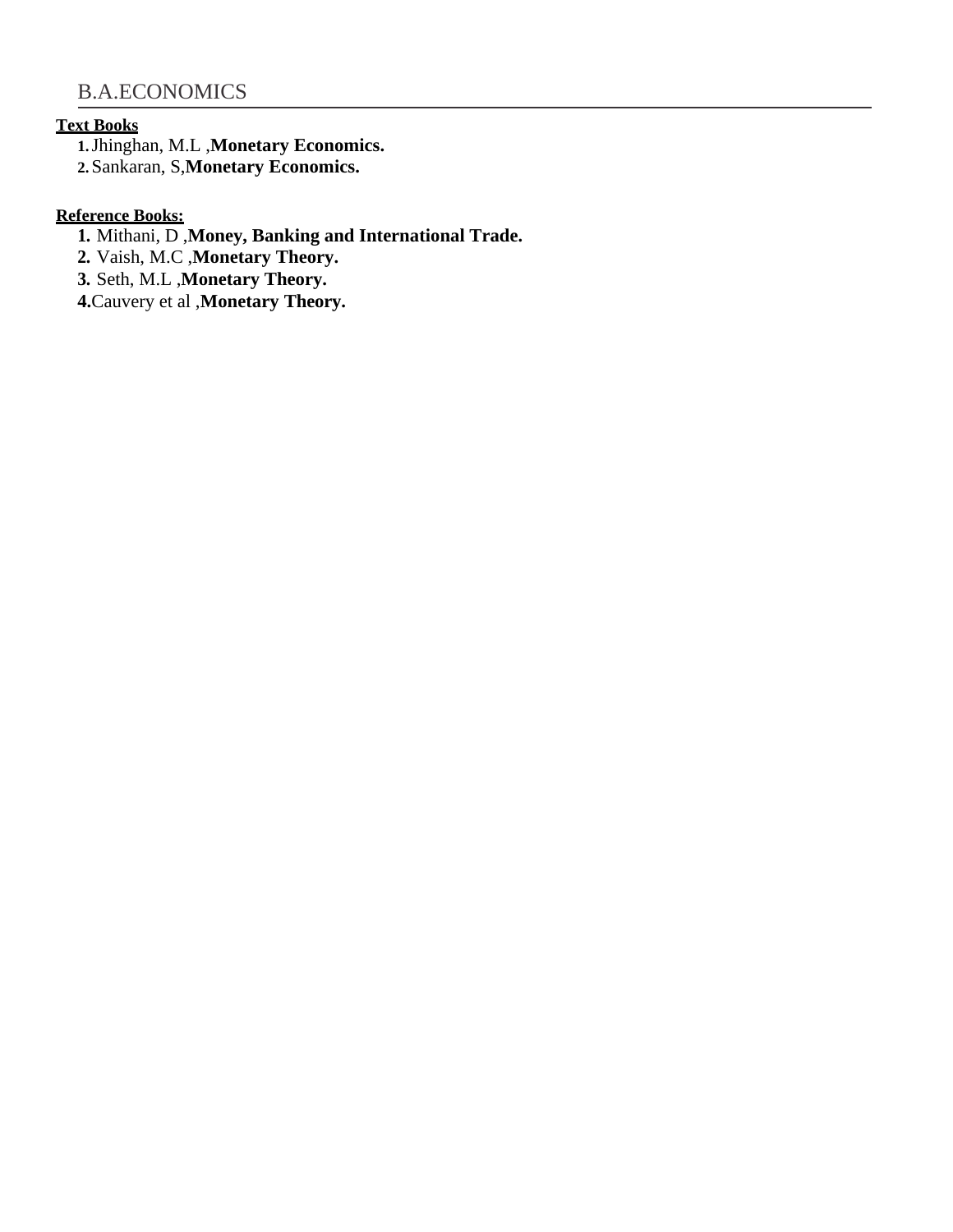#### **SEMESTER - III**

#### **SBEC – I ENTREPRENEURIAL DEVELOPMENT**

#### **Objective**

- **1. The objective of this subject is to make the students understand entrepreneurship as a profession,**
- **2. Its create a spark for the start-up entrepreneurs,**
- **3. It helps to understand various aspects of entrepreneurship, critically and analytically use the key concepts and ideas as a practicing entrepreneur.**

#### **UNIT-1 INTRODUCTION TO ENTREPRENEURSHIP**

Entrepreneur – Definition, Nature and Importance of Entrepreneurship - Characteristics of an entrepreneur - Functions of an entrepreneur –Qualities of a successful entrepreneur - Problems of women entrepreneur- future of women entrepreneur, Problems of rural entrepreneur and overcoming the problems of rural entrepreneurs

#### **UNIT-II CURRENT SCENARIO OF ENTREPRENEURSHIP**

Classification of entrepreneurs- Types of Entrepreneur - Factors influencing entrepreneurship, Barriers to entrepreneurship – Current scenario of entrepreneurship in India - Role of Government in promoting entrepreneurship in India – Problems of Rural Entrepreneur

#### **UNIT-III ENTREPRENEURSHIP DEVELOPMENT PROGRAMMES**

**E**ntrepreneurship development programmes- Entrepreneurial training –Industrial estates - KVIC-NIESBUD-SIDCs–ITCOT-SIPCOT-DIC-TIIC - NSIC-SIDO

#### **UNIT-IV V PROJECT APPRAISAL**

Project Appraisal - Meaning – Various analysis used by Financial Institution – Market Feasibility – Technical feasibility – Financial feasibility - Economic Feasibility – Managerial and Social feasibility – Methods of Financial and Managerial Feasibility - Break even analysis, working capital, classification of financial needs, capitalization, capital structure.

#### **UNIT-V PROJECT REPORT**

Project -Meaning -.Classification of projects - Project life cycle - Project Identification - Contents of a project report - Guidelines for project preparation - Importance of Project Report – Precautions for Preparing Project Report.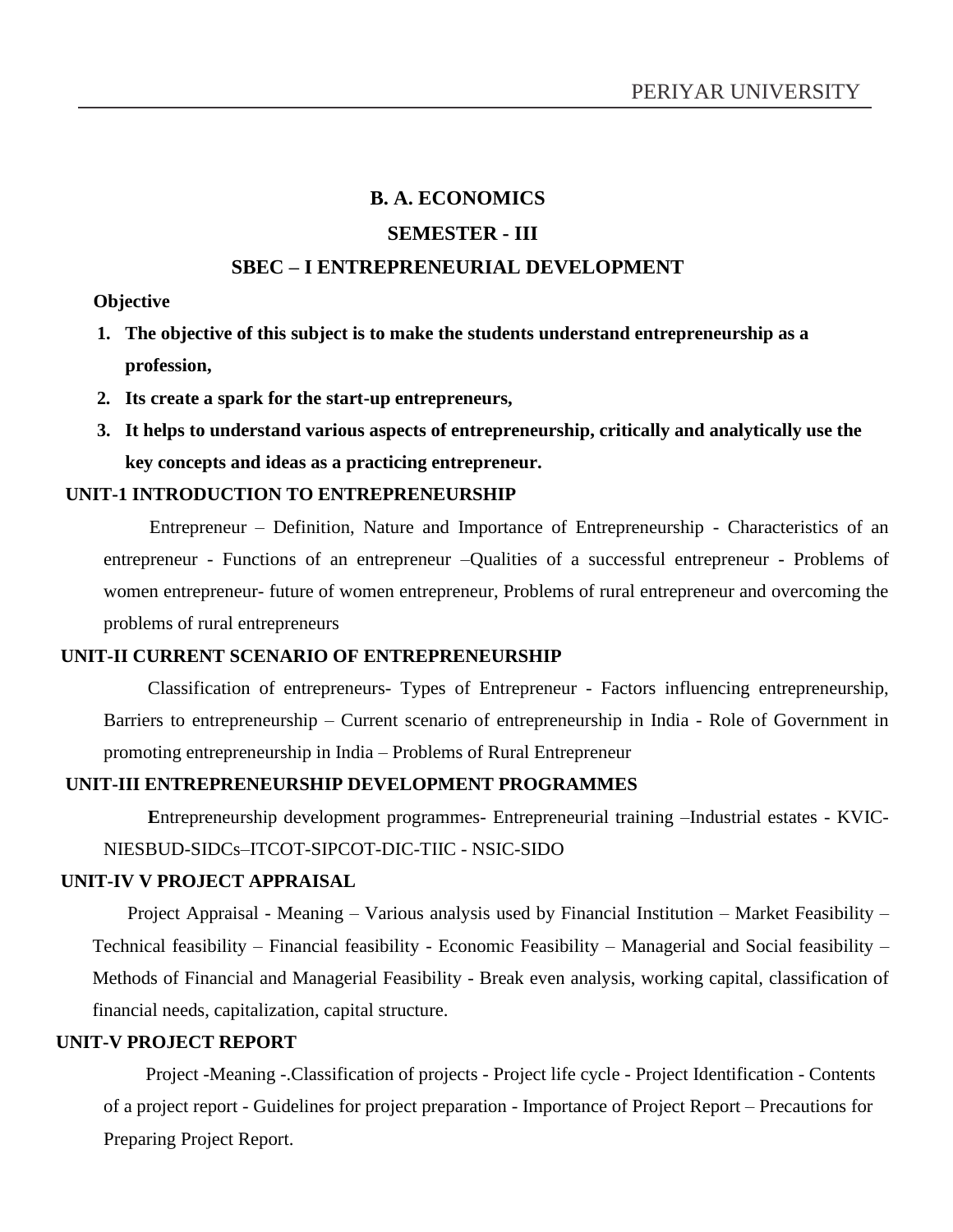**Text books 1. Jayashree Suresh :Entrepreneurial development** 

**2.Dr.S.S.Khanka: Entrepreneurship**

**3. Saravanavel : Entrepreneurial development** 

**4.Desai, Vasant:Entrepreneurial Development** 

**Reference books**

**1. Dr.C.B.Gupta&Dr.N.P.Srinivasan: Entrepreneurial development** 

**2.Hisrich Peters: Entrepreneurship**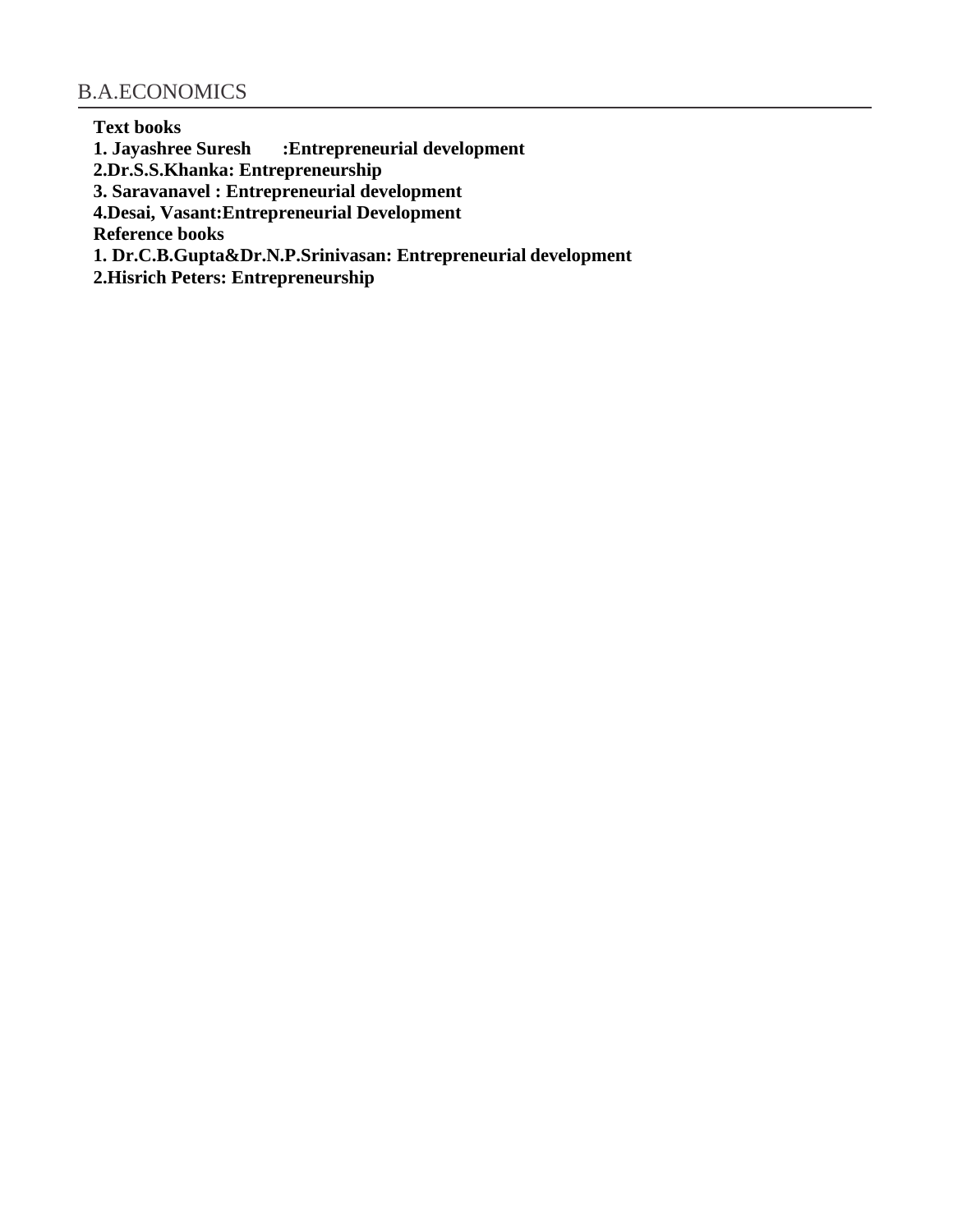## **B.A. ECONOMICS SEMESTER - III ALLIED III – STATISTICS FOR ECONOMICS – I**

## **OBJECTIVES :**

**1.To provide knowledge and significance of Statistics in Economics.**

**2.To make the students to understand objectives, data collection and measures of averages.**

## **UNIT I INTRODUCTION TO STATISTICS**

Meaning - Definition – Functions of Statistics, Characteristics of Statistics, Stages of Statistics, objectives of Statistics – Statistics and Economics – Importance of Statistics - Limitation of **Statistics** 

## **UNIT II SOURCES OF DATA**

Collection of Data – Primary data and Secondary data - Methods of Collection of Primary data – Sources of Secondary Data – Drafting the Questionnaire - Classification and Tabulation of Data - Diagrammatic and Graphic Representation of Data.

## **UNIT III MEASURES OF CENTRAL TENDENCY**

Meaning - Objects of Average –Characteristics of average - properties of good average - Types of averages – Mean – weighted arithmetic mean - Median and Mode – Quartiles – Deciles and Percentiles – Merits and demerits of Averages

## **UNIT IV MEASURES OF DISPERSION**

Meaning – Significance – properties – Range – Mean Deviation - Quartile Deviation – Standard Deviation – Variance and Co – efficient of Variation – Lorenz Curve

## **UNIT V MEASURES OF SKEWNESS**

Meaning – Types of Skewness, Measures of Skewness – Karl Pearson co – efficient of Skewness – Bowleys Co – efficient of Skewness – Kelley's Co – efficient of Skewness

## TEXT BOOKS :

1. S.P. Gupta ,Statistical Methods

## **REFERENCE BOOKS:**

- **1.** Yamane .T ,**StatisticalMethods.**
- **2.** Croxten and Cowden,**Statistics.**
- **3.** Sivathanupillai ,**Economics and BusinessStatistics.**
- **5.** Musgrave and Musgrave ,**Public finance Theory andPractical.**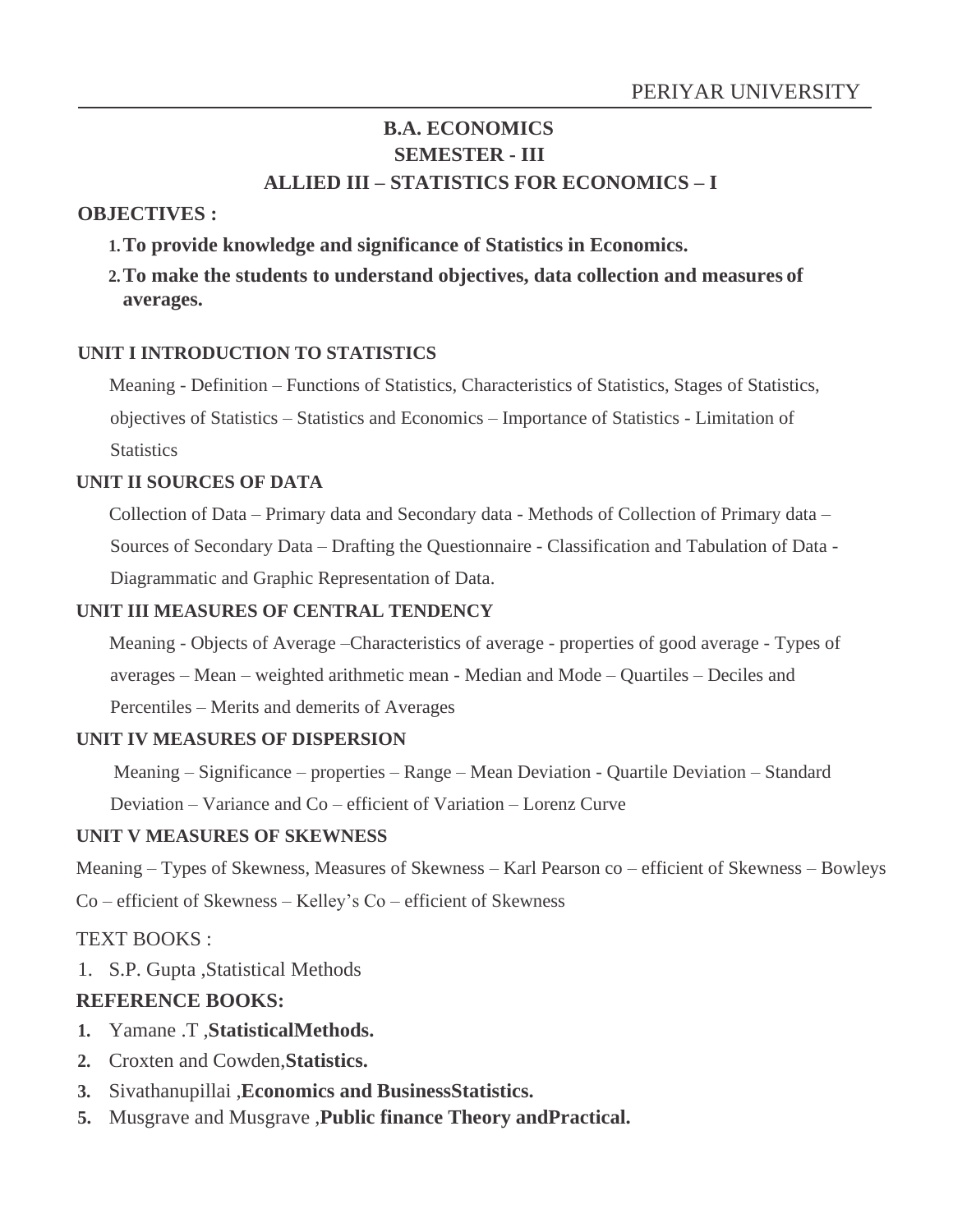# **B.A. ECONOMICS SEMESTER - III NMEC I – TOURISM AND ECONOMIC DEVELOPMENT**

## **Objectives**

## **1. To give awareness to the students about Tourism**

## **2. To learnt the student about tourism management, planning and communication**

## **UNIT I NATURE AND CHARACTERISTIC FEATURES**

## **OF TOURISM**

Tourism – Meaning – Nature and Character – Types- functions – Volume and Components – Factors affecting Tourism – Importance of Tourism – Limitations

## **UNIT II DEVELOPMENT OF TOURISM**

Development of Tourism in India – Historical Events – Nature - Role of Private and Public Sector in Tourism – Tourism under five year plans – Recent Tourism policy in India

## **UNIT III TOURISM PROMOTION**

Travel Agency – Importance of Travel agency – Tourism Guides – Travel documents – passport and Visas – Various Tourism centre in Tamil Nadu

## **UNIT IV ADVERTISING AND COMMUNICATION**

Advertising agencies in Tourism – Functions of advertising agency in Tourism - Role of Communication in Tourism – Communication in Hospitality –

## **UNIT V PLANNING AND LEGISLATION**

Tourism Planning – Origin – Concepts and approaches in Tourism planning – Environmental Planning – Tourism Legislation – Eco Tourism – Tourism Packages – Economic gains of Tourism References

- 1. Seth. P.N tourism Management
- 2. Krishnaswami and Thiyagarajan Tourism and Development
- 3. Gunclare A. Torism Management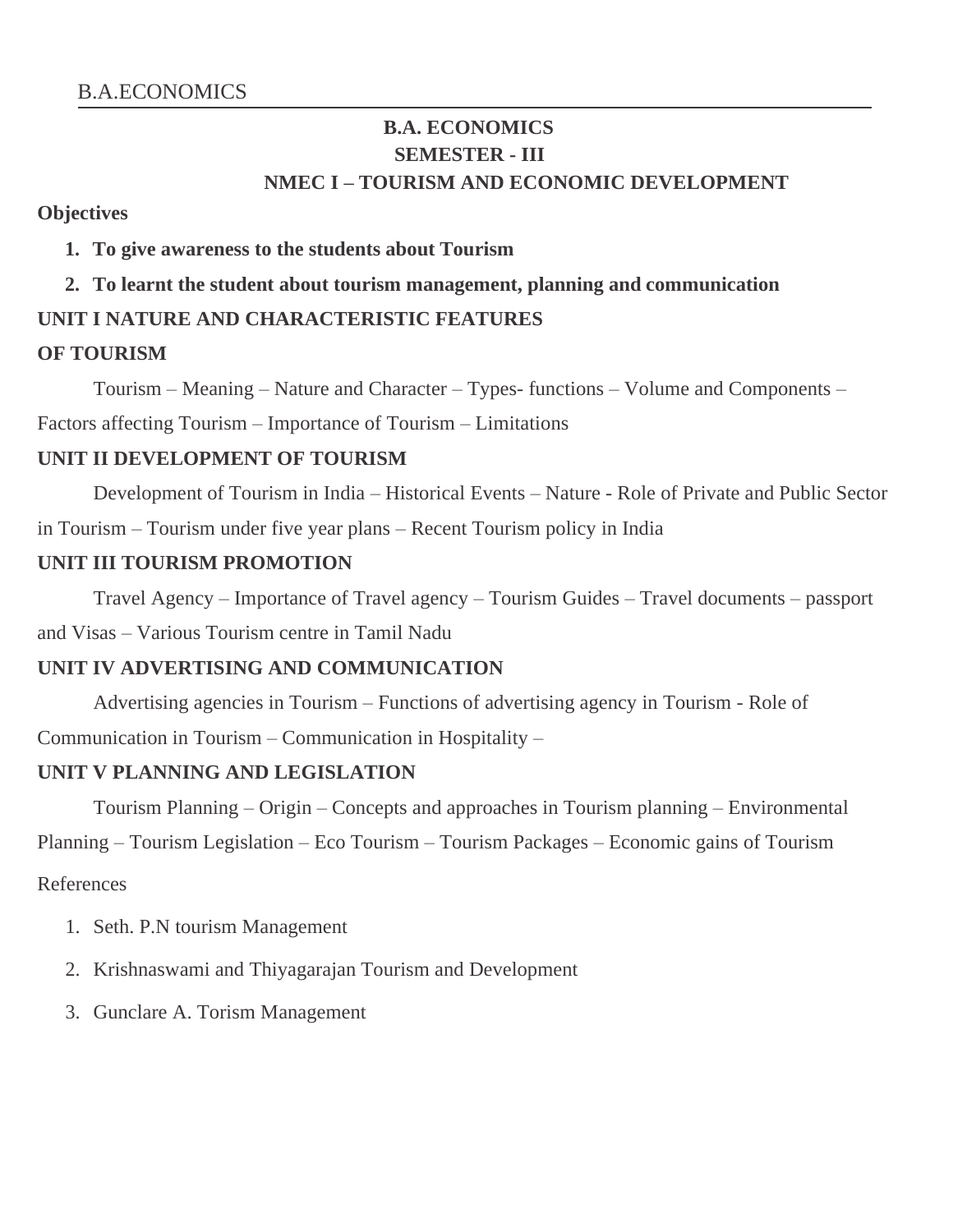## **SEMESTER - IV**

## **CORE VI– INTERNATIONAL ECONOMICS**

#### **OBJECTIVES:**

- **1. To familiarize the students with the international trade.**
- **2. To teach about the features, balance of payments and foreign exchange of international trade.**

## **UNIT I INTRODUCTION TO INTERNATIONAL TRADE**

Meaning and scope of International Trade – Features of International Trade – Factors Influencing International Trade - Differences between Internal trade and International trade – Theories of International trade – Adam Smith, Ricardo and Huckster –Ohlin

### **UNIT II FREE TRADE VS PROTECTION**

Free Trade – Meaning – Case for and case against free Trade – Importance of Free Trade – Protection of Trade - – Meaning – Case for and Case against Protection of Trade - Tariffs – Meaning, Types and Effects of Tariffs – Quotas – Meaning, Types and Effects of Quotas.

### **UNIT III BALANCE OF PAYMENTS**

Balance of Payment – Meaning - Difference between Balance of Trade and Balance of Payments – Visible and Invisible Items - Disequilibrium in the Balance of Payments: Causes and Measures – Capital and Current account deficit

## **UNIT IV FOREIGN EXCHANGE**

Meaning – Demand for and Supply of Foreign Exchange – Fixed and Flexible Exchange Rate – floating Exchange rate - Equilibrium Exchange Rate –– Mint Parity Theory – Purchasing Power Parity Theory – Currency Devaluation – Meaning and Importance

## **UNIT V INTERNATIONAL INSTITUTIONS**

Evolution - Role and Functions of International Institutions – IMF - IBRD – UNCTAD - WTO and ADB - Role of India in International Trade

## **TEXT BOOKS :**

1. Sankaran,S. **International Economics.**

## **REFERENCEBOOKS:**

- **1.** Jhingan ,M.L, **International Economics.**
- **2.** MithaniD.M ,**International Economics.**
- **3.** Raju Kumar,**International Economics.**
- **4.** Dominick Salvatore,**International Economics.**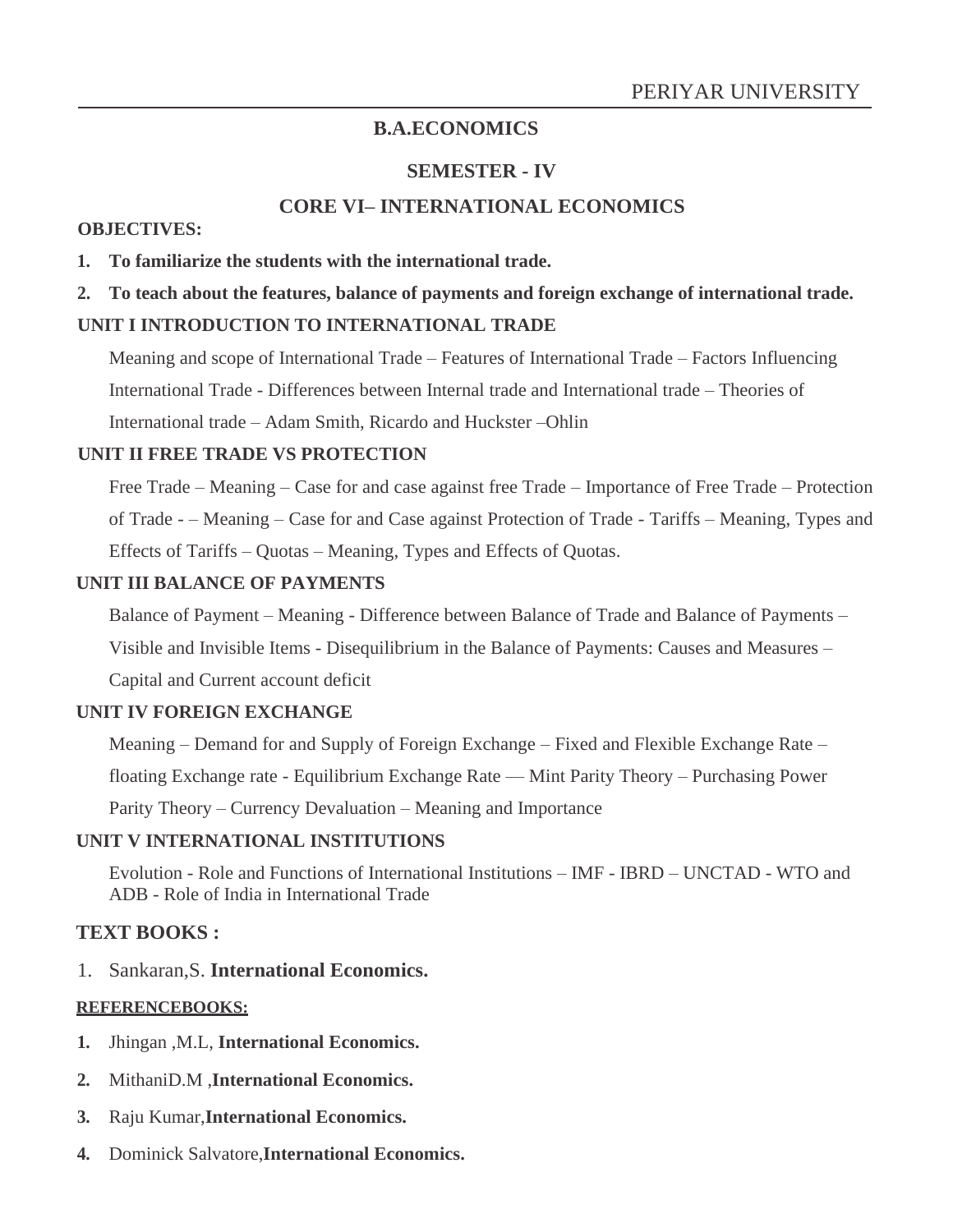# **B. A. ECONOMICS SEMESTER – IV SBEC – II INDUSTRIAL ECONOMICS**

#### **OBJECTIVES**

- **1. To know the industrial structure in India**
- **2. To ascertain the role of industries in development process**

#### **UNIT – I BASIC CONCEPT**

Meaning and nature and scope of Industrial Economics – Importance of Industrial Economics - concept and measurement – industrial classification – concepts of plant firm – Role of industries in Economic Development.

#### **UNIT –II INDUSTRIAL LOCATION**

Meaning of Industrial location - Factors influencing Industrial Location – Weber's theory of location - Location and Localization –- Industrial clustering – regional growth – Causes for imbalances in the regional growth of industries -Measures to correct the regional imbalance – Industrial backwardness – Causes and measures.

#### **UNIT – III INDUSTRIES IN INDIA**

Structure of large scale industries in India – sugar, cotton, iron and steel, small and medium enterprises - Rural industrialization - Impact of LPG on industrial development- role of government towards major industries

#### **UNIT – IV INDIAN INDUSTRIAL GROWTH AND PATTERN**

History of Industrial growth in India – Growth of industries in primary, secondary and territory sector-Role of foreign exchange in industrial growth – Industrial policy resolution – 1956 , 1985 and 1991 – Industrial backwardness – EPZ, SEZ, FDI, FII and FPI.

#### **UNIT – V INDUSTRIAL FINANCE IN INDIA**

Industrial financing - Capital market in India –– Role of IFCI, SFC's, NIDC, SIDC, ICICI, and IDBI in industrial development – Problems of industrial Finance - recent industrial policies in India

#### **Reference:**

1. Barathwal, R. R. (1992), Industrial Economics: An Introductory Text Book, Wiley Eastern Ltd. New Delhi.

2. Cherunilan, F. (1994), Industrial Economics: Indian Perpective, (3rd Edition), Himalaya Publishing House, Mumbai,

- 3. Desai, B. (1999) Industrial Economy in India, (3rd Edition), Himalaya Publishing House, Mumbai.
- 4. Kuchhal, S.C. (1980) Industrial Economics, Himalaya Publishing House, Mumbai.
- 5. Rajana Seth, (2010), Industrial Economics, Ane Books Pvt.Ltd. New Delhi.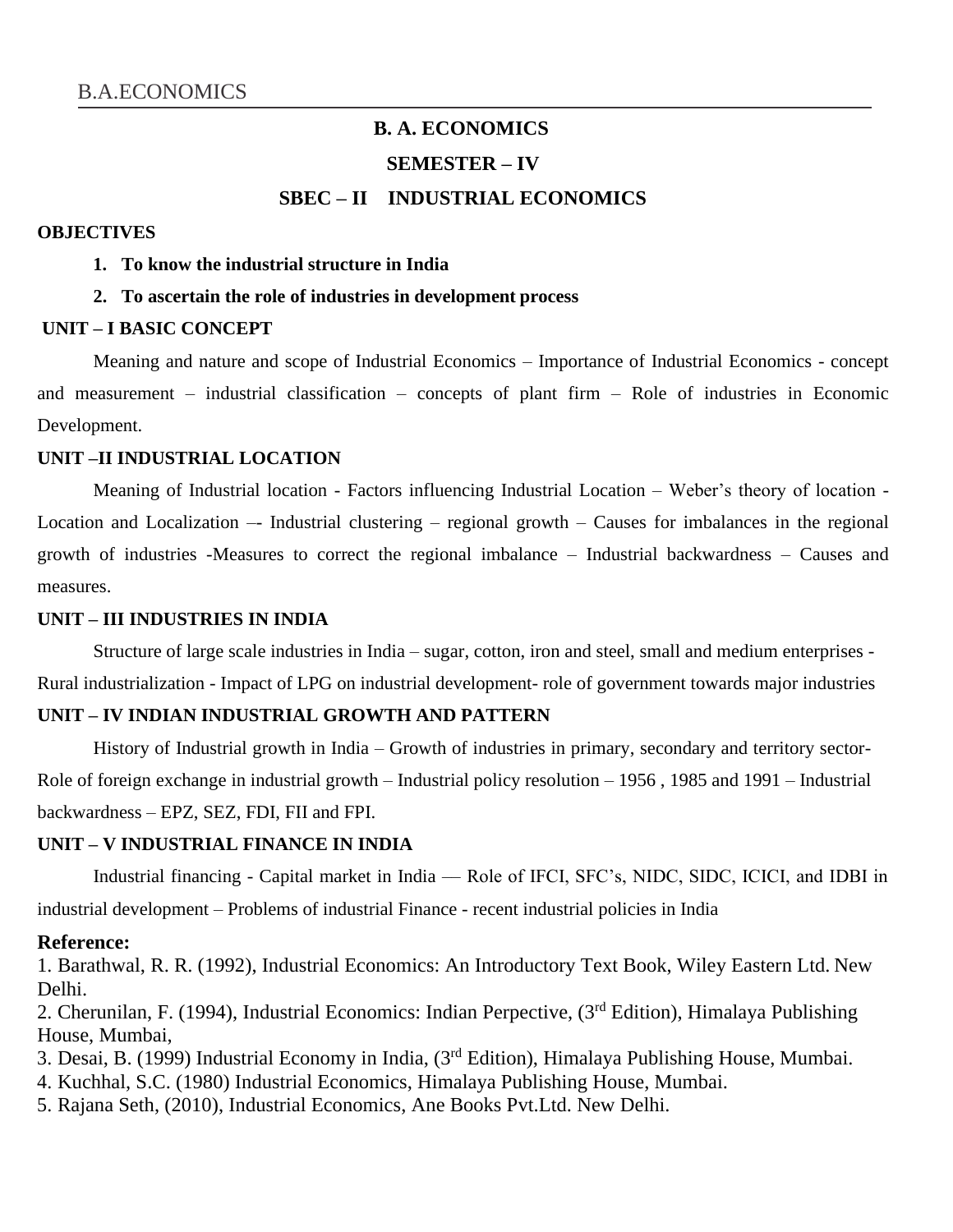## **SEMESTER – IV**

## **Internship – Add on course**

## **IX BUSINESS ENVIRONMENT FOR EMERGING ENTREPRENEURS**

#### **OBJECTIVES**

- **1. To know the legal framework to starting up of Business**
- **2. It helps to understand the importance of digital marketing**
- **3. To know the various Government financial assistance scheme available for business**

### **Unit –I NATURE OF BUSINESS**

Business – Meaning –Characteristic Features of Business – Goals of Business – Economic Goals of Business – Social Goals of Business – Business Ethics – Importance – Ethical Practices

## **Unit –II LEGAL FRAMEWORK OF BUSINESS**

Legal framework for business – License procedures – Consumer Protection Laws –Contract law –No objection formalities – Environmental pollution and Environmental Protection – Registration formalities and Getting Certificate for Commencement of Business

## **Unit – III DEVELOPMENT OF BUSINESS**

Start up Business – Concept of start up business – Scope of start up business – Factors affecting the start up business - Role of business in Economic development – Recent trends -Government policies – Problems in Start up business - Development of women entrepreneurship.

## **Unit – IV DEGITAL MARKETING**

Digital Marketing - Meaning of Digital Marketing – Scope of Digital Marketing – Content of digital marketing – Website design – Online Advertisement – Advantages of Digital Marketing – Criteria for successful digital marketing – Ethics in digital marketing - Drawback of digital marketing

## **Unit –V CENTRAL AND STATE FINANCIAL AID**

MSME – Various schemes Under MSME – opportunities available in MSME – Benefits of MSME –

Role of MSME in Indian Economic Development – Registration in MSME

## **Reference Books**

- 1. Entrepreneurial Development C.B Gupta and N.P.Srinivasan
- 2. Entrepreneurship Development P.Saravanavel
- 3. Economics of Entrepreneurial Entrepreneurship Development P.Subba Rao and M.Sundaram
- 4. Business Environment N.Premavathy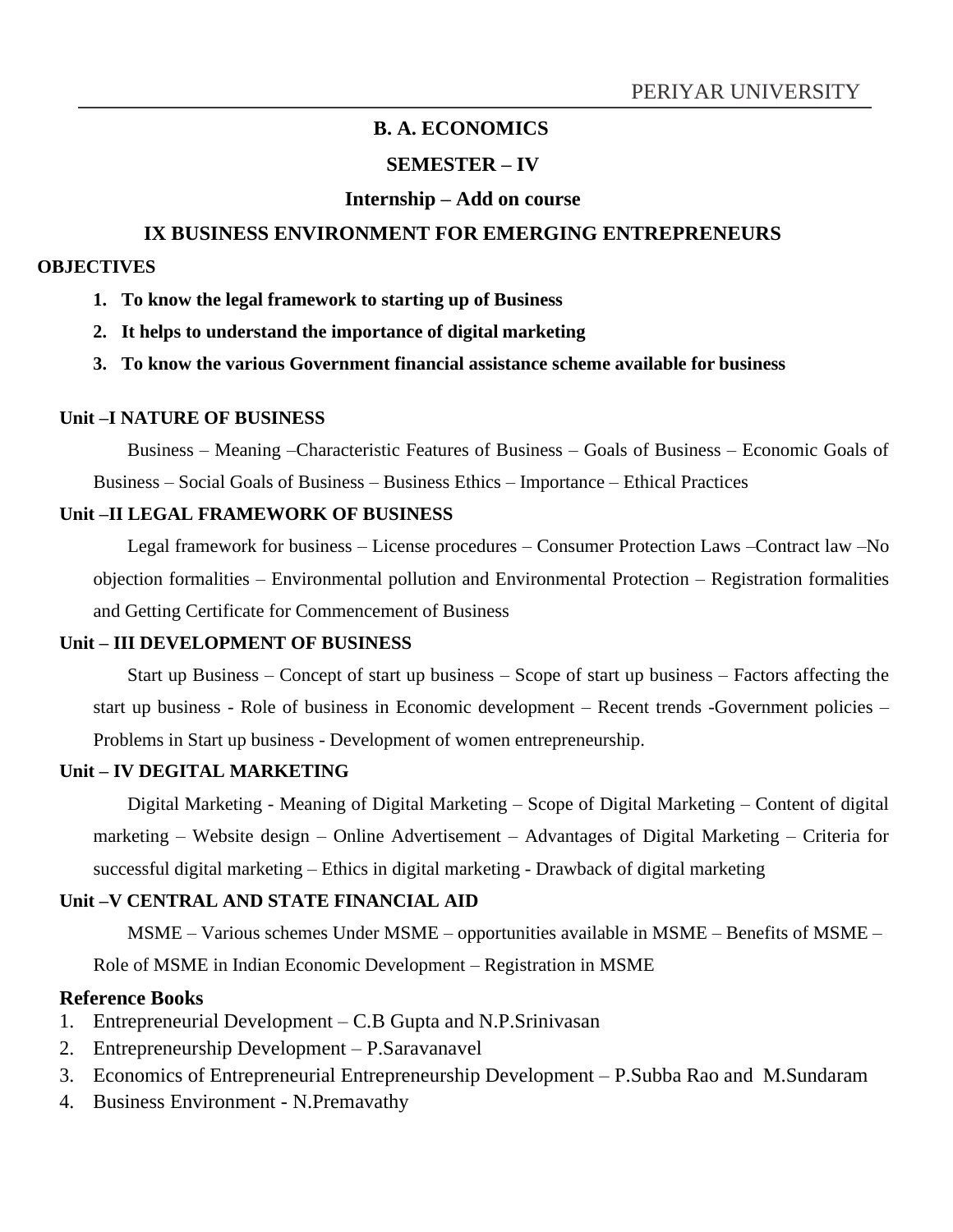# **B.A. ECONOMICS SEMESTER - IV ALLIED IV – STATISTICS FOR ECONOMICS – II**

## **OBJECTIVES :**

- **1.To provide knowledge to the students about the bivariate analysis and significance of Statistics used in Economics.**
- **2.To make the students to understand sampling methods for collecting data for economic research**

## **UNIT : I CORRELATION ANALYSIS**

Meaning – Correlation and Causation -Significance - Types of correlation – Methods of measuring correlation – Scatter Diagram – Graphic Method - Karl Pearson's Correlation Co –efficient – Rank correlation Co efficient - uses of Correlation

## **UNIT:II REGRESSION ANALYSIS**

Meaning **–** Difference between correlation and regression **-** Uses of regression analysis **–**

Regression Lines – Regression equations X on Y and Y on  $X -$ Uses of Regression analysis

#### **UNIT III INDEX NUMBER**

Meaning- Uses of Index Numbers – Problems in the construction of Index Number –Types of Index Number – Fixed and Chain based Index Number –Weighted and Unweighted Index Number- Laspers - Paascheys – fisher Ideal Index Number – Bowleys – Marshall and Edgeworth – Kelleys Method – Test of Index Number – Consumer Price Index Number

## **UNIT IV TIME SERIES**

Meaning – Components of Times series – Uses of time series analysis - Methods to measuring secular Trend – Graphic Method - Moving average method, Method of Least square - Methods to measuring seasonal variations - Method of simple average - Ratio to trend Method – Link relative Method - Cyclical Variations and Irregular variation.

#### UNIT V **SAMPLING METHODS**

Meaning – Census And Sample Method – Different methods of sampling – Probability and Nonprobability sampling – Uses of sampling – merits and demerits of different sampling –- sampling and Non Sampling errors – Measures to reducing of sampling errors.

## **TEXTBOOKS:**

1. Gupta, S.P., **Statistical Methods.**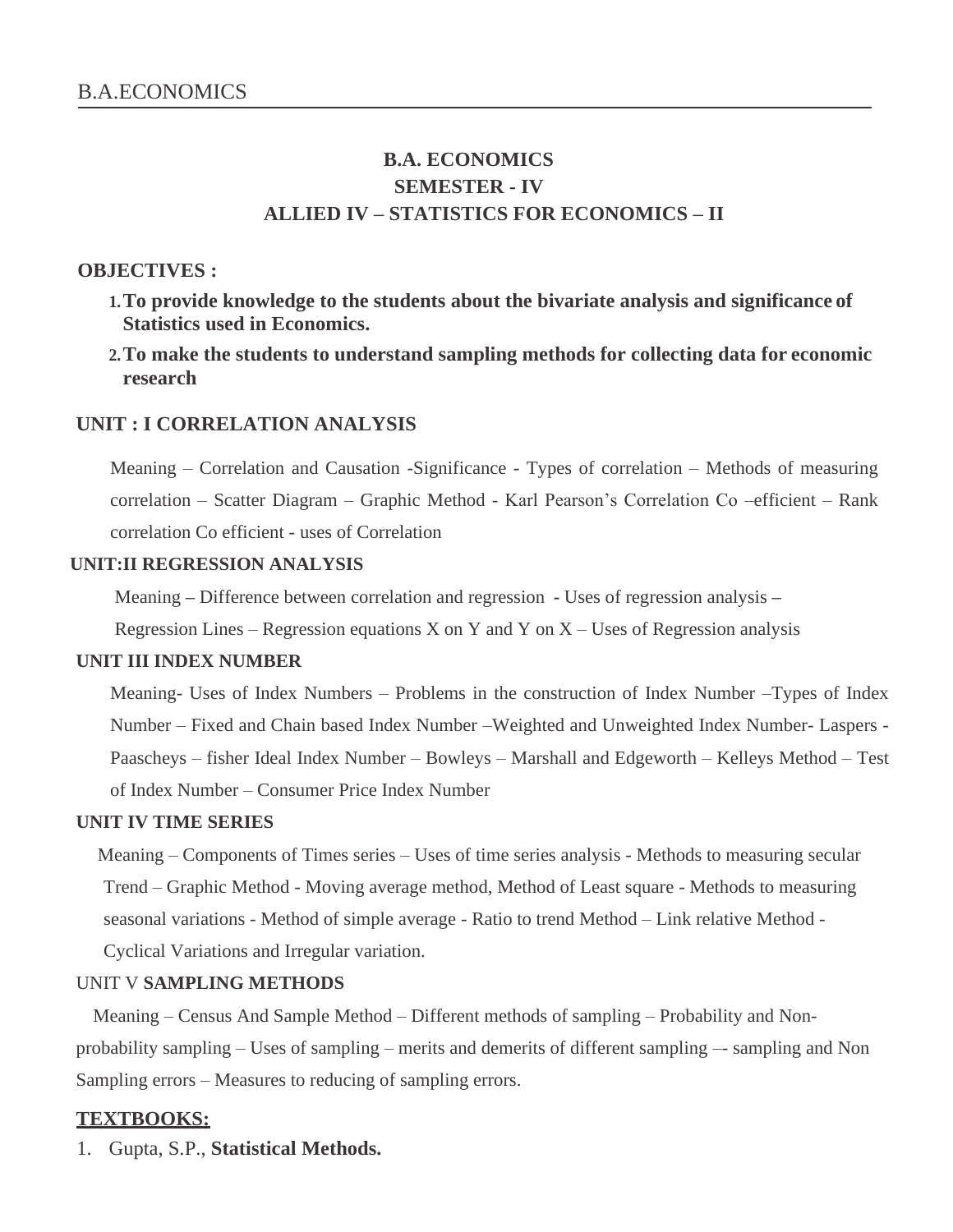## **REFERENCE BOOKS :**

**.**

- **1.** Yamane .T,**StatisticalMethods.**
- **2.** Croxten&Cowden,**Statistics.**
- **3.** D.N. Elhance&VeenaElhance ,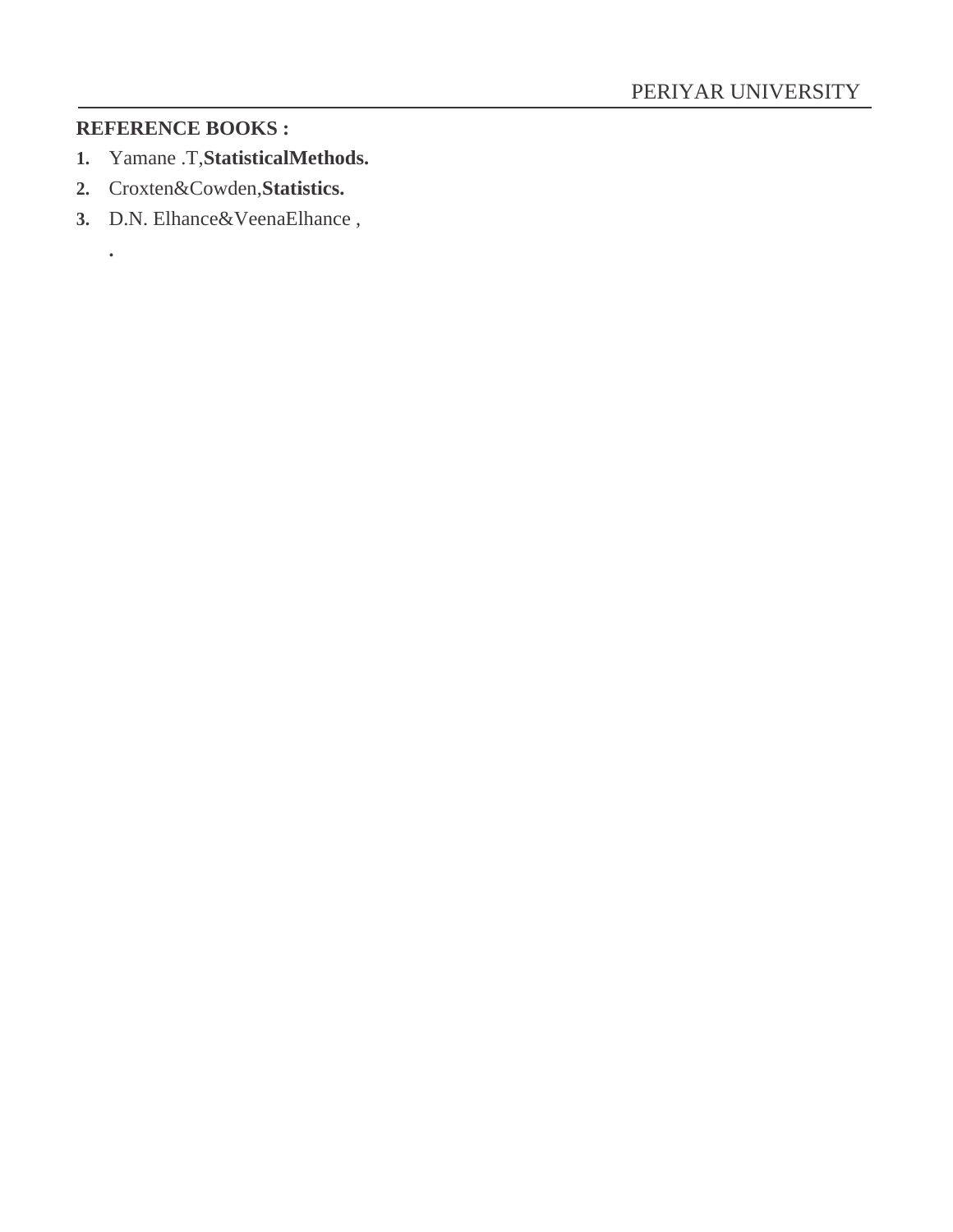# **B. A. ECONOMICS SEMESTER - IV NMEC- II– FOREIGN TRADE MANAGEMENT**

#### **OBJECTIVES**

**1. The objective of this subject is to make the students to understand the basics of foreign trade in India,**

#### **2. Also It helps to understand Government policies and framework**

## **3. It facilitate agencies to know about the opportunities of foreign trade Investment opportunities also UNIT – I INTRODUCTION TO FOREIGN TRADE**

Foreign trade – Meaning- Need for foreign trade- Features of foreign trade –Importance of foreign trade - India's export and import – Historical prospective - Trends – Composition of India's export and import – Direction of exports and imports of products -Development of Foreign Trade Policy - India's Foreign Trade since 1991.

#### **UNIT-1I EXPORT IMPORT MANAGEMENT**

Export Import management - Meaning - Need for export import management - Scope of export import management - Nature of export import management - - Procedures for export import trade - FEMA, FERA - Letter of credit – Types - Operation of letter of credit.

#### **UNIT-III DOCUMENTATION**

Need for Export Import Documentation – Classification of export import documents - Commercial documents & Regulatory documents – Differences – Aligned Documentation System (ADS) – Advantages – Master Documents I & II – Steps in electronic processing of export documentation -Export of services – Export promotion – Objectives – Promotion measures.

#### **UNIT-IV EXPORT AND IMPORT FINANCE**

Export Import finance- Importance of Export Import finance-Methods of Export Import finance-Source of Export Import finance-Institutional support- RBI-EXIM bank-ECGC-IDBI, IMF.

#### **UNIT – V RECENT DEVELOPMENTS**

Globalization and Knowledge Economy: Concept of Intellectual Property Rights -IPRs and TRIPS - forms of IPRs: Patents, Trademarks, Copyrights and Designs& Geographical Indications - World Intellectual Property Organisation (WIPO) and World Trade Organization (WTO) - Developments in India in the field of IPRs-New international economic order. (EU,OPEC,BRICS.SAARC,ASEAN,G7)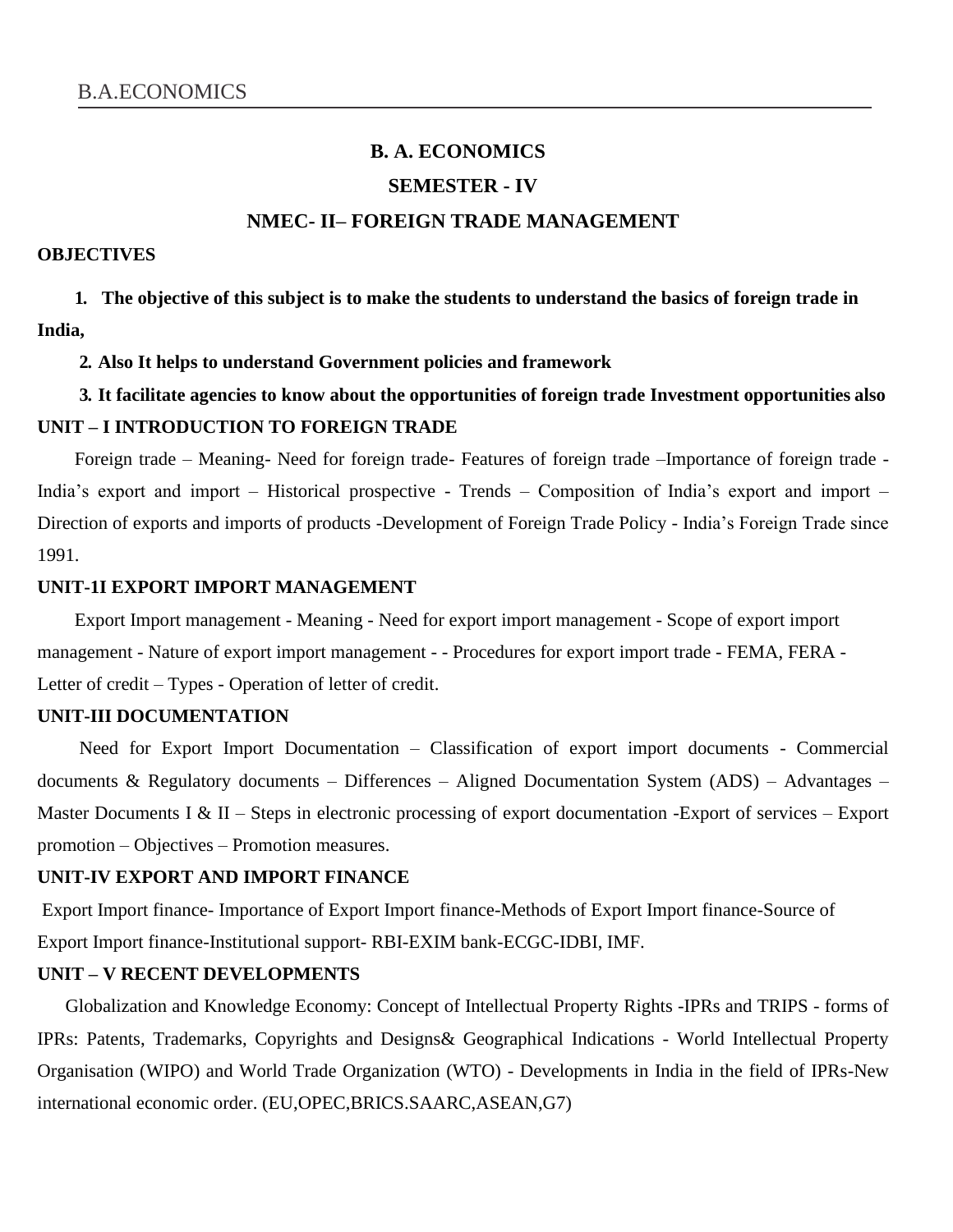## **Text books**

- 1.Export Import Management -Justin Paul and Rajiv
- 2.Export Management -Kathiresan and Radha
- 2. Export management P.K. Khurana
- 3. Export Management T.A.S. Balagobal

## **Reference books**

- 1.1. International Trade policy, practices, procedures and Documentation Dr.C.Jeevanandam..
- 2. International business by Francis Cherunilam.
- 3. Publication from Electronics and computer software export promotion council
- 4. How to Export and How to Import Nabhi publications
- 5. A Guide on Export Policy, Procedure and Documentation M.I.Mahajan Snow white publications
- 6. International Trade M.L. Varma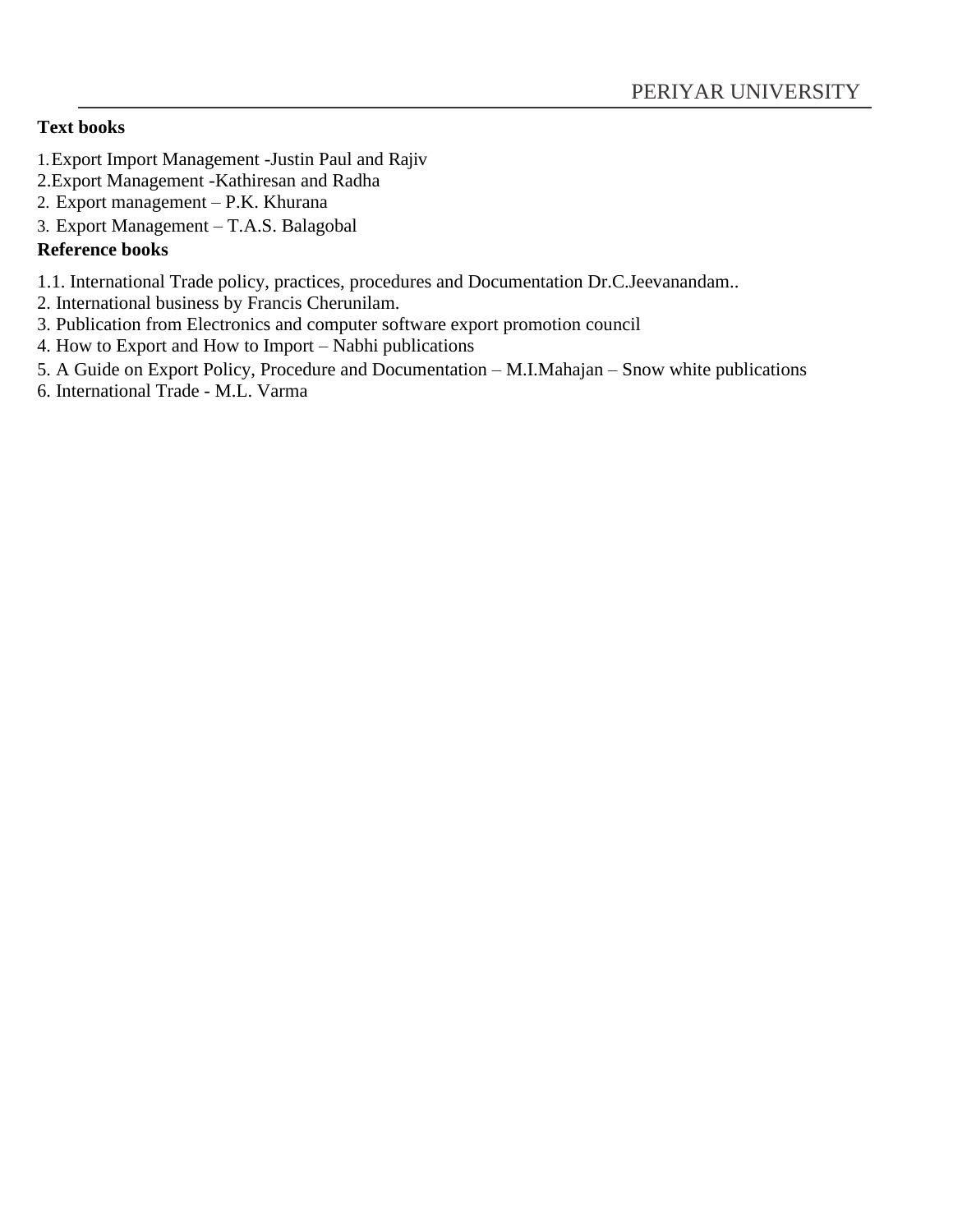#### **SEMESTER - V**

## **CORE VII – MACRO ECONOMICS – I**

#### **OBJECTIVES**

**1.To make the students to understand the Macro Economic aspects.**

#### **2. To enlighten the students to understand classical and Keynesian Economics.**

#### **UNIT I NATURE AND SCOPE OF MACRO ECONOMICS**

Meaning – Nature and Scope of Macro Economics- Similarities and dissimilarities between Micro and Macro Economics - Characteristic features of Macro Economics -Importance - Limitation – Macro Statics- Macro Dynamics – Comparative Macro Statics and Macro Dynamics - Circular flow of Income in two, three and four sector Economy.

#### **UNIT II THEORY OF EMPLOYMENT**

Classical Theory of employment with saving and without savings– Say's Law of Market – Wage price flexibility - Pigou's Wage Cut Theory - Keynes' criticism on classical theory-Keynesian Model – Keynesian theory of Employment –Aggregate Demand-Aggregate Supply – Effective Demand -Importance of Effective Demand - Keynesian Cross.

### **UNIT III CONSUMPTION FUNCTION**

Consumption function – Meaning and importance of Consumption function - Average Propensity to Consume (APC) and Marginal Propensity to Consume (MPC) – Determinants of propensity to consume – Subjective factors and objective factors -– Keynesian Psychological Law of Consumption Function – Absolute Income Hypothesis, Duesenberry Hypothesis, Permanent Income Hypothesis and Life Cycle Hypothesis.

#### **UNIT IV INVESTMENT FUNCTION**

Investment – Meaning – Various types of Investment - Induced and Autonomous investment – Determinants of Investment –Marginal efficiency of investment – Marginal efficiency of capital - MEC and Rate of in interest – Factors other than the Interest rate affecting Inducement to Invest.

#### **UNIT – V NATIONAL INCOME ACCOUNTING**

National Income – Concepts – Methods of measuring national Income – Difficulties – Importance of National Income Analysis – National Income Accounting.

#### **TEXTBOOKS:**

1. Jinghan. M. L,**Macro Economics.**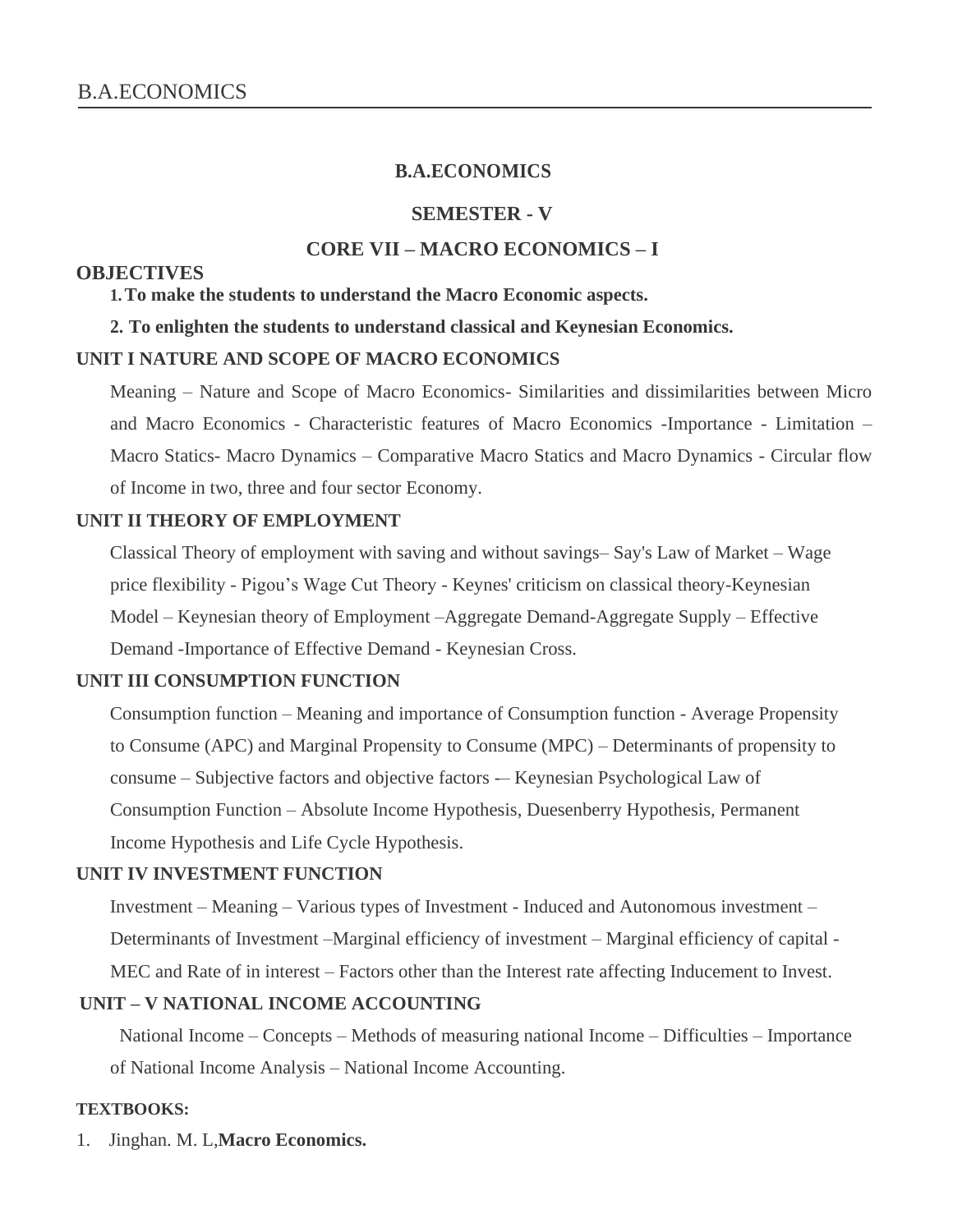**1** Sankaran.S,**Macro Economics.**

## **REFERENCEBOOKS**

- **1.** Edward Shapiro,**Macro Economics.**
- **2.** Rana and Varma,**Macro Economics.**
- **3.** Cauvery & others,**MacroEconomics.**
- **4.** Vaish, M.C ,**Macro Economictheory.**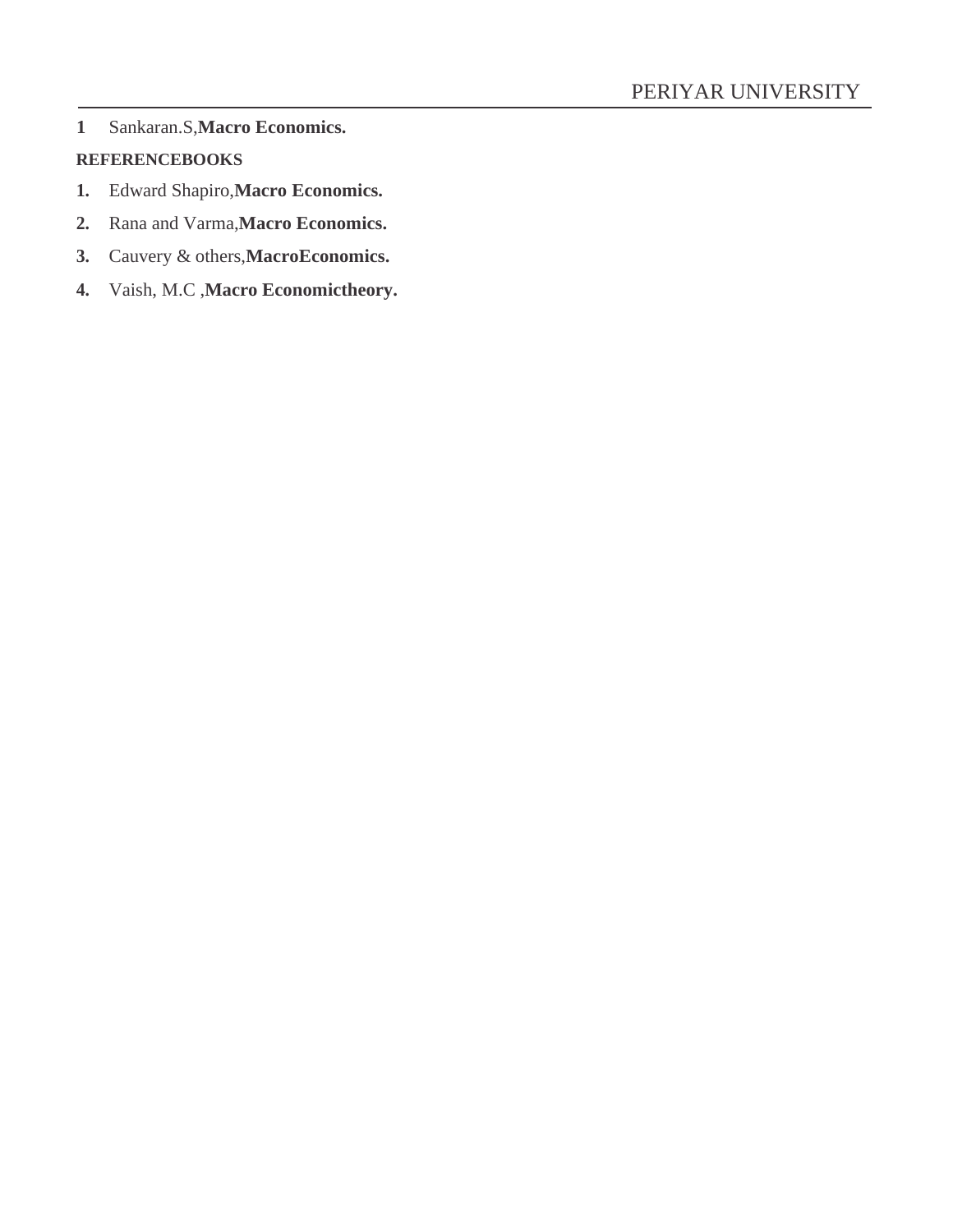#### **SEMESTER - V**

#### **CORE VIII – PUBLIC ECONOMICS – I**

#### **OBJECTIVES**

#### **1. To provide revenue and expenditure pattern of the Government**

**2. To know the role of government in equal distribution of income and wealth**

#### **UNIT 1: INTRODUCTION**

Public Economics – Meaning – Nature – Scope - Distinction between Public and Private Finance - Public good verses Private good - Market failure and Role of government - Principles of Maximum social advantage

#### **UNIT II: PUBLIC REVENUE**

Meaning - Sources of Public Revenue – Meaning and Definition of Taxation –Canons of Taxation - Objectives of Taxation – Characteristics of Good Taxation – Classification of Taxation –Tax and Non Tax Revenue - Direct and Indirect taxes- Progressive - Proportional and Regressive Taxation - Role of Taxation in Developing Economy- Ability to Pay approaches - Recent Tax policy- Goods and services Tax (GST).

#### **UNIT III**: **TAXABLE CAPACITY**

Meaning and Definition – Determinants of Taxable capacity – Shifting and incidence of Taxation – Distinction among Impact, Shifting and Incidence of Taxation – Factors affecting Incidence of Taxation – Tax evasion and tax avoidance

#### **UNIT IV: PUBLIC EXPENDITURE**

Meaning – Classification – Revenue and Capital Expenditures – Developmental and Non-Developmental Expenditure – Principles - Canons and effects - Causes and growth of public expenditure – Effects of Public Expenditure on production, Employment and Distribution- Wagner's law of increasing state activities.

#### **UNIT V: PUBLIC DEBT**

Meaning and Definition – classification of Public debt – Objectives of Public Debt - Difference between Public debt and Private debt – Reasons for growth of public debt - Methods of debt redemption - Growth of public Debt in India.

#### **REFERENCE BOOKS:**

- 1. J. Hindriks and G. Myles (2006): Intermediate Public Economics, MIT Press
- 2. 2. R. A. Musgrave and P. B. Musgrave (1989): Public Finance in Theory and Practices. McGraw Hill.
- 3. B. P. Herber (1975): Modern Public Finance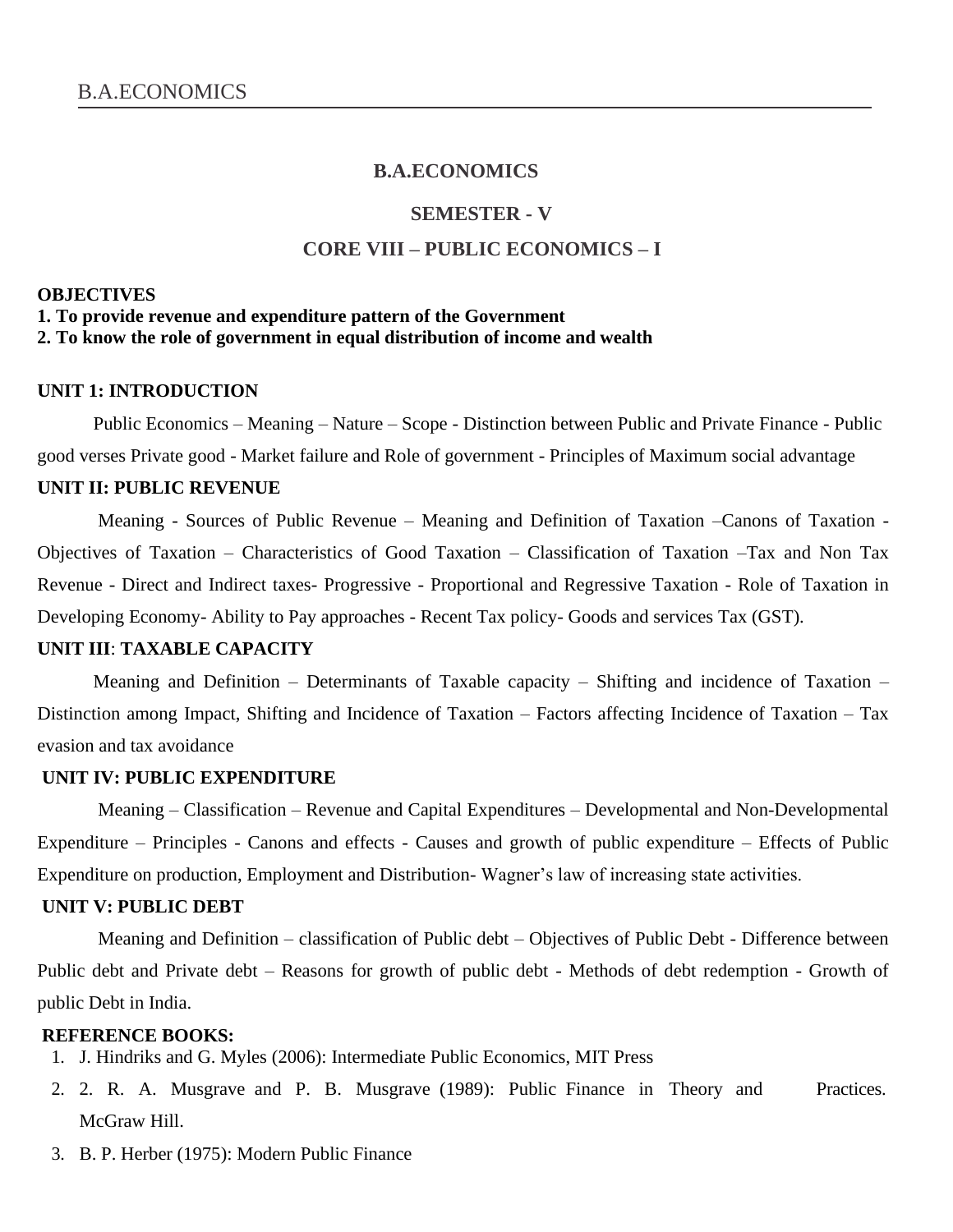- 4. B. Mishra (1978): Public Finance, Macmillan India limited.
- 5. SundharamK.P.M, Fiscal Economics.
- 6. Tyagi, B.P, Public Finance
- 7. Sankaran .S, Fiscal Economics
- 8. Cauvery et.al. , Public Finance.
- 9. Musgrave and Musgrave, Public finance Theory and Practical.
- 10. John Kennedy, (2012), Public Finance, PHI Learning Pvt Ltd, New Delhi.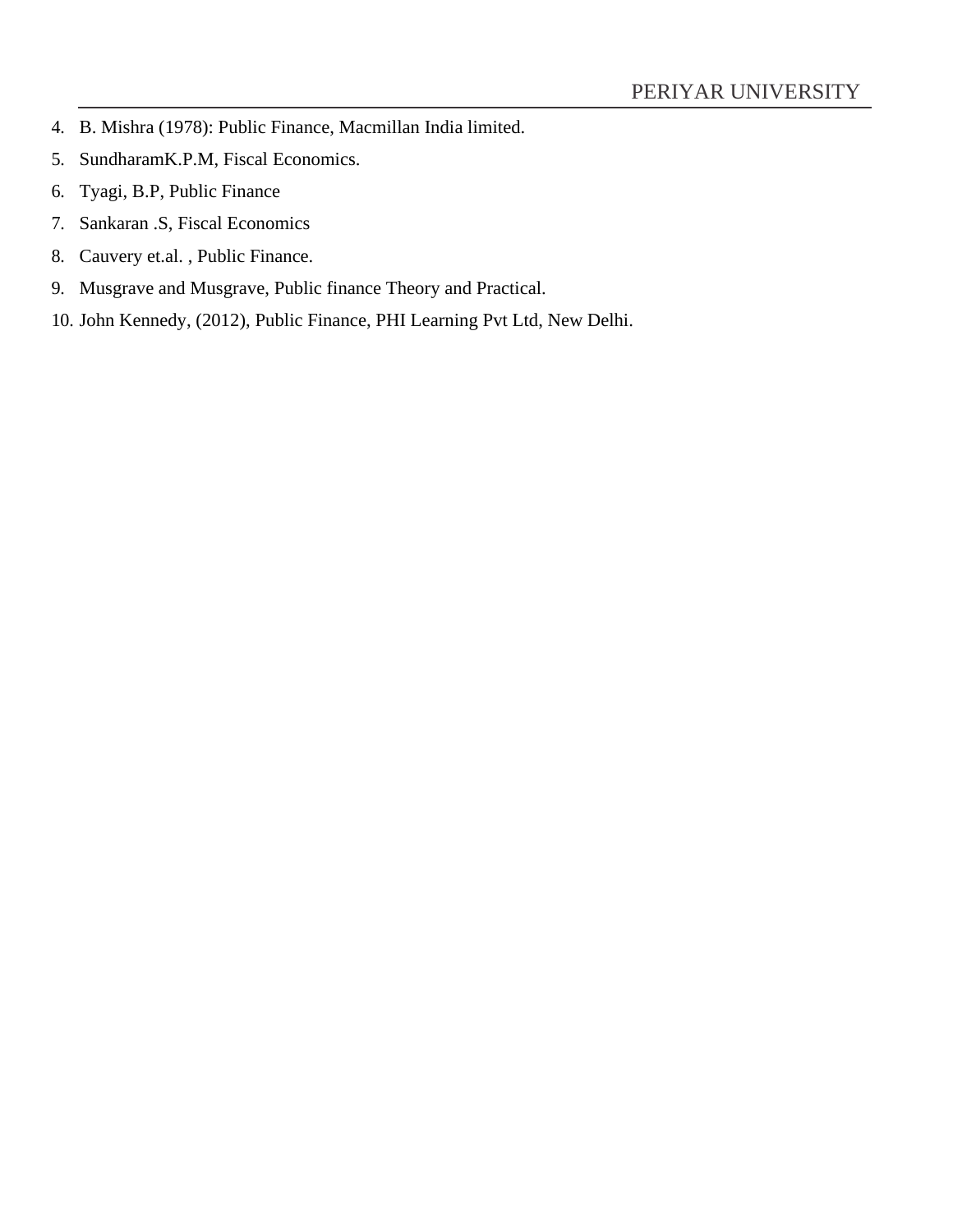#### **SEMESTER - V**

## **CORE IX – HISTORY OF ECONOMIC THOUGHT**

#### **Objective of the study**

- **1. To To Know the ever emerging ideas of Economist till now**
- **2. To teach the students historical development of economic theories**

#### **UNIT – I MERCANTILISM AND PHYSIOCRACY**

Nature and Scope of the subject – Significance – Mercantilism – Main ideas of Mercantilists - Criticism– Physiocracy – The Natural Order – The New Product – The Circulation of Wealth – Trade and functions of the State – Taxation and Interest – Criticism of Physiocrats Thought

## **UNIT – II CLASSICAL THOUGHT**

Adamsmith – Division of Labour, Money, Capital, Value and Price – Doctrine of Invisible Hand and Laisses-Faire – David Ricardo –Ricardian Theory of Rent, Wages, Profit , Interest and criticism –Doctrine of Comparative Cost and Stationary State – J. B Say - Law of Market – J.S.Mill - Senior and Bastiat – Superiority of Classical Thoughts over the Mercantilism and Physiocracy.

#### **UNIT – III SOCIALISTIC THOUGHT**

Scientific Socialism - Karl Marx –Dialectical Materialism -Labour Theory of Value – Theory of Surplus Value – The Law of Concentration of Capital – Criticism of Marx's thought – State Socialism –Rodbertus and Lassalle – Social Organism – Exploitation of Labour –Theory of Commercial Crisis –State Intervention – Fabian Socialism – Features, Forms and Characteristics of Socialism.

#### **UNIT –IV NEO-CLASSICAL, KEYNESIAN AND MODERN ECONOMIC THOUGHT**

Alfred Marshall – Theory of Utility- Theory of Consumer Surplus – Theory of Demand – Representative Firm – A.C.Pigou's - Wage Cut Theory – – New Welfare Economics –Concept of Social Welfare – Pareto and J.R.Hicks - Economic Thoughts of Keynes – Theory of Employment – Theory of Consumption – Concept of Effective Demand – Modern Economic Thought – Economic Ideas of Hawtrey, Robertson, Lionel Robbins and Joan Robinson.

#### **UNIT –V ECONOMIC THOUGHTS IN INDIA**

Economic Thoughts of Dadabhai Naoroji – Drain Theory – National Income of India –M.G. Ranade – R.C.Dutt – Gopala Krishna Gokhale – Gandhian Economic Thought – The Trusteeship Doctrine – Village Industrialization – Khadi and Sarvodaya – Economic ideas of Jawaharlal Nehru – P.C.Mahalanobis – Emerging Economic Thoughts in modern India.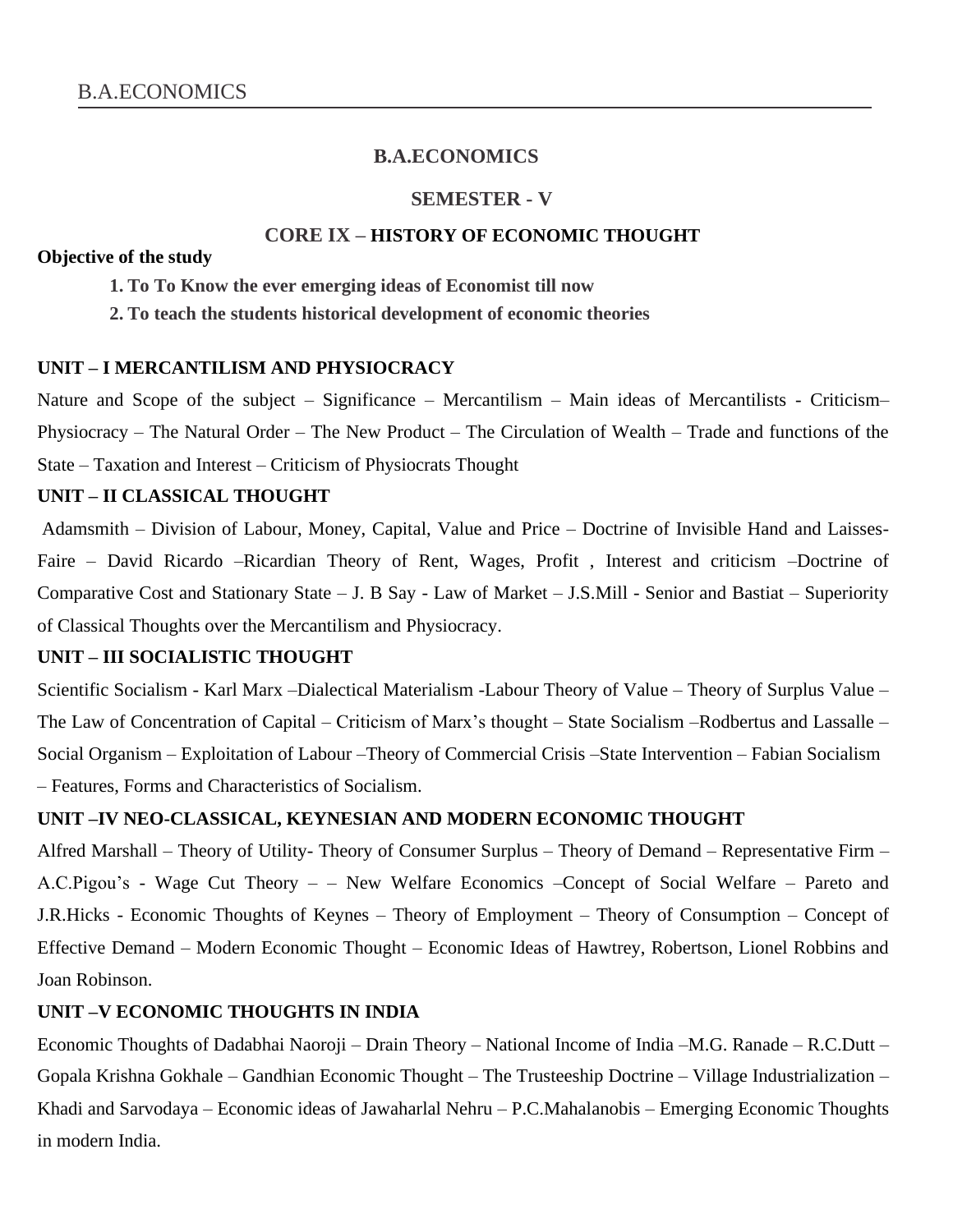## **Reference Books**

- 1. "A History of Economic Thought" By S.Sankaran,Margham Publication, Chennai.
- 2. " A History of Economic Thought" By V.Loganathan
- 3. "History of Economic Thought " By Girija and Manimegalai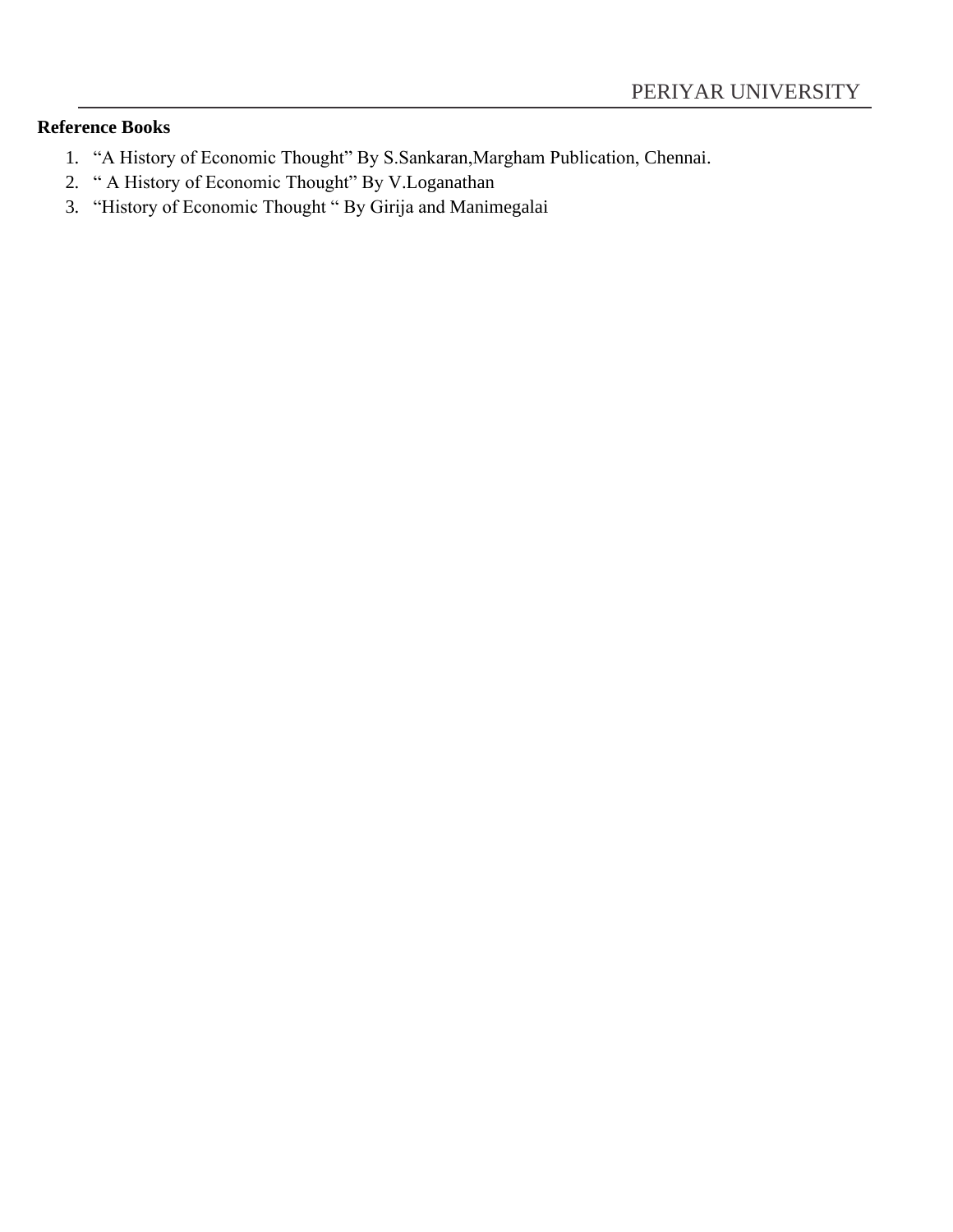## **SEMESTER - V**

## **CORE X – INTRODUCTION TO ECONOMETRICS**

#### **OBJECTIVES**

#### **1. To introduce various concepts in Econometrics**

#### **2. To know the applicability of Economics in Econometrics**

### **UNIT – I INTRODUCTION**

Meaning and Definition of Econometrics – Goals of Econometrics -Scope of Econometrics – Importance of Studying Econometrics – Relationship with Statistics and Mathematical Economics – Methodology of Econometric Research – Salient Properties of Econometric Model.

## **UNIT – II LEAST SQUARE ESTIMATORS**

Simple Linear Regression Model – Method of Ordinary Least Square (OLS) – Assumptions of Least Square Method – Significance of introduction of Error term (u) – Standard Errors of Least Square Estimators – Properties of Least Square Estimators – Point estimation and Interval Estimation.

## **UNIT – III MULTIPLE REGRESSION ANALYSIS**

Difference between simple regression and Multiple Regression – Assumptions of Multiple Regression analysis – Two and Three Variable Model - Interpretation of Multiple Regression Results, Values of coefficients, t values – Measure of Goodness of Fit  $(R^2)$ .

#### **UNIT- IV MULTICOLLINEARITY**

Meaning and Nature of Multicollinearity – Types of Multicollinearity – Causes for Multicollinearity - Specification bias -Consequences of Multicollinearity – Tests for detecting Multicollinearity – Remedial Measures .

#### **UNIT – V HETEROSCEDASTICITY**

Definition – Causes for Heteroscedasticity –Consequences of Hetroscedasticity – Tests for detecting Heteroscedasticity – Spearman's Rank Correlation Test, Goldfeld- Quandt Test,and Park Test- Dummy Variables.

#### **Reference Books**

- 1. "Theory of Econometrics" By A.Koutsoyiannis, Palgrave Publishers, New York
- 2. "Basic Econometrics" By Domadar Gujarathi, Tata MC Graw Hills Pvt Limited
- 3. "Econometrics" By Suresh K.Ghose,Prentics Hall of India Private Limited, New Delhi.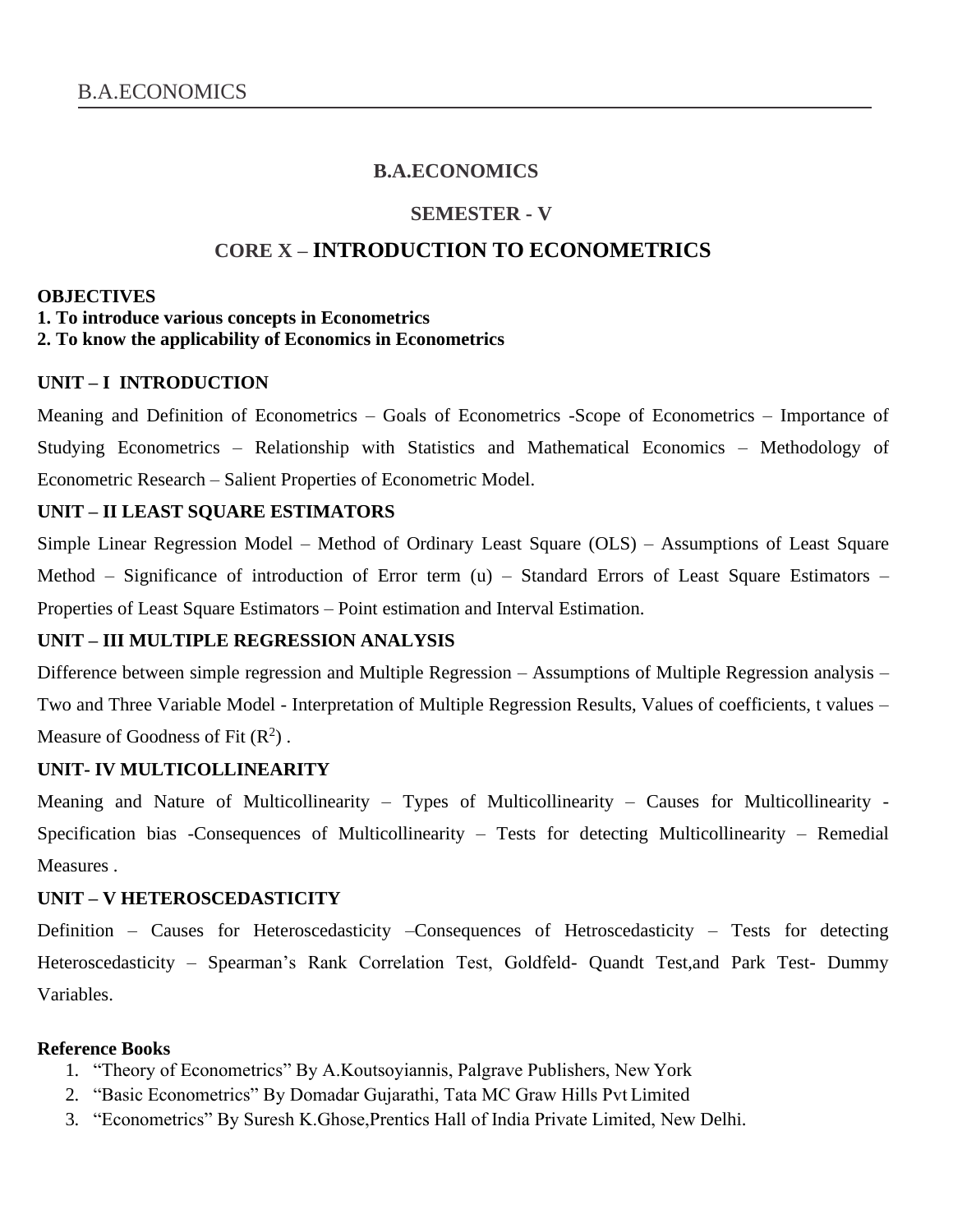# **B. A. ECONOMICS SEMESTER – V ELECTIVES -I - HEALTH ECONOMICS**

## **OBJECTIVES**

## **1. To introduce various Economic principles in health care services**

**2. To know the all financial aspects of health care services**

## **UNIT-I SUPPLY AND DEMAND OF HEALTH CARE**

Meaning of Health Economics –Determinants of Health –Poverty, Malnutrition and Environmental issues – Demand and Supply of Health Care - Inequalities in health

## **UNIT-II: COST – BENEFIT ANALYSIS OF HEALTH SERVICES**

Private Costs and Benefits of Providing Health Services – Market failure in Health Services - Provision of Health Services by Government – The Health segment – Application of cost benefits analysis.

### **UNIT-III: HEALTH INSURANCE**

Health Insurance – Need for a General Health Insurance –Need for a Special Health Insurance for the

Poor, Disabled and the aged - Health Insurance Policy of Government - Health Insurance reform.

## **UNIT-IV: HEALTH COST CONCEPTS**

Fixed and Variable costs - Opportunity cost – Incremental and marginal cost – Direct and Indirect

Medical costs - Time costs - Travel cost and Incidental cost

## **UNIT-V: MANPOWER PLANNING IN HEALTH SECTOR**

The Health Workforce – Medical education – Physician Supply – Physician incentives – Man Power

Planning – Indian Medicine – The Pharmaceutical Industry and its implications **–** WHO – UNICEF - ICMR

#### **Reference Books**

1. Berman.P.(1995) Health sector Reform in Developing countries: Making Health Development Sustainable: Bosren Harvard series on population and International Health.

2. Panchamukhi P.R.(1980) Economics of Health: A Trend Report in ICSSR. A Survey of Research in Economics Volume. VI. Infrastructure Allied. Delhi.

- 3. Baru.R.V.(1998) Private Healthcare in India, Social characteristics and Trend's sage Publications. New Delhi
- 4. World Health Organization (2010) Socioeconomic Determinants of Health.
- 5. World Health Organization (2000) Report of commission on Macro economics and Health.
- 6. Zweifel. P (1997) Health Economics.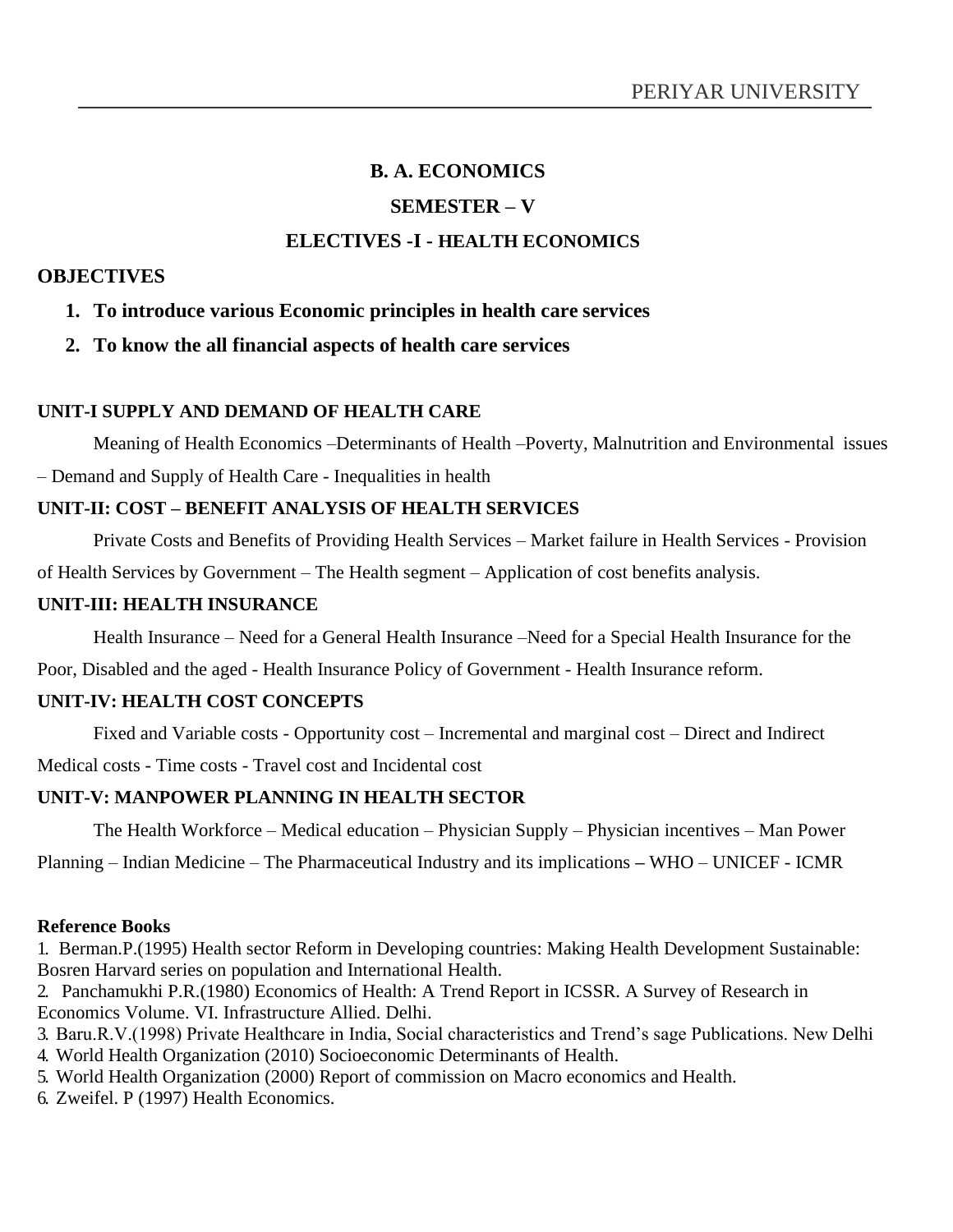# **B.A.ECONOMICS SEMESTER - V SBEC - III - ECONOMICS FOR LOGISTICS**

#### **OBJECTIVES:**

#### **1. To introduce various concepts of Economics used in Logistics**

#### **2. To know the applicability of Economics to have efficient Transport management**

#### **UNIT I: CONCEPT OF LOGISTICS**

Introduction – Meaning - Concept - Objectives of logistics - Types of logistics - Evolution of Logistics - Role of Logistics in an Economy- Difference between Logistics and Supply Chain Management.

#### **UNIT II: TRANSPORTATION**

Meaning – Objectives - Transportation System - Transportation Infrastructure - Different Modes of Transportation - Freight Management - Factors affecting Freight Cost - Transportation Network - Containerization

#### **UNIT III: SUPPLY CHAIN MANAGEMENT**

Meaning - Objectives, Defining Value Chain - Functions and Contribution of Supply Chain Management - Supply Chain Relationships - Supplier Relationship Management (SRM)

#### **UNIT IV: INVENTORY MANAGEMENT**

Meaning – Objectives - Concept of Inventory - Types of Inventory - Concept of Inventory Management - Importance of Inventory Management- Objectives of inventory management - Different Types of Inventory Costs **UNIT V: CURRENT TRENDS**

Logistic Information Systems – Need - Characteristics and design - E Logistics - Structure and Operation- Logistics Resource Management e LRM - Automatic Identification Technologies - Reserve logistics-Scope, design and as a competitive tool- Global Logistics

#### **Reference:**

- Fundamentals of Logistics Management (The Irwin/Mcgraw-Hill Series in Marketing), Douglas Lambert, James R Stock, Lisa M. Ellram, McGraw-hill/Irwin, First Edition, 1998.
- Vinod V. Sople (2009) Logistic Management (2nd Edn.) Pearson Limited.
- David J. Bloomberg, Stephen LeMay&: Logistics, Prentice-Hall of India Pvt Joe B. Hanna Ltd.,New Delhi, 2003.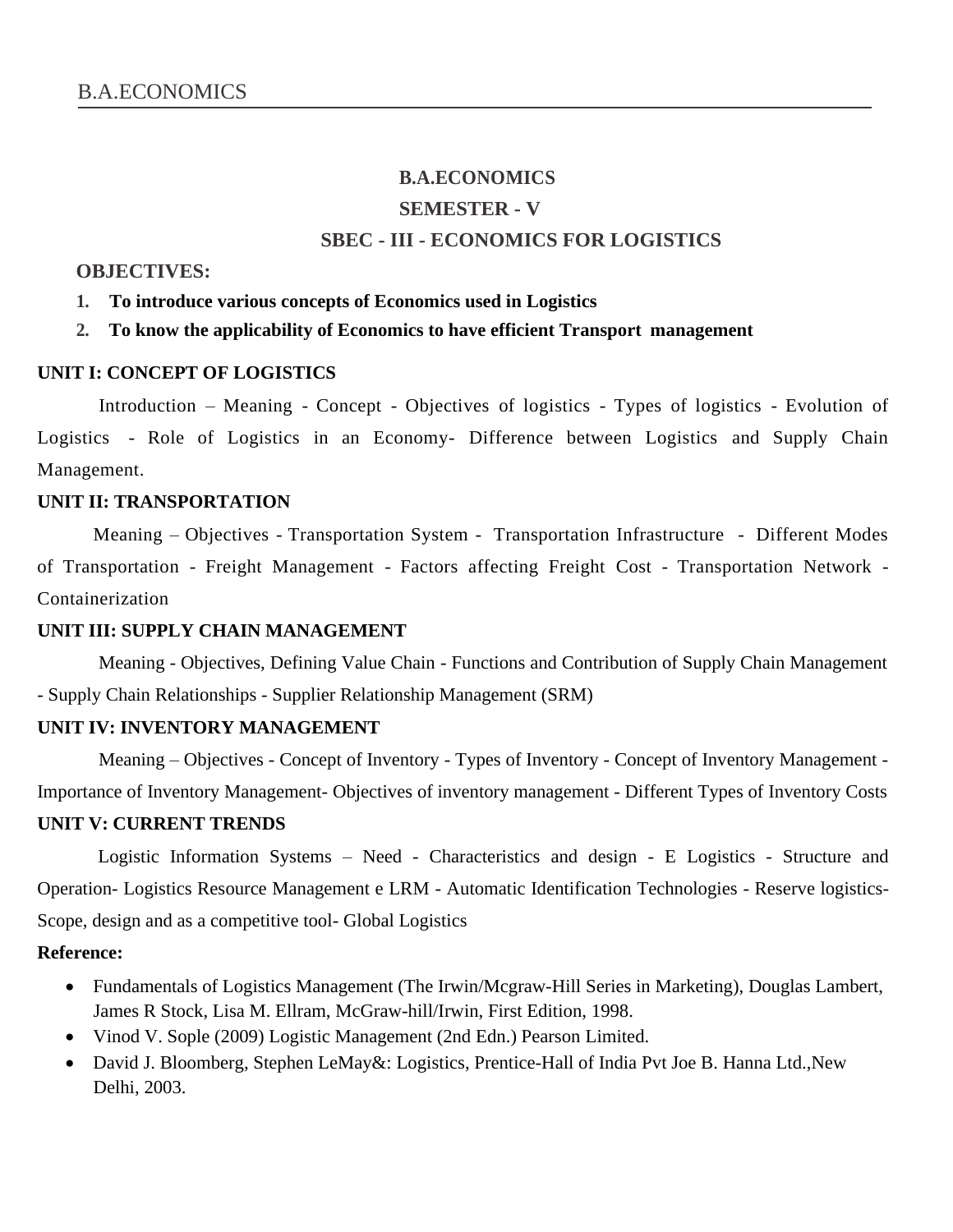- Donald J. Bowersox& David J. Closs: Logistical Management, Tata McGraw Hill Publishing Co. Ltd, New Delhi, 2004.
- Satish C. Ailawadi&Rakesh Singh: Logistics Management, Prentice-Hall of India Pvt Ltd., New Delhi, 2005.
- Donald Waters: Logistics. Palgrave Macmillan, New York, 2004.
- KrishnaveniMuthiah: Logistics Management & World Sea borne Trade, Himalaya Publishing House, Mumbai, 1999.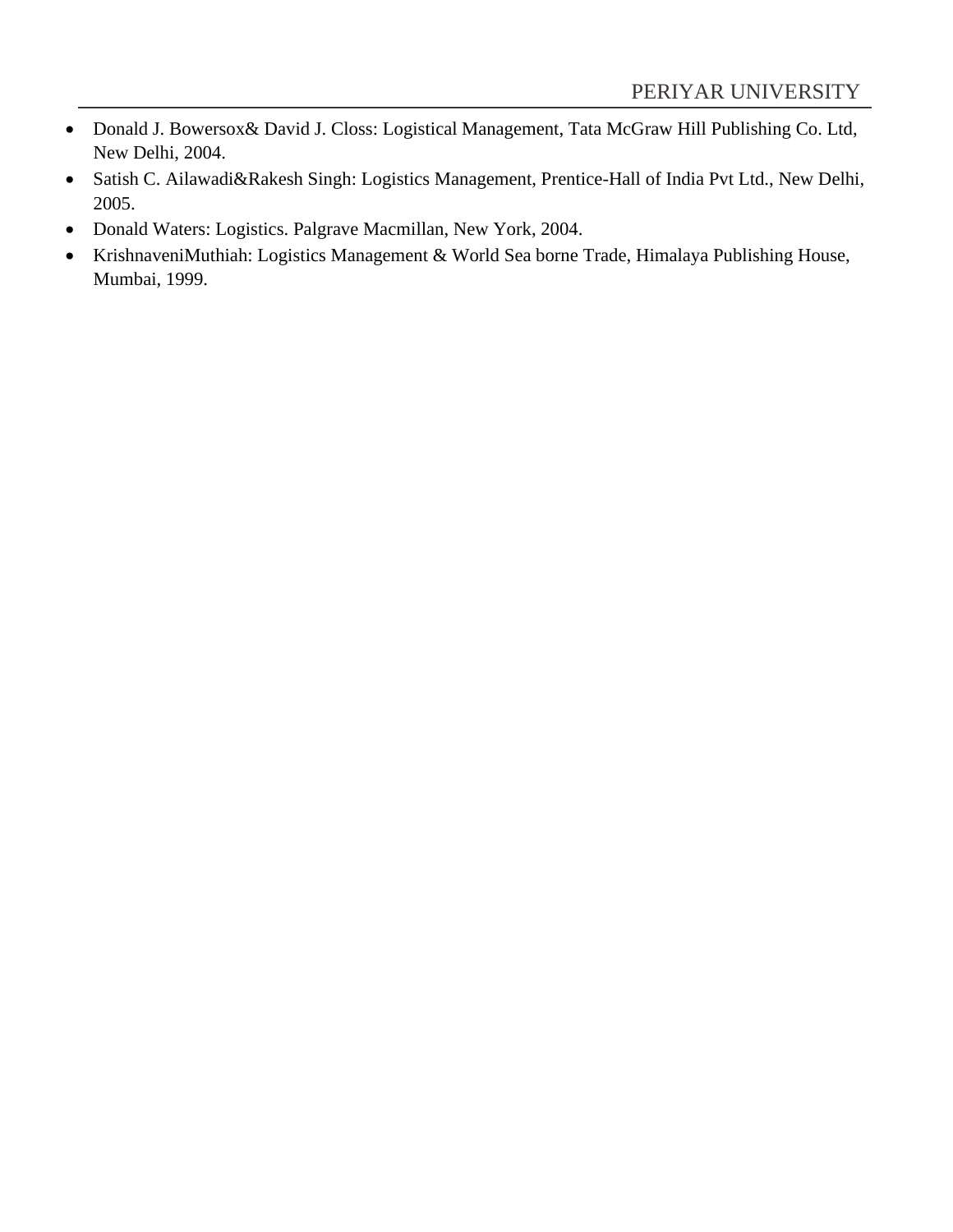# B.A. **ECONOMICS SEMESTER - VI CORE -XI - MACRO ECONOMICS-II**

#### **OBJECTIVES:**

- **1. To enable the students to understand the working of Multiplier and income generation.**
- **2. To teach the students about multiplier, IS-LM and macro-economic policies.**

#### **UNIT I MULTIPLIER**

Multiplier – Meaning – Khan's Employment Multiplier – Keynes Investment Multiplier -Working of Multiplier – Importance of Multiplier – Uses of multiplier - Limitations of Multiplier – Leakages of Multiplier– Foreign Trade Multiplier - Principles of Acceleration – Interaction between Multiplier and Accelerator (Super Multiplier).

#### **UNIT II GENERAL EQUILIBRIUM**

General Equilibrium - Equilibrium in Goods Market (IS) – Equilibrium in Money Market (LM) – IS LM Equilibrium -Shifts in IS and LM Curves – Simultaneous shifts in IS and LM Curves.

#### **UNIT III WAGE – PRICE FLEXIBILITY AND UNEMPLOYMENT**

Concept of Full employment - Wage – Price Flexibility – Pigou Effect - Keynes' effect - Unemployment – Classical views – Keynesian views – Post Keynesian views on employment - Types of Unemployment –Nature and Causes of Unemployment in Developing countries.

#### **UNIT IV TRADECYCLE**

Meaning and Definition – Features of Trade Cycle – Various types of trade cycle - Phases of Trade Cycle –– Theories of Trade Cycle - Monetary and Non-Monetary theories – Hicks and Samuelsson Model = Control of Trade Cycle

#### **UNIT V MACRO ECONOMIC POLICY**

Meaning – Macro Economic Policy – Objectives and the Instruments –– Limitations - Monetary Policy – Instruments and Objectives –Fiscal policy – Objectives and the Instruments of Fiscal Policy. Income Policy – Supply side Economics – Basic Propositions – Reaganomics and supply side Economics – Critique in Supply side Economics

#### **TEXTBOOKS:**

- **1.** Jinghan. M. L,**MacroEconomics.**
- **2.** Sankaran,S ,**MacroEconomics.**

#### **REFERENCEBOOKS:**

**1.** Edward Shapiro ,**MacroEconomics.**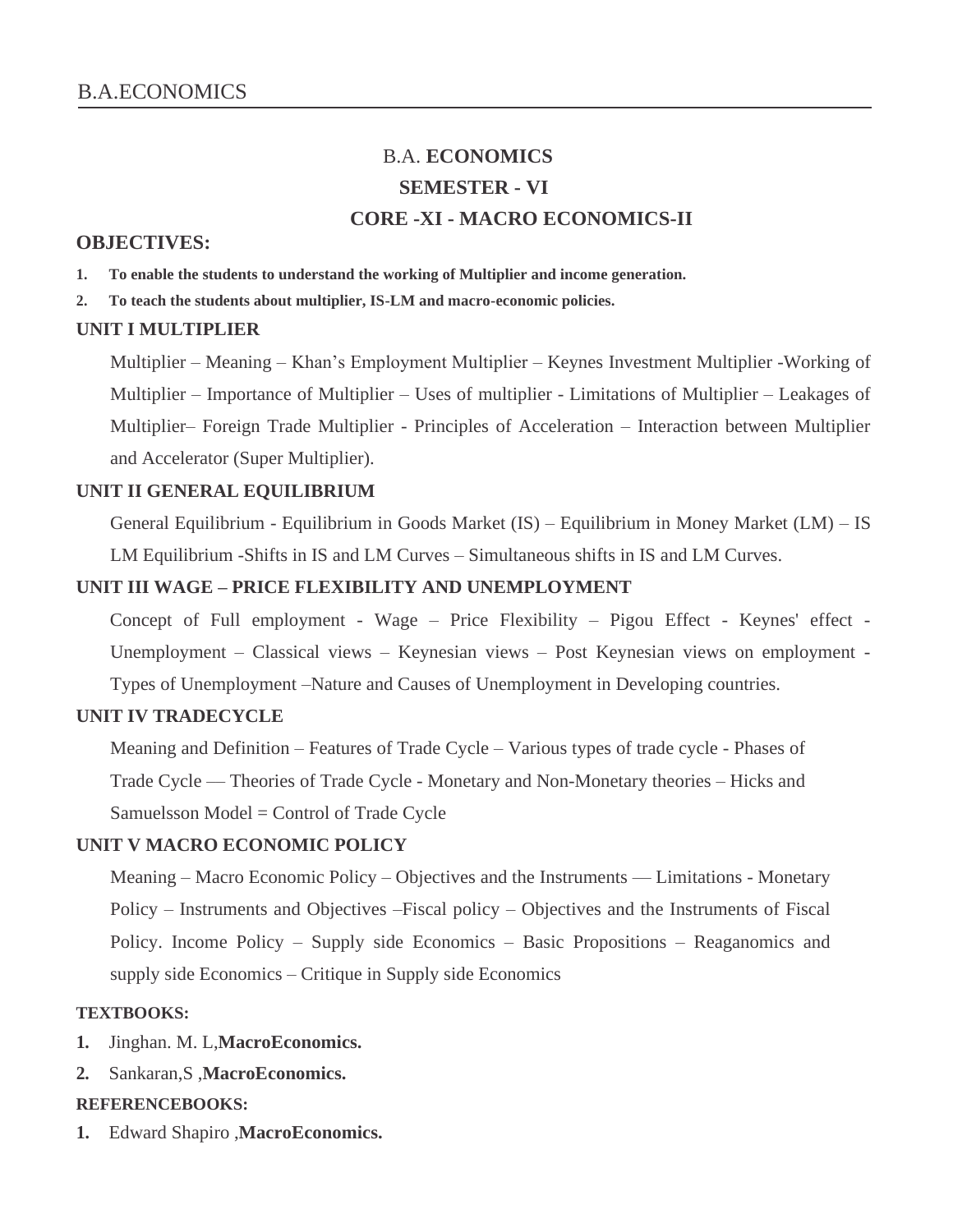- **2.** Rana and Varma ,**MacroEconomics.**
- **3.** Cauvery& et.al ,**MacroEconomics.**
- **4.** Vaish, M.C ,**Macro Economictheory.**
- **5.** Brooman ,**MacroEconomics**.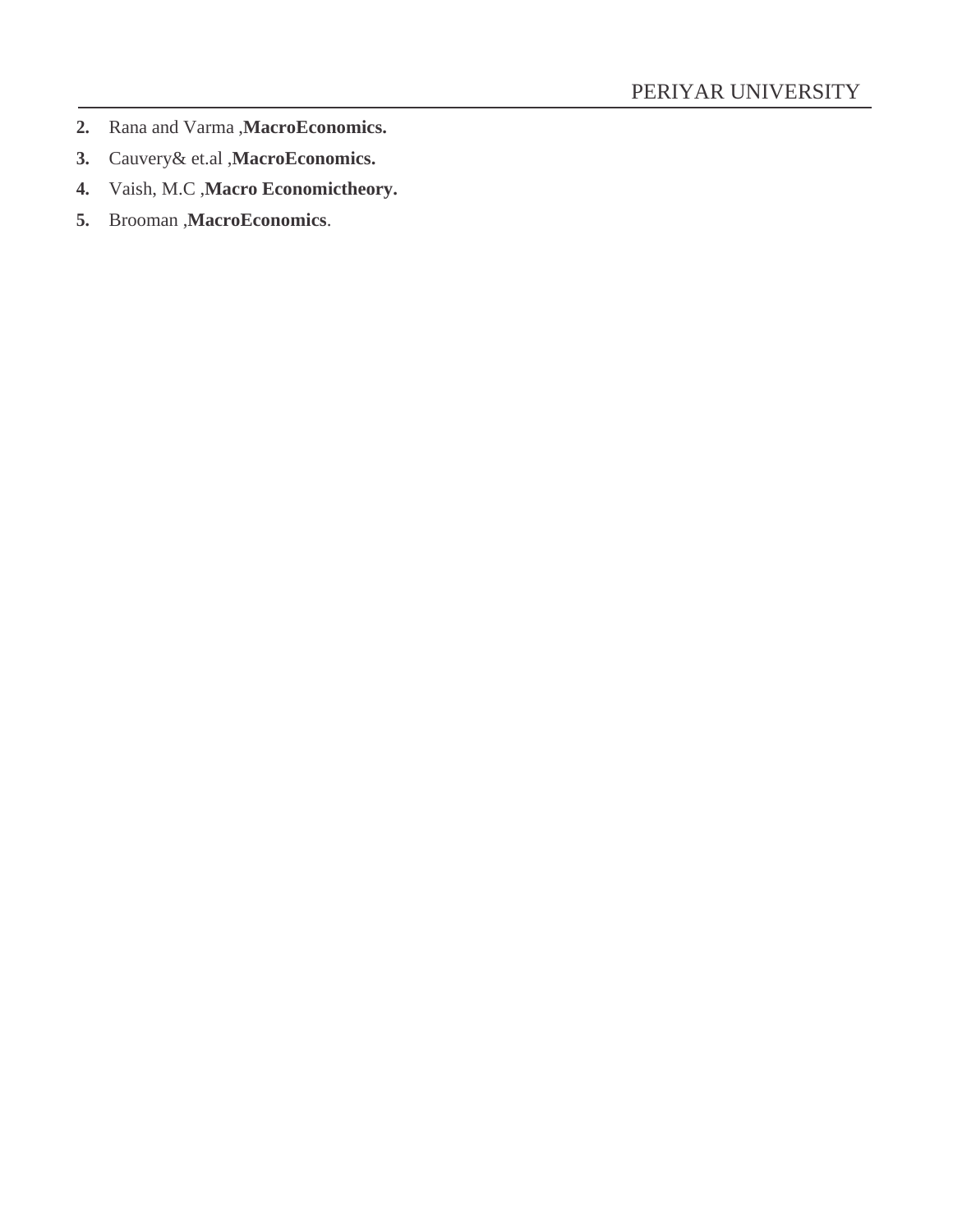## **SEMESTER - VI**

## **CORE XII – PUBLIC ECONOMICS – II**

#### **OBJECTIVES**

**1. To understand various budgetary concepts and Local finance**

**2. To know the fiscal relations between the centre and the states**

#### **UNIT – I: BUDGET:**

Meaning – Objectives of Budget - Kinds of budget- Revenue Budget and Capital Budget - Principles of Budget – Qualities of Good Budget - Economic and functional classification of the budget; Balanced budget-Budget as an instrument used in economic policy - Zero Based Budgeting -– Classical and Modern Approach

#### **UNIT – II: LOCAL FINANCE**

Meaning – Functions – Sources of Local Bodies – Municipalities – Village Panchayat – Zillaparished – problems of local finance

#### **UNIT III: FISCAL FUNCTIONS AND PUBLIC GOODS**

Different Economic Systems - Private Good and Public Goods - Provision of Public Goods – Mixed goods -

Need and growth of public sector - Major Fiscal functions, – Allocation, Distribution and stabilization function -

### **UNIT IV: FISCAL POLICY:**

Meaning- Instruments of Fiscal Policy - Objectives of Fiscal policy - Full employment, Anti-Inflation, Economic growth, Redistribution of Income and Wealth – compensatory fiscal policy – Role of fiscal policy in Indian economy.

### **UNIT V: FISCAL FEDERALISM:**

Fiscal Federalism in India; Centre-State financial relations in India; Problems of states' resources and indebtedness; Transfer of resources from Union and States to local bodies – Functions finance Commission - Recommendation of  $12<sup>th</sup>$  and  $13<sup>th</sup>$  finance Commission

#### **Reference:**

- Dr. B.P. Tyagi "Public Finance," Jai Prakash Natu& (O). (2016)
- R. A. Musgrave and P. B. Musgave (1989): Public Finance in Theory and Practices.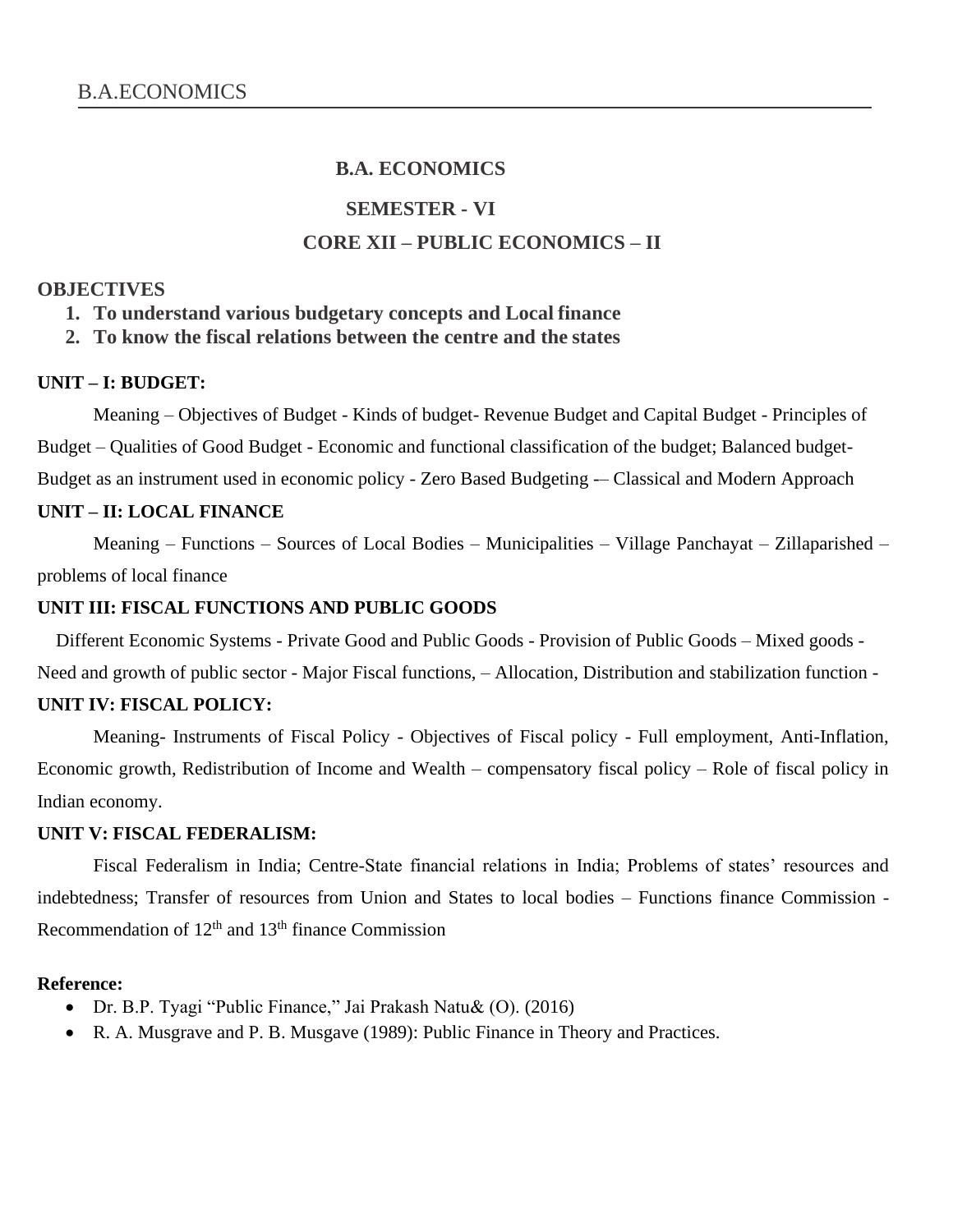### **SEMESTER - VI**

## **CORE – XIII -AGRICULTURAL ECONOMICS**

#### **OBJECTIVES**

**1. To introduce salient features of Agricultural Economics**

#### **2. To know nature and importance of Agricultural Finance and Marketing**

#### **UNIT – I INTRODUCTION**

Agriculture – Need and Importance - Features of Indian Agriculture – Distinction between Agriculture and Industry - Role of Agriculture in Indian Economy – Problems Agriculture - Sub division and fragmentation – Causes and Remedies - Agricultural development since Independence – Land Reforms measures – Objectives of Modern Agriculture

#### **UNIT –II AGRICULTURAL PRODUCTIVITY AND GREEN REVOLUTION**

Agricultural Production – Trends in Agricultural production after 2000 – Cropping Pattern – Factors affecting Cropping Pattern – Crop shifting and Rotation - Productivity in Indian Agriculture – Causes for low productivity – Remedial Measures – Objectives and Importance of Green Revolution – Programmes and Schemes under Green Revolution – Advantages of Green Revolution – Defects of Green Revolution – Need for Second Green Revolution.

#### **UNIT – III AGRICULTURAL FINANCE**

Agricultural finance – Need ans importance – Features - Rural Indebtedness – Causes of Rural indebtedness – Measures to remove rural indebtedness - Need and Importance of Agricultural credit – Sources of Agricultural Finance – Money lenders – Cooperative Banks, Commercial Banks, NABARD, RRBs – ARDC National Agricultural Insurance Scheme – Kisan Credit cards – Self help groups schemes

#### **UNIT- IV AGRICULTURAL MARKETING**

Agricultural Marketing – Meaning – Features – Defects of Agricultural Marketing in India – Regulated Market – Grading and Standardization – Co operative marketing – Warehousing in india - Agricultural Price Policy – Objecyives and Instruments of Agricultural policy – Minimum Support price – Buffer Stock- PDS – Food policy – FCI

#### **UNIT –V MODERNIZATION OF AGRICULTURE**

Agricultural policy – objectives of agricultural Policy – Measures to develop agriculture – Investment and institutional Structure - Assessment of new agricultural policy – Agricultural policy vision 2020

#### **Reference Books**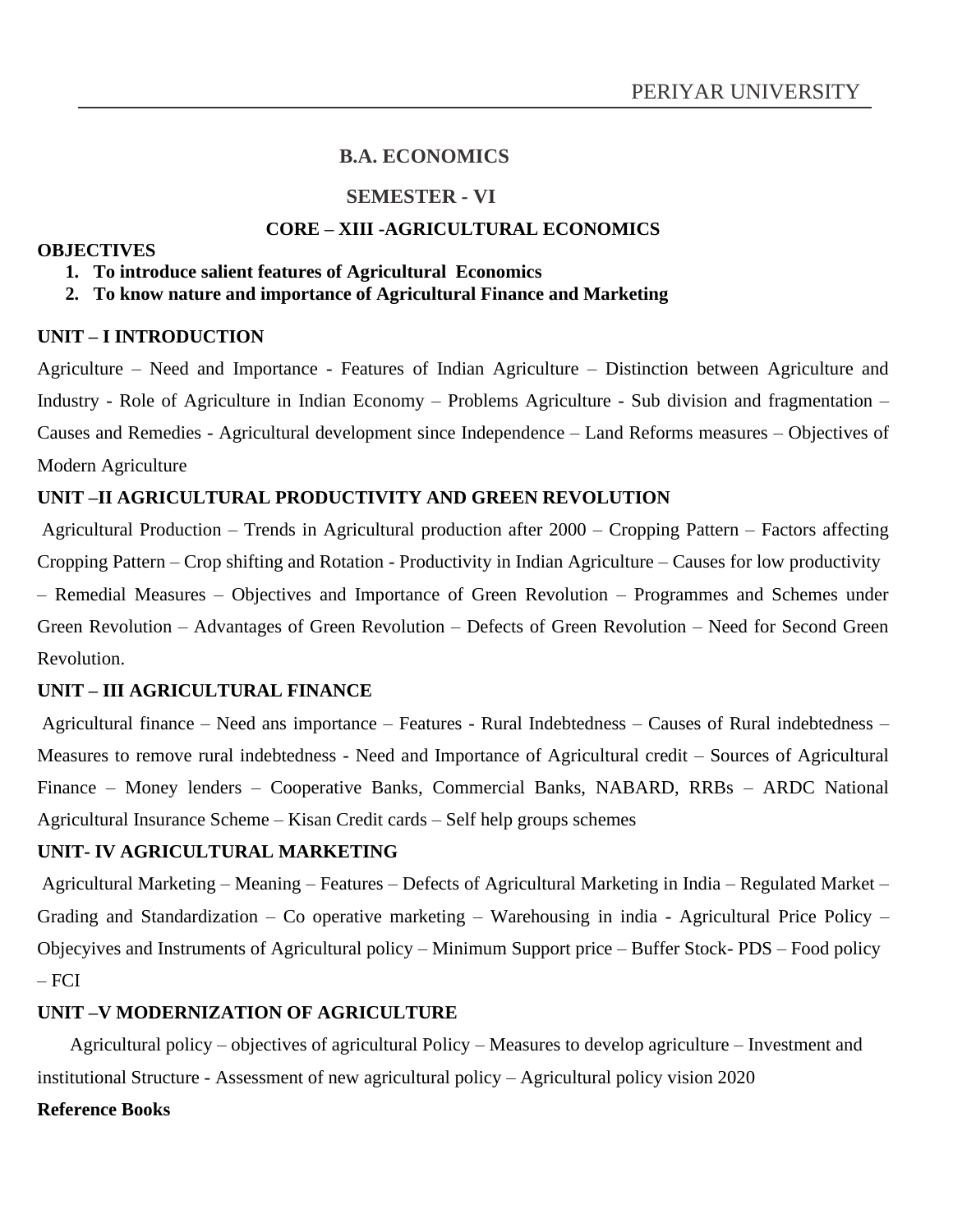- 1. "Agricultural Problems of India" By Memoria C.B and Badri Bishal Tripathi, Kitab Magal Agencies, Patna.
- 2. "Indian Economy" By Sankaran .S, Margham Publications Chennai.
- 3. "Agricultural Marketing In India" by S.S.Acharya and N.L.Agarwal
- 4. " Agricultural Production, Marketing and Price Policy" By S.S. Acharya, Mittal Publications, New Delhi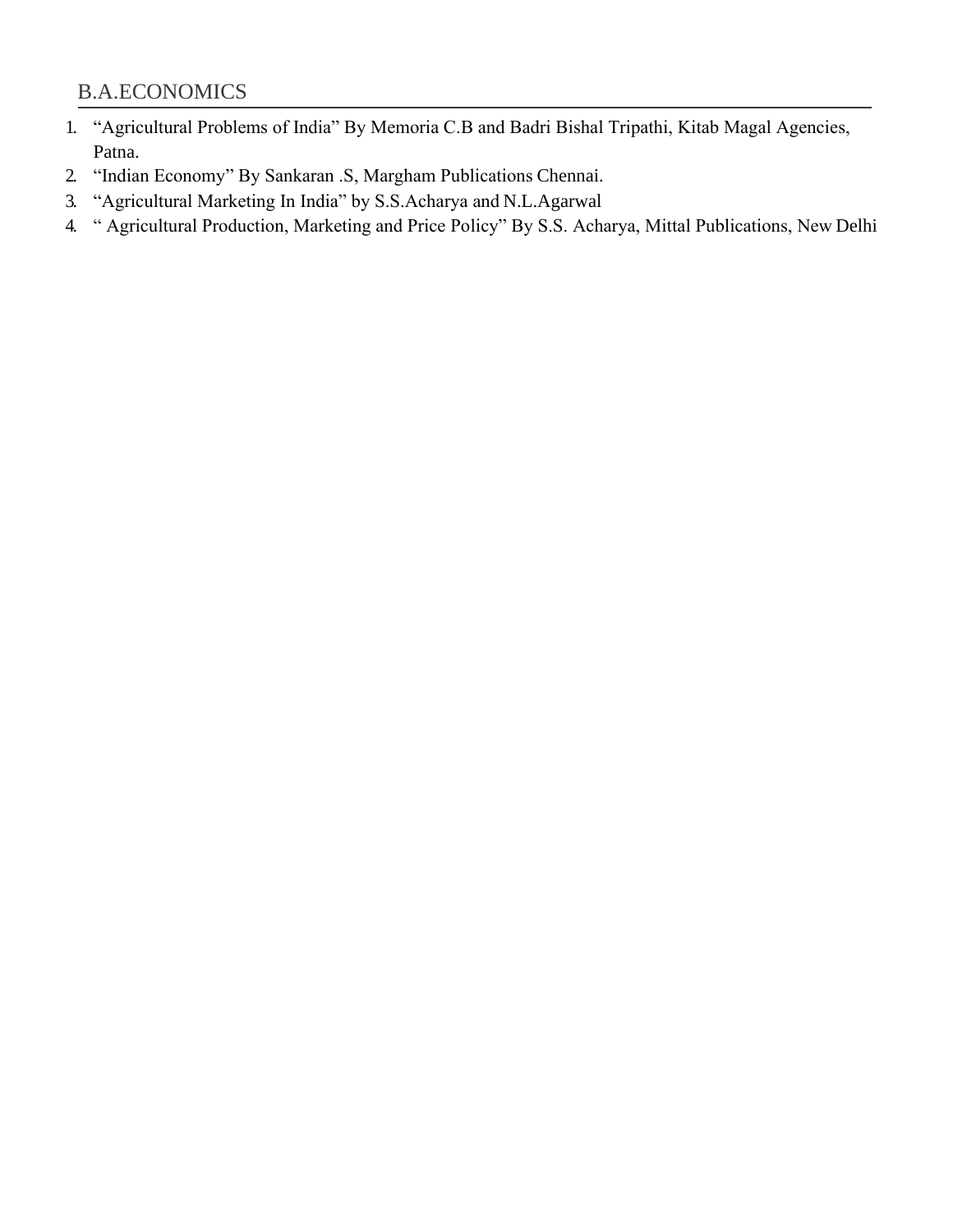## **SEMESTER - VI**

### **CORE – XIV – ENVIRONMENTAL ECONOMICS**

#### **OBJECTIVES**

- **1. To introduce the basic concepts in Environmental Economics**
- **2. To Analyse the Environment economically and Economics of Welfare**

#### **UNIT – I FUNDAMENTAL CONCEPTS**

Environmental Economics – Meaning -Nature of Environmental Economics –Scope of Environmental Economics – Relationship between Environment and Economics – Relationship with other sciences - Various approaches – Natural Resources – Renewable and non-renewable resources – Protection of Natural Resources – Issues in protecting natural resources.

### **UNIT – II COST BENEFIT ANALYSIS**

Economic analysis of Environment – Cost and Benefit analysis – Environmental Cost and Economic Growth – Private cost and social costt –– Limits to growth – Environmental Impact analysis - Pollution cost analysis – Consequences on Environment – Water pollution, Air Pollution, Soil Pollution-Total benefits – Marginal benefits – Efficacy of pollution control.

#### **UNIT –III ECONOMICS OF WELFARE**

Public good and Environment — Population growth and Environment- Impact on Life Expectancy -Demographic transition and its impact on environment – Land use pattern - Problems of Industrialization and Urbanization on environment.

#### **UNIT –IV ENVIRONMENT AND ECONOMIC DEVELOPMENT**

Economic growth and environmental quality – Sustainable agricultural development - Fiscal Measures to control pollution - Taxation and Subsidies – Green Marketing – Systems of Environmental Management –

#### **UNIT – V EMERGING ENVIRONMENTAL POLICIES**

Environmental Protection Policies -Role of Government in protecting environment – Environmental Act – Agreements and Treaties -Role of Non-Governmental Organization in conservation of Environment - Environmental awareness- Environmental Education.

#### **Reference Books**

- 1. Sankaran, S. (2004), Environmental Economics, Margham Publications, Chennai
- 2. Baumol,W.J."TheTheoryofEnvironmentalPolicy",CambridgeUniversityPress.
- 3. Karpagam,M.(2001), Environmental Economics, Sterling Publications Pvt Ltd, New Delhi.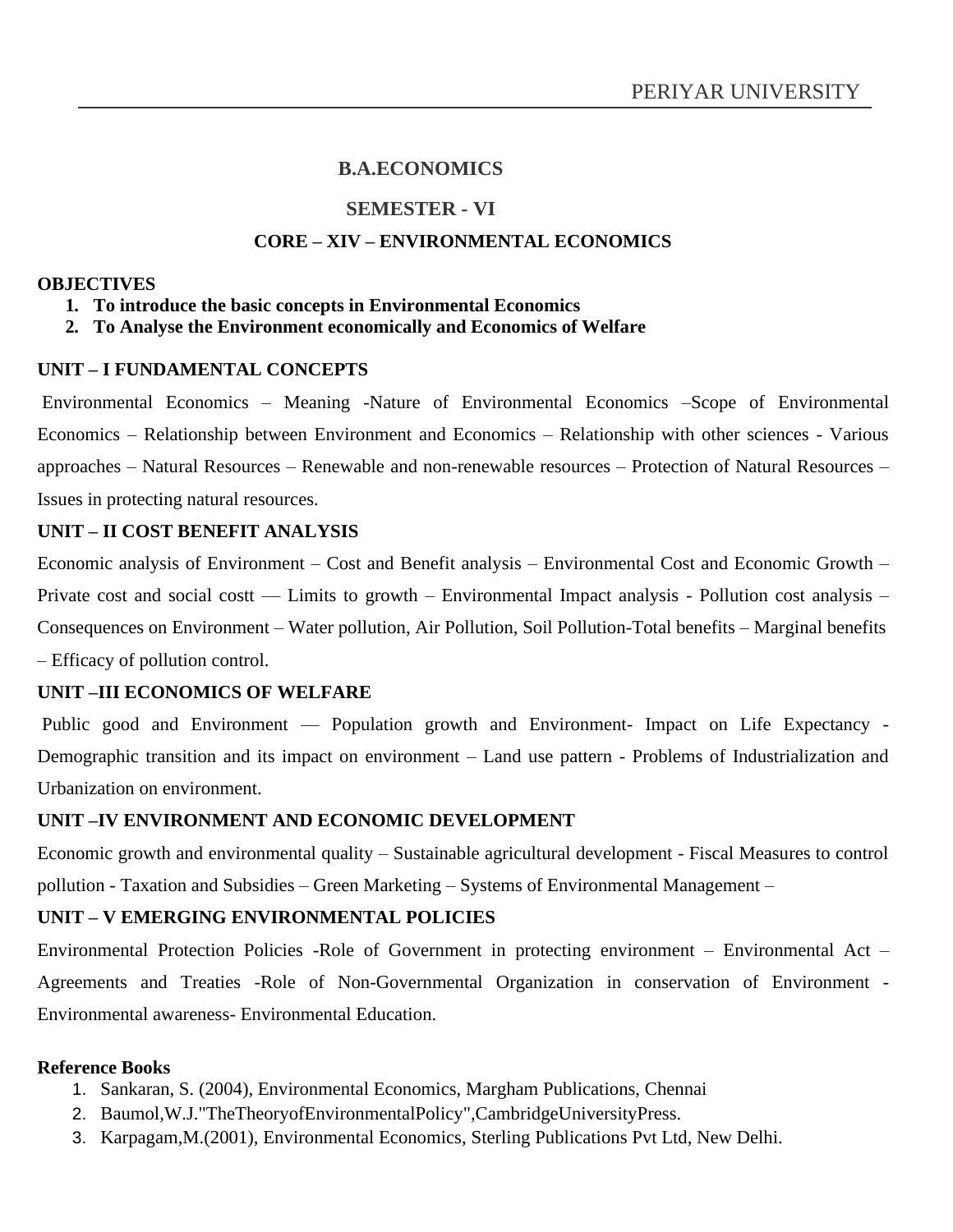4. Ulagnathan Sankar.(2003),Environmental Economics, Oxford University Press, New Delhi.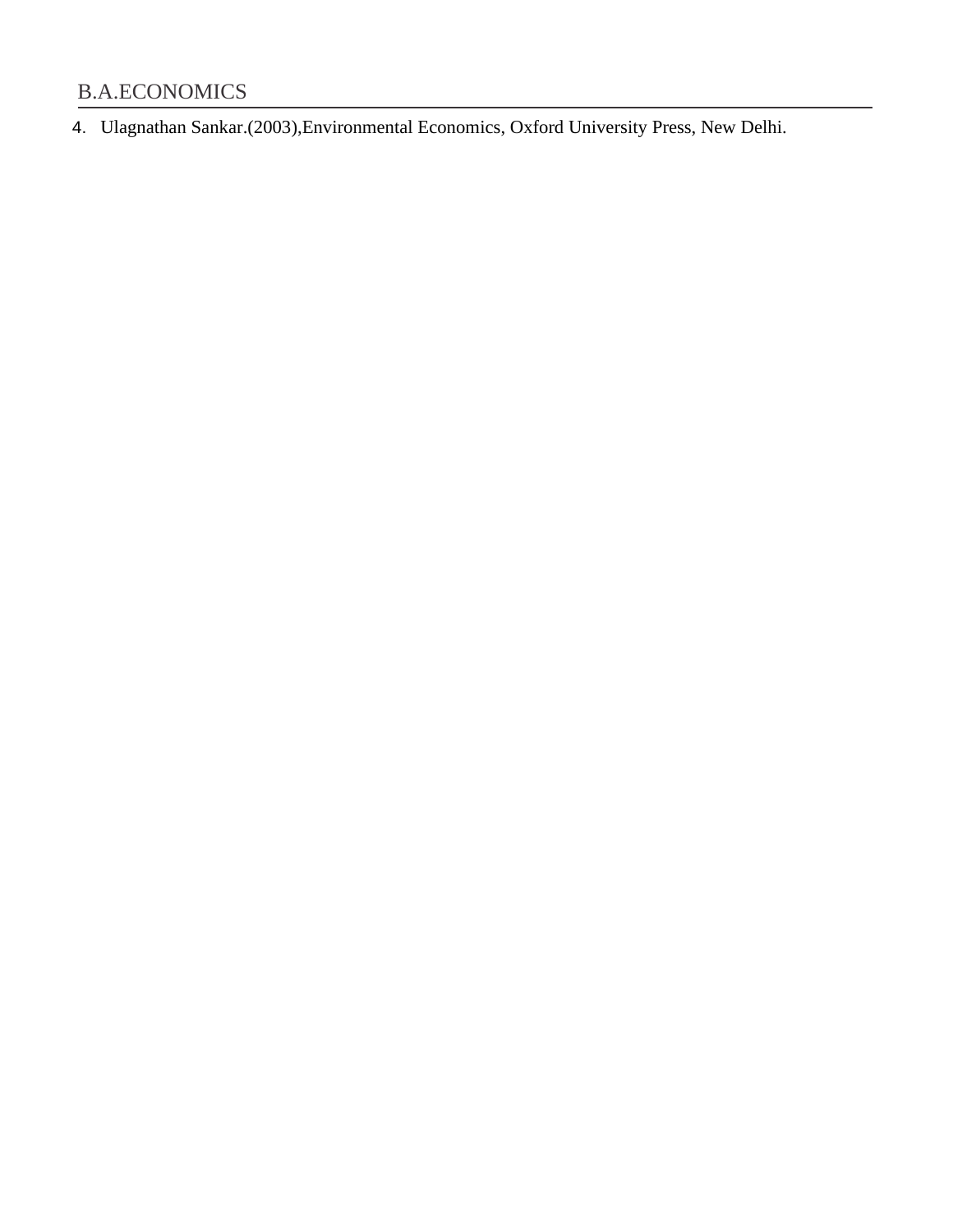## **SEMESTER - VI**

### **ELECTIVES –II - LABOUR ECONOMICS**

#### **OBJECTIVES**

#### **1. To know the importance of Labour in Agriculture and Industry**

#### **2. To analyse Labour welfare measure available industry**

#### **UNIT –I INTRODUCTION**

Meaning – Nature and Characteristic features of labour Economics – Scope of Labour Economics – Labour as a production factor – Role of Labour in Economic Development – Salient features of labour – Labour Force – Growth of Labour Force in India.

### **UNIT – II LABOUR AND INDUSTRIAL DEVELOPMENT**

Labour and Industrial development -Agricultural Labour – Industrial Labour – Organized and Unorganized Labour – Migrant Labour – Causes for increasing migrant labours – Labour Efficiency – Causes for Inefficiency of Labour – Remedial measures to increase labour efficiency Labour absorption by industry – Industrial efficiency.

## **UNIT – III LABOUR MARKET AND WAGE STRUCTURE**

Demand for Labour – Short run demand and long run demand -Supply of Labour – Factors affecting the supply of labour - Female work participation - Wage structure and Wage discrimination - Causes for wage discrimination – Criteria for a good wage system.

#### **UNIT – IV COLLECTIVE BARGAINING AND INDUSTRIAL RELATIONS**

Trade Unions – Features of Trade Unions in India – Functions of Trade unions – Merits of Trade Unions – Defects of Trade Unions in India – Workers Participation in Management- Industrial Resolution for Industrial discipline – Importance of Industrial Resolution - Reasons for poor disciplines and suggestions Labour Legislations and Social Security.

#### **UNIT – V LABOUR WELFARE MEASURES**

Need and Importance of labour welfare – Working conditions – Working Hours – Safety measures and workers health – Job security -Monetary benefits and non –monetary benefits – Computerization and Replacement of Labour. .

#### **Reference Books**

- 1. " Indian Economy" By V.K.Puri and S.K.Misra, Himalaya Publishing House, New Delhi
- 2. " Labour Economics" By A.K.Sharma, Anmol Publications, New Delhi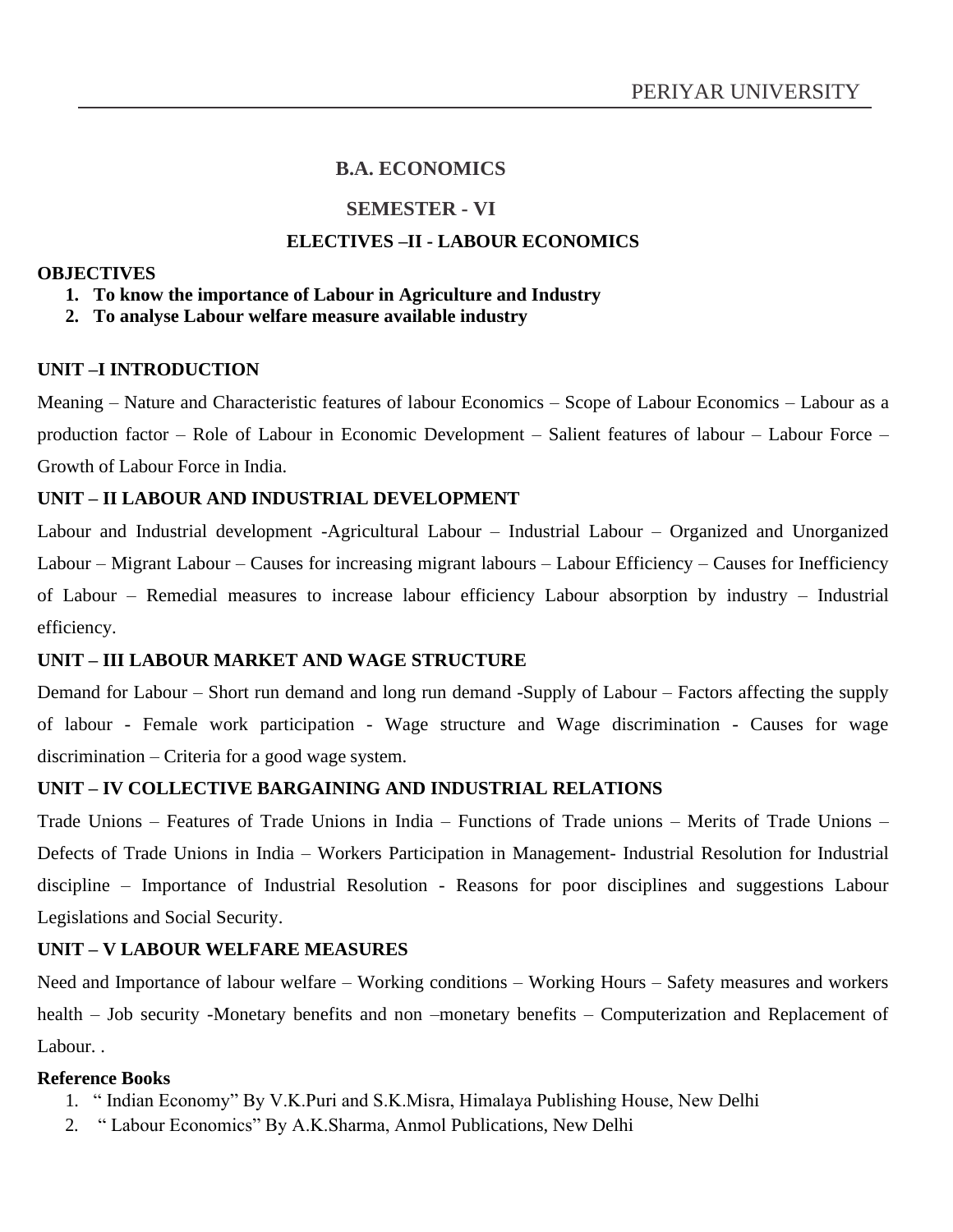3. " Labour Problems and Social Welfare" By R.C.Sexana, K.Nath and Company, Meerut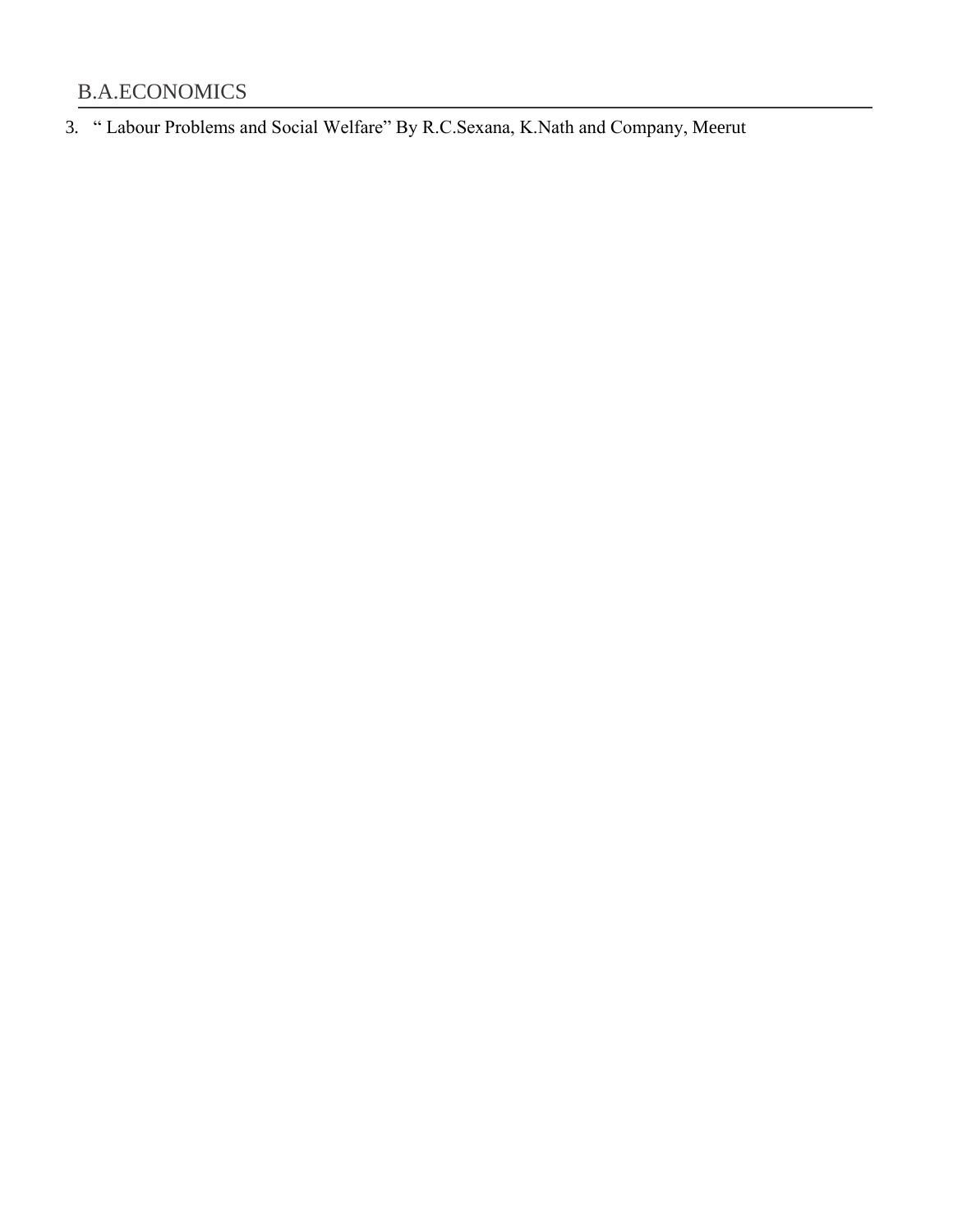# **B.A. ECONOMICS SEMESTER - VI SBEC -IV - GROUP PROJECT**

Group Project work submitted by the students shall be evaluated by external examiner appointed by the University for Marks of 150, remaining 50 marks is the Internal Marks shall given by internal examiner as per the rules and regulation of the university.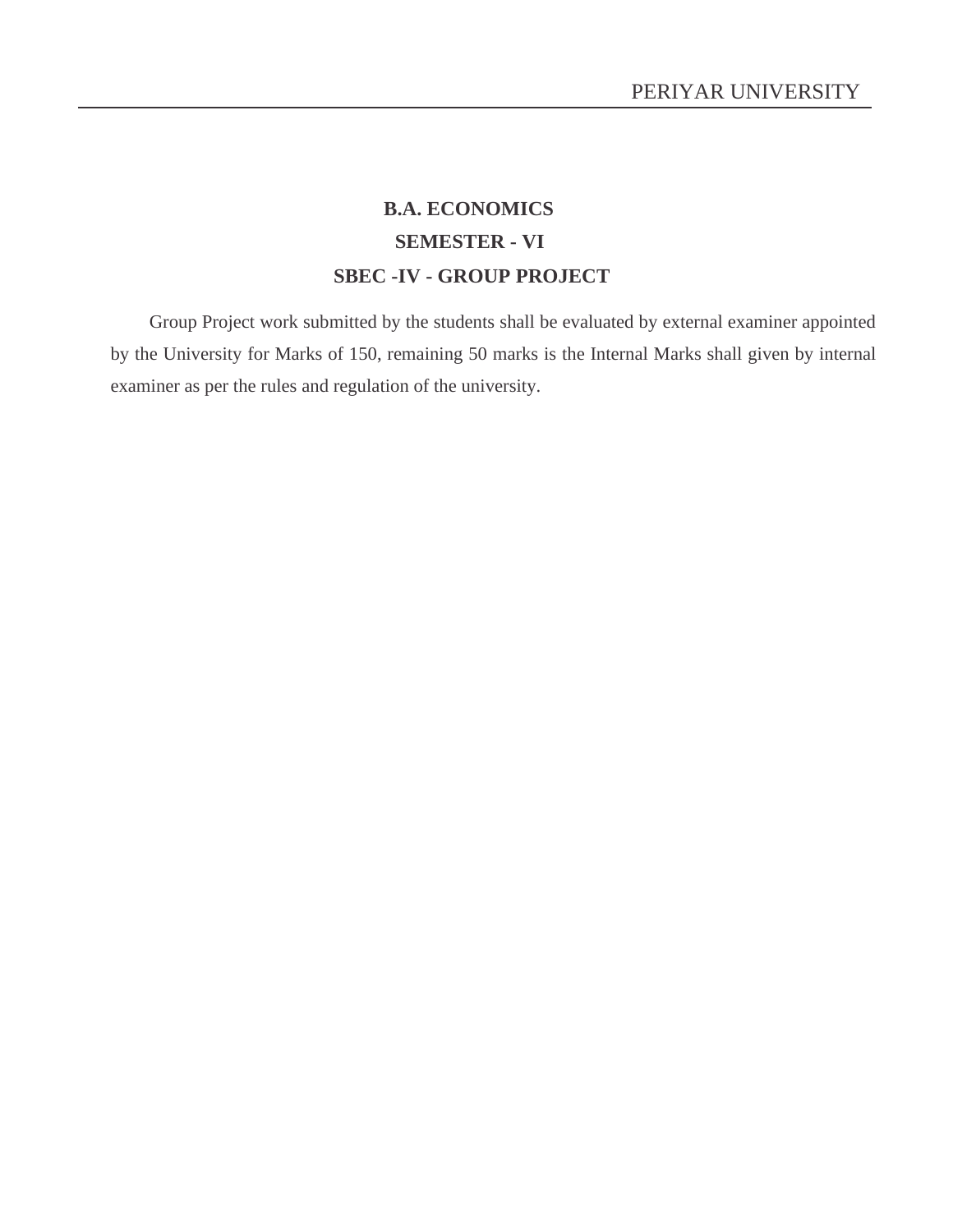### **I B.Com- ALLIED**

#### **SEMESTER - I**

## **BUSINESS ECONOMICS**

#### **OBJECTIVES**

- **1. To understand how the Economics theories are modified into business practice so as for firm development**
- **2. It helps to understand project proposal and also how they are framed**

#### **UNIT-I NATURE AND SCOPE OF BUSINESS ECONOMICS**

Introduction – Meaning – Definitions – Nature and Scope of Business Economics – Characteristics features of Business Economics - Significance - Objectives of the Business firms – Fundamental Concepts used in Business Economics – Incremental concepts – Principles of time Perspectives, discounting principle – opportunity cost principle

#### **UNIT-II: DEMAND ANALYSIS**

Meaning – Definitions – Law of Demand – features of Law of Demand - Factors Determining Demand – Extension and Contraction in demand – Increase and decrease in demand – Exception to Law of Demand - Elasticity of demand – Meaning – Price elasticity of Demand - types and Measurement – Income Elasticity of Demand – types and Measurement – Cross Elasticity of Demand – factors affecting Elasticity of Demand - Demand forecasting – Demand forecasting Methods.

#### **UNIT-III: COST CONCEPTS AND PRICING METHODS**

Cost concept- Cost - output relationship - Peak load pricing – cost plus pricing - Going rate Pricing – Target Pricing - Pricing of life cycle product – Pioneer Pricing – Skimming Pricing, Surge Pricing, Penetration Price- Multiproduct Pricing – Transfer Pricing – Product line pricing – Dual Pricing

#### **UNIT-IV: PROFITS**

Meaning - Accounting and Economic Profits – Measurement of profit – Profit Policy – profit planning and forecasting – Break Even Analysis – uses of BEP- .

#### **UNIT-V: CAPITAL BUDGETING AND PROJECT PROFITABILITY**

Capital budgeting – Need for Capital Budgeting – Forms of capital Budgeting - Demand for supply of capital – Capital Rationing - Cost of Capital – Project profitability - Methods of Appraising a project Profitability

#### **Text Books**

1. Sankaran S. Business Economics

#### **Reference Books**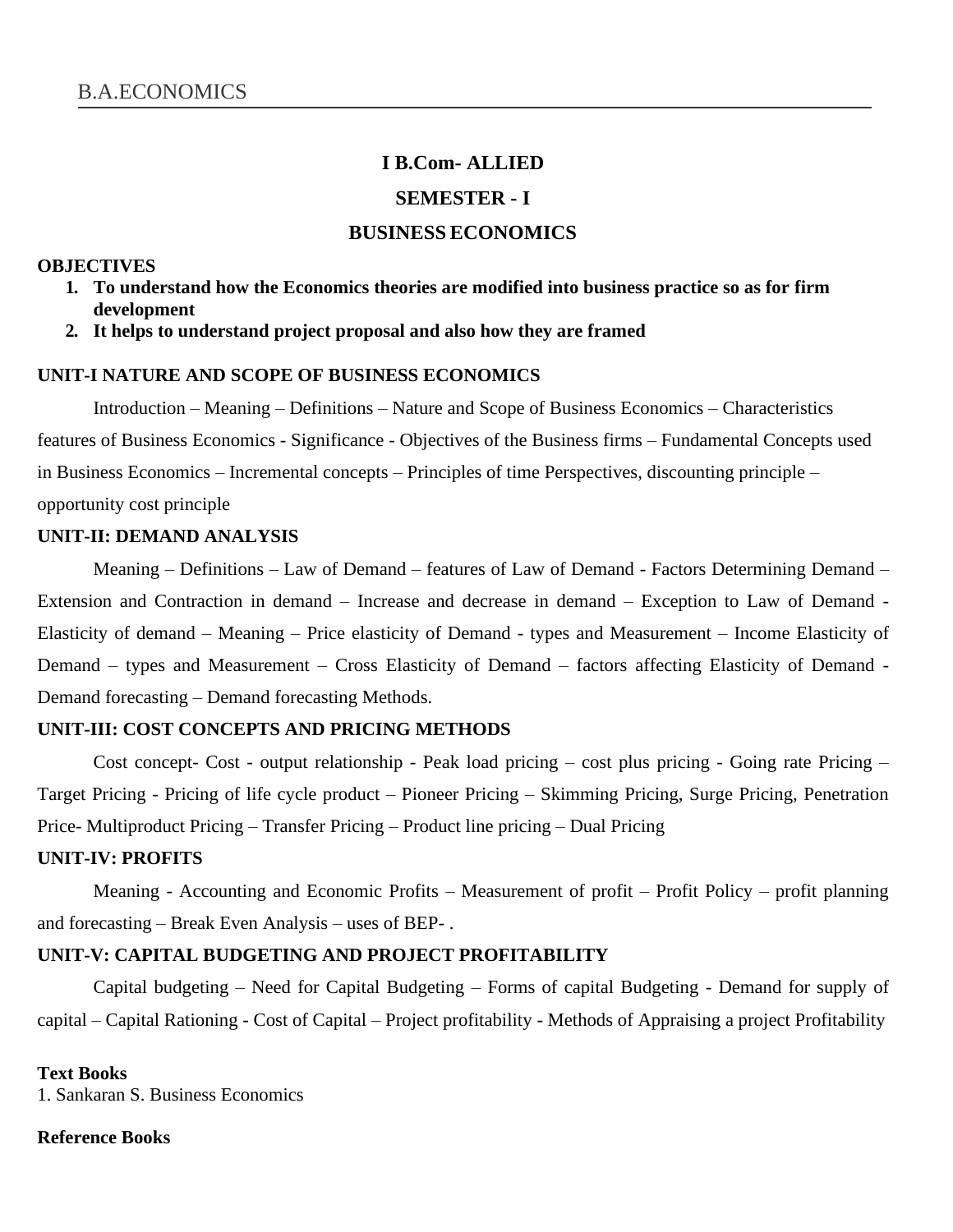- 1. Ahuja, H.L., Business Economics.
- 2. Nelli and Parker, TheEssence of Business Economics.
- 3. Ferguron P.R.Rothschild, R. and Ferguron G.J.Business Economics
- 4. R.Cauvery Business Economics.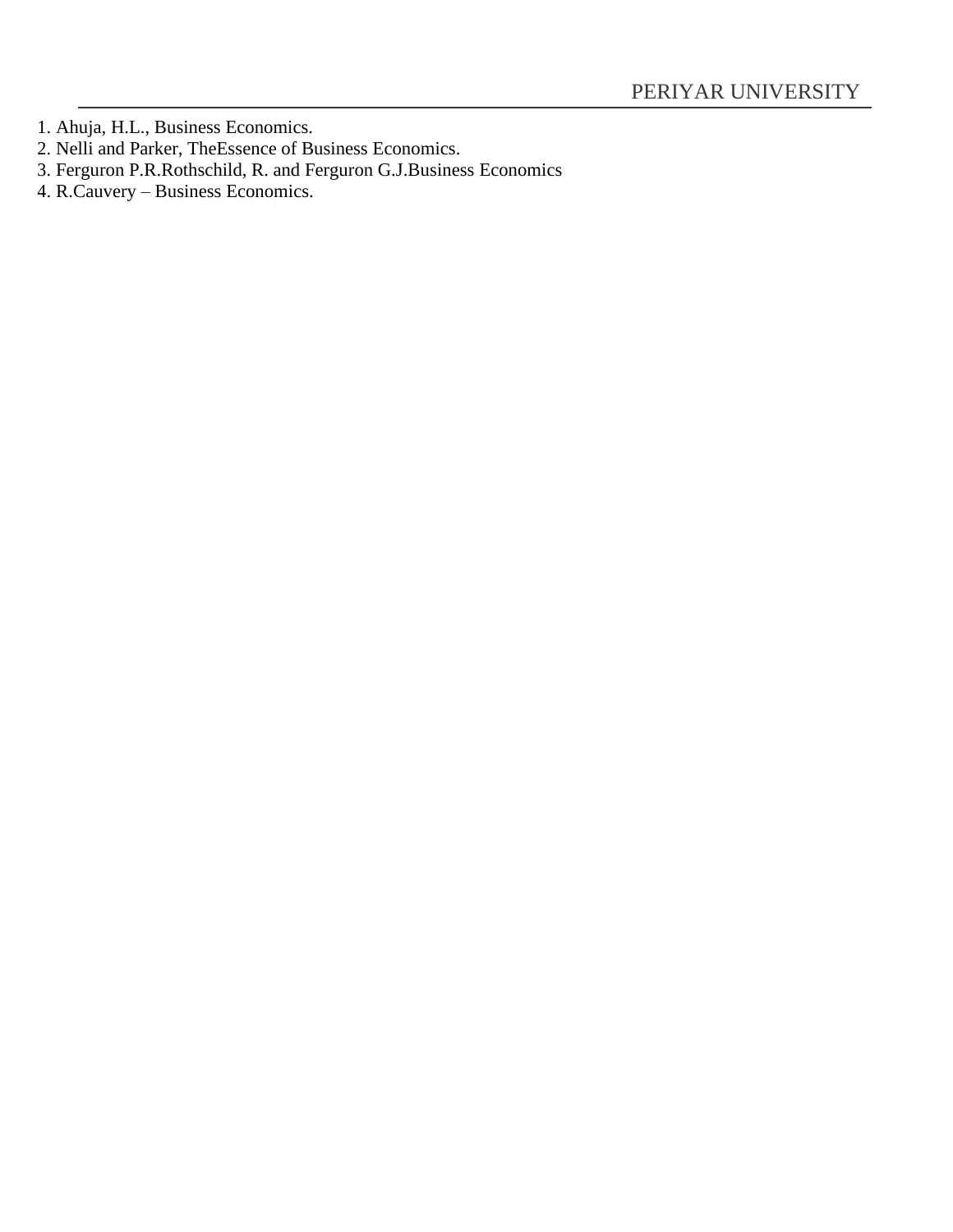# **I B. COM - ALLIED SEMESTER - II INDIAN ECONOMY**

#### **OBJECTIVES :**

- **1. To acquire sufficient knowledge about Indian Economy.**
- **2. To teach major issues in Indian Economy.**

#### **UNIT I DEVELOPING AND DEVELOPED COUNTRIES**

Meaning of Developed and under developed countries –Features, Determinants. Obstacle to under developed Countries – Distinction between Developed and under developed countries – Basic Characteristics of Indian Economy – Major Issues of Indian Economic Development

#### **UNIT II NATURAL AND HUMAN RESOURCES**

Natural resources - sources - Natural resources in India – Water Resources of India – Reasons for growth of population in India – Consequences of population growth in India – National population policy 2000 – Physical and Human capital Formation – Capital formation in India – Causes for low capital formation in India – Factors affection capital formation in India – Human Development Index (HDI)

#### **UNIT III: AGRICULTURE AND INDUSTRIAL DEVELOPMENT**

Role of Agriculture in Economic Development – Distinction between Agriculture and Industry - Contribution of Agriculture in Indian Economic Development – Share in National Income – Agricultural Productivity – Green revolution – Agricultural Marketing - .Industrialization - Role of Industry in Economic Development –Large Scale Industry – Iron and steel Industry - Sugar Industry – NTC - MSME

#### **UNIT IV POVERTY, INEQUALITY AND UNEMPLOYMENT**

Meaning of Poverty – Causes of Poverty – inequality of Income – reasons for inequality of Income – Methods of reducing inequality of Income – Measure undertaken by the government to remove poverty – Unemployment – Types –Causes for unemployment – remedial measure to unemployment – unemployment programmes – National Income – Concepts – measures and problems of Measurement of National Income

#### **UNIT: V ROLE OF STATE AND PLANNING COMMISION IN INDIA**

Role of State – Objectives of Modern State – Functions of modern welfare State – Need and Importance of Economic Planning in India – Achievement and failure of five year planning – State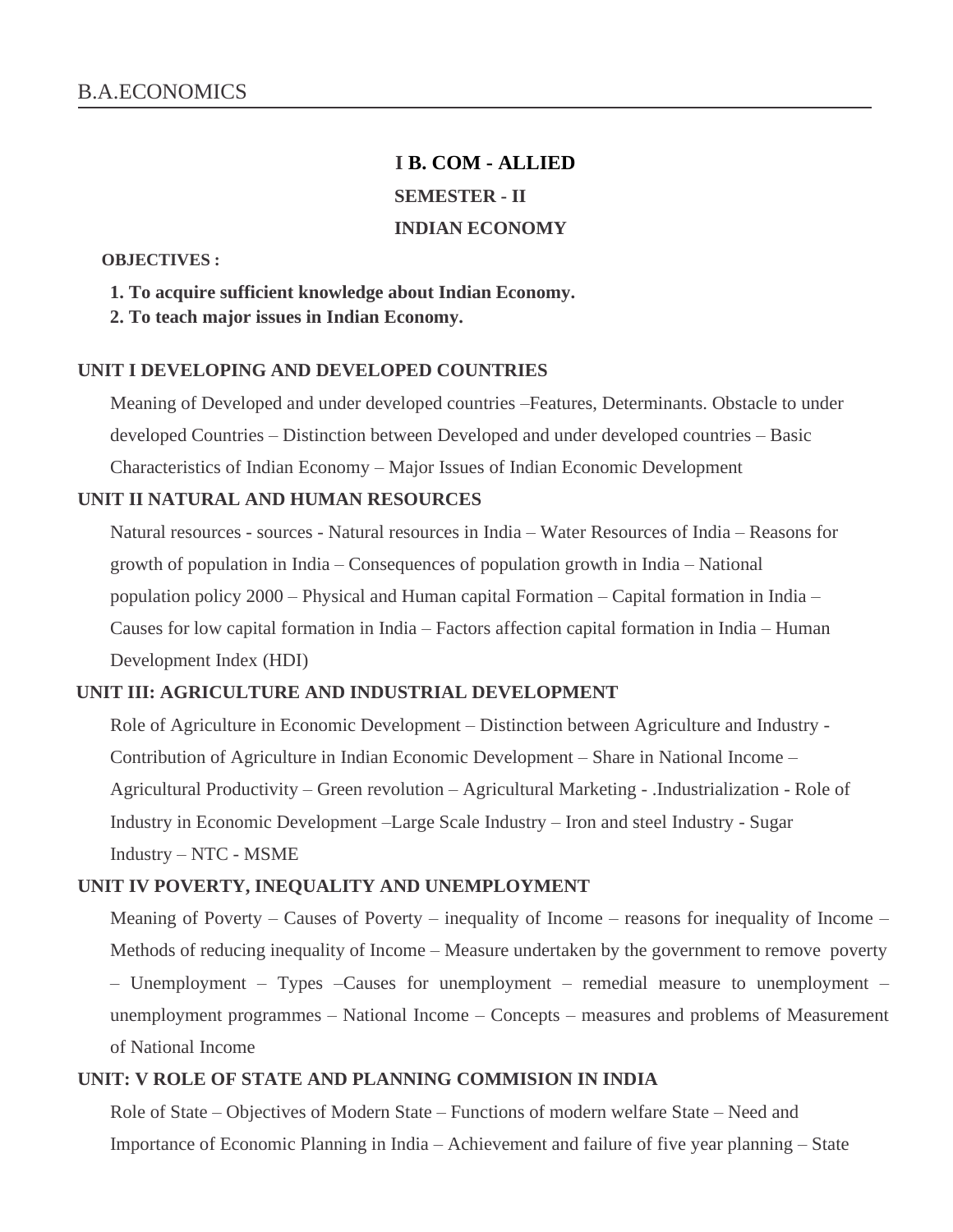trading corporation of India – Importance of Foreign Trade - Foreign trade policy of 2015-20 - Balance of Payments - – Make in India Scheme – Brain Drain – IMF – WHO and WTO – NITI AYOK – Structure and function

## **TEXTBOOKS:**

- **1.** Dutt R. & K.P.M. Sundharam **Indian Economy.**
- **2.** Mishra&Puri **Indian Economy.**
- **3.** Sankaran,S.**Indian Economy.**

### **REFERENCEBOOKS:**

- **1.** Agarwal,A.N.,**IndianEconomy.**
- **2.** Garg,V.K.,**IndianEconomicProblems.**
- **3.** Dhingra,**Indian Economy.**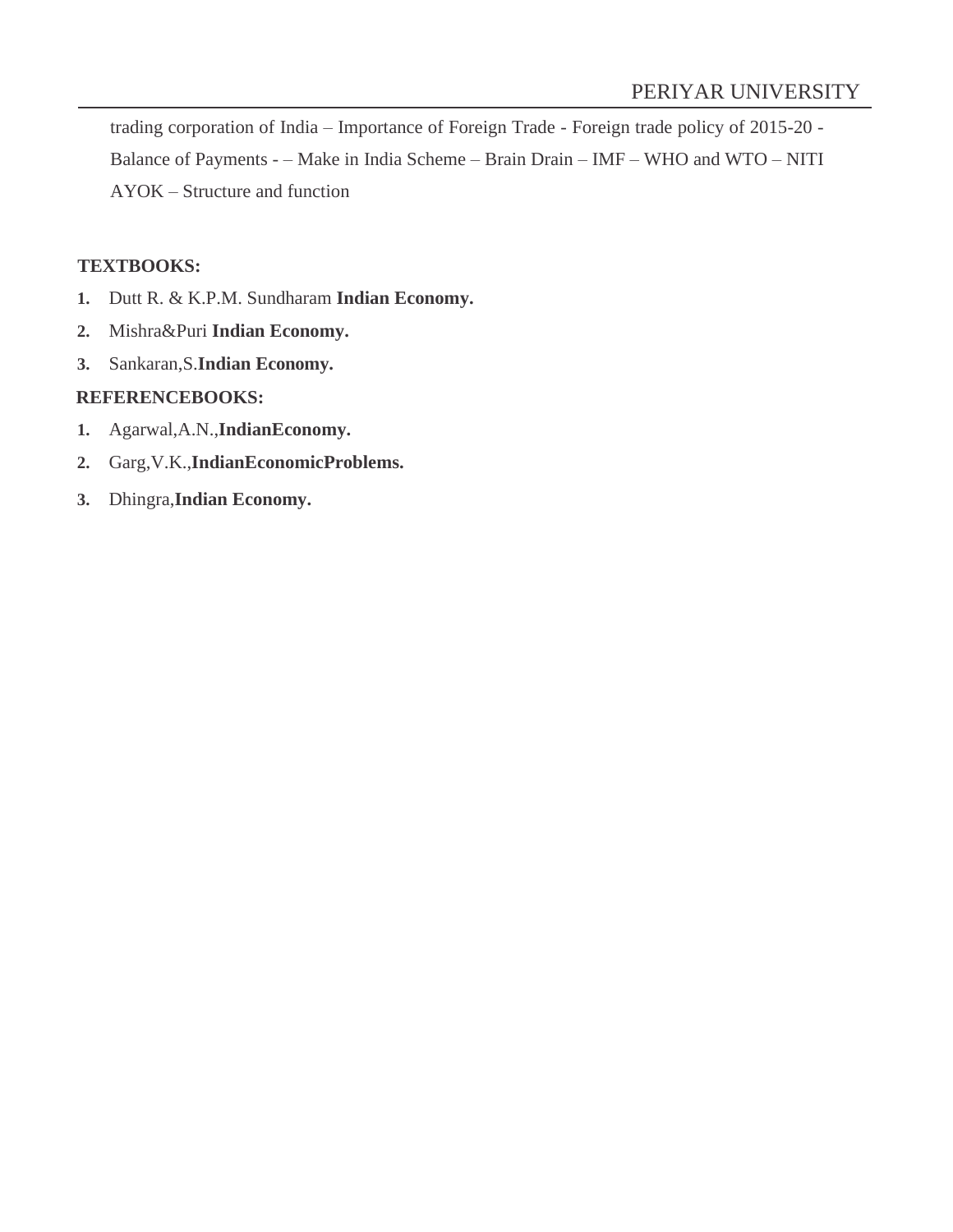# **II BBA - ALLIED SEMESTER - III**

## **MANAGERIAL ECONOMICS**

#### **OBJECTIVES**

- **1. To understand how the Economics theories are modified into business practice so as for firm development**
- **2. It helps to understand project proposal and also how they are framed**

#### **UNIT-I NATURE AND SCOPE OF BUSINESS ECONOMICS**

Introduction – Meaning – Definitions – Nature and Scope of Managerial Economics – Characteristics features of Managerial Economics - Significance – Difference between Economics and Managerial economics – Relationship of Managerial economics with other social science – Fundamental Concepts and Principles used in Managerial economics

#### **UNIT-II: DEMAND ANALYSIS**

Meaning – Definitions – Law of Demand – features of Law of Demand - Factors Determining Demand – Extension and Contraction in demand – Increase and decrease in demand – Exception to Law of Demand - Elasticity of demand – Meaning – Price elasticity of Demand - types and Measurement – Income Elasticity of Demand – types and Measurement – Cross Elasticity of Demand – factors affecting Elasticity of Demand - Demand forecasting – Demand forecasting Methods.

#### **UNIT-III: COST CONCEPTS AND PRICING METHODS**

Cost concept- Cost - output relationship - Peak load pricing – cost plus pricing - Going rate Pricing – Target Pricing - Pricing of life cycle product – Pioneer Pricing – Skimming Pricing, Surge Pricing, Penetration Price- Multiproduct Pricing – Transfer Pricing – Product line pricing – Dual Pricing

#### **UNIT-IV: PROFITS**

Meaning - Accounting and Economic Profits – Measurement – Profit Policy – Aims of profit policy profit planning and forecasting – Break Even Analysis – uses of BEP- .

#### **UNIT-V: CAPITAL BUDGETING AND PROJECT PROFITABILITY**

Capital budgeting – Need for Capital Budgeting – Forms of capital Budgeting - Demand for supply of

capital – Capital Rationing - Cost of Capital – Project profitability - Methods of Appraising a project Profitability

#### **Text Books**

1. Sankaran S. Business Economics

#### **Reference Books**

- 1. Ahuja, H.L., Business Economics.
- 2. Nelli and Parker, TheEssence of Business Economics.
- 3. Ferguron P.R.Rothschild, R. and Ferguron G.J.Business Economics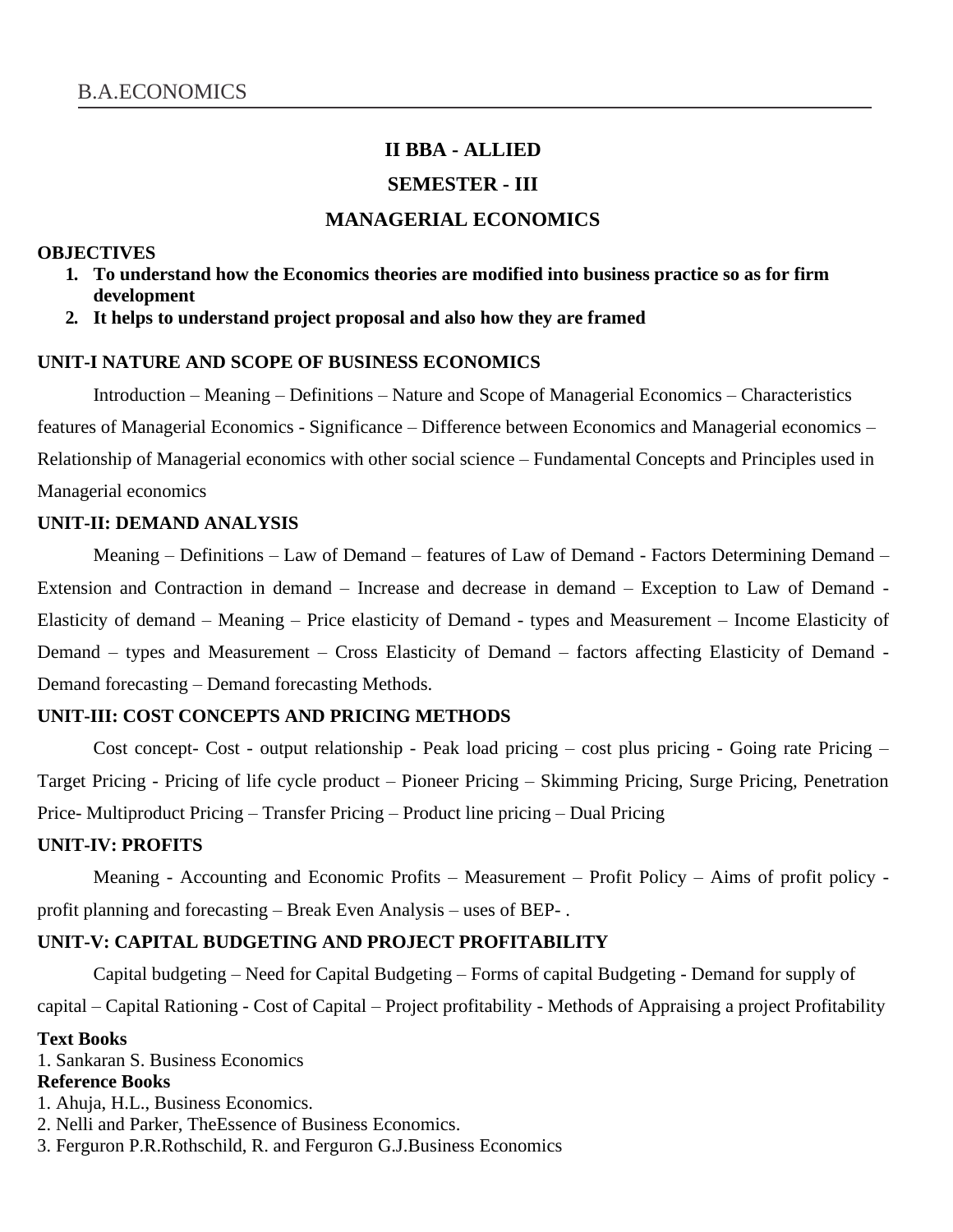4. R.Cauvery – Business Economics.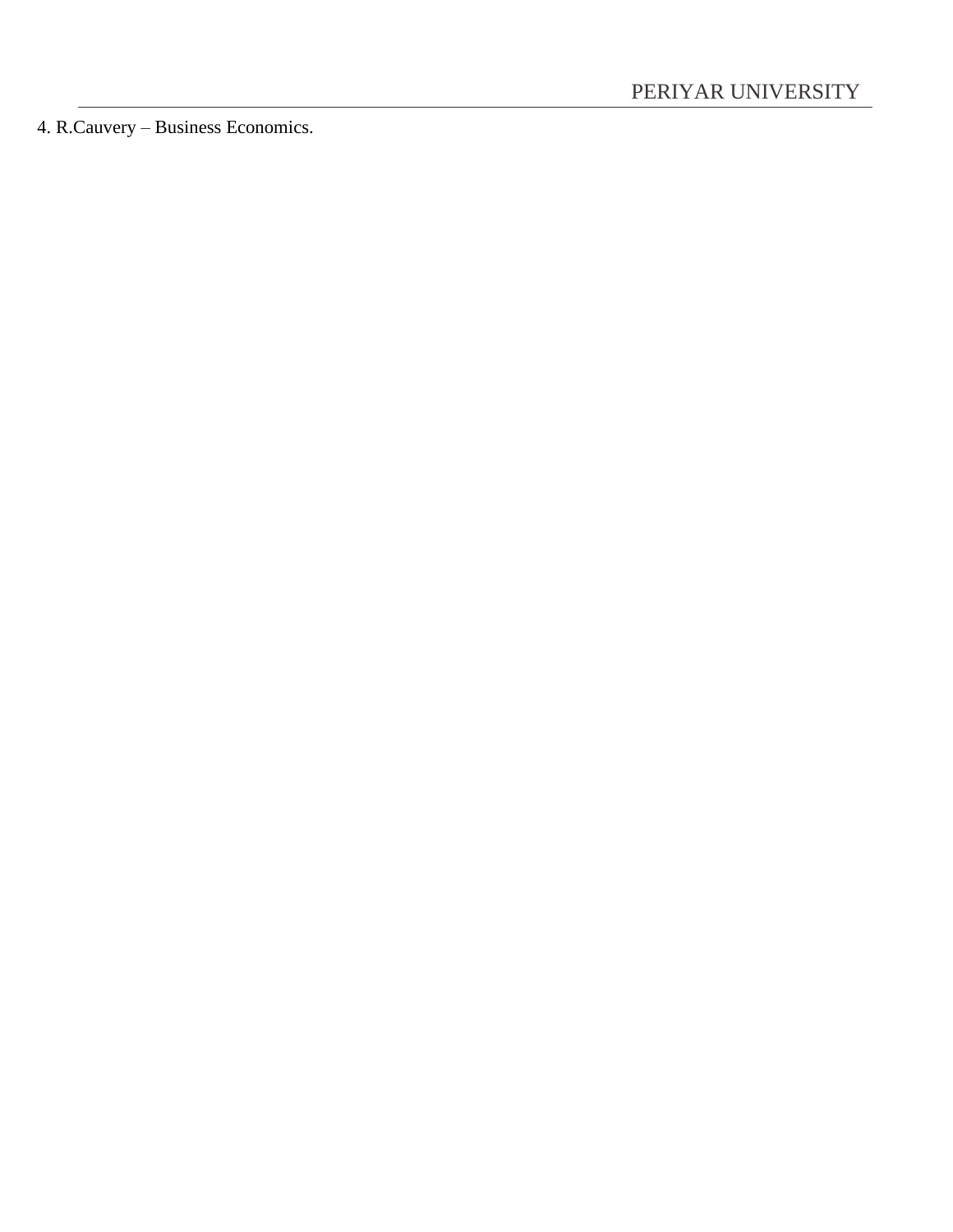# **II BBA - ALLIED SEMESTER - IV MONEY BANKING AND TRADE**

#### **OBJECTIVES**

#### **1. It helps the students to understand the nature and functions of Money**

# **2.** It **helps the Students to know about the functions of commercial and Central Banking UNIT I INTRODUCTION**

Money – Definition – Evolution of Money - Functions – Primary, Secondary and Contingency – Static and Dynamic Functions - Gresham' s Kinds – Qualities of Good Money – Defects of Money- Significance of Money in Capitalistic Economy - Significance of Money in Socialistic Economy - Significance of Money in Mixed economy – Monetary standards – Barter System - Metallic, Gold and paper standards.

## **UNIT II UNIT II VALUE OF MONEY**

Value of Money and Price Level - Fisher's transaction approach – Cambridge cash Balance approach – Keynesian theory of Money and Prices – Patinkin's Real Balance Effect – Milton Friedman's Restatement of Quantity theory of Money- Principles of Note Issue – Demand for Supply of Money – Factors affecting supply of Money

## **UNIT III BANKING**

Commercial Bank – Definition - Functions of Commercial banks – Credit Creation – Role of commercial Bank in Economic Development – Balance sheet – Assets and Liabilities structure - Central Bank- Meaning - functions – RBI and its Functions - Measures to Credit Control – Role of Central bank in economic Development

#### **UNIT IV INFLATION**

Inflation – Meaning – Causes - Types- Effects – Demand Full Inflation – Cost Push Inflation – Effects of Inflation – Inflationary gaps – Deflation – Causes and effects of Deflation – Stagflation – Measures to control Inflation and deflation – Trade Cycle

#### **UNIT V INTERNATIONAL TRADE**

Inter regional and International Trade – Features of International Trade - Role and Functions of International Institutions – IMF - IBRD – UNCTAD - WTO and ADB - Role of India in International Trade

#### **Text Books**

1Jhinghan, M.L ,**Monetary Economics.**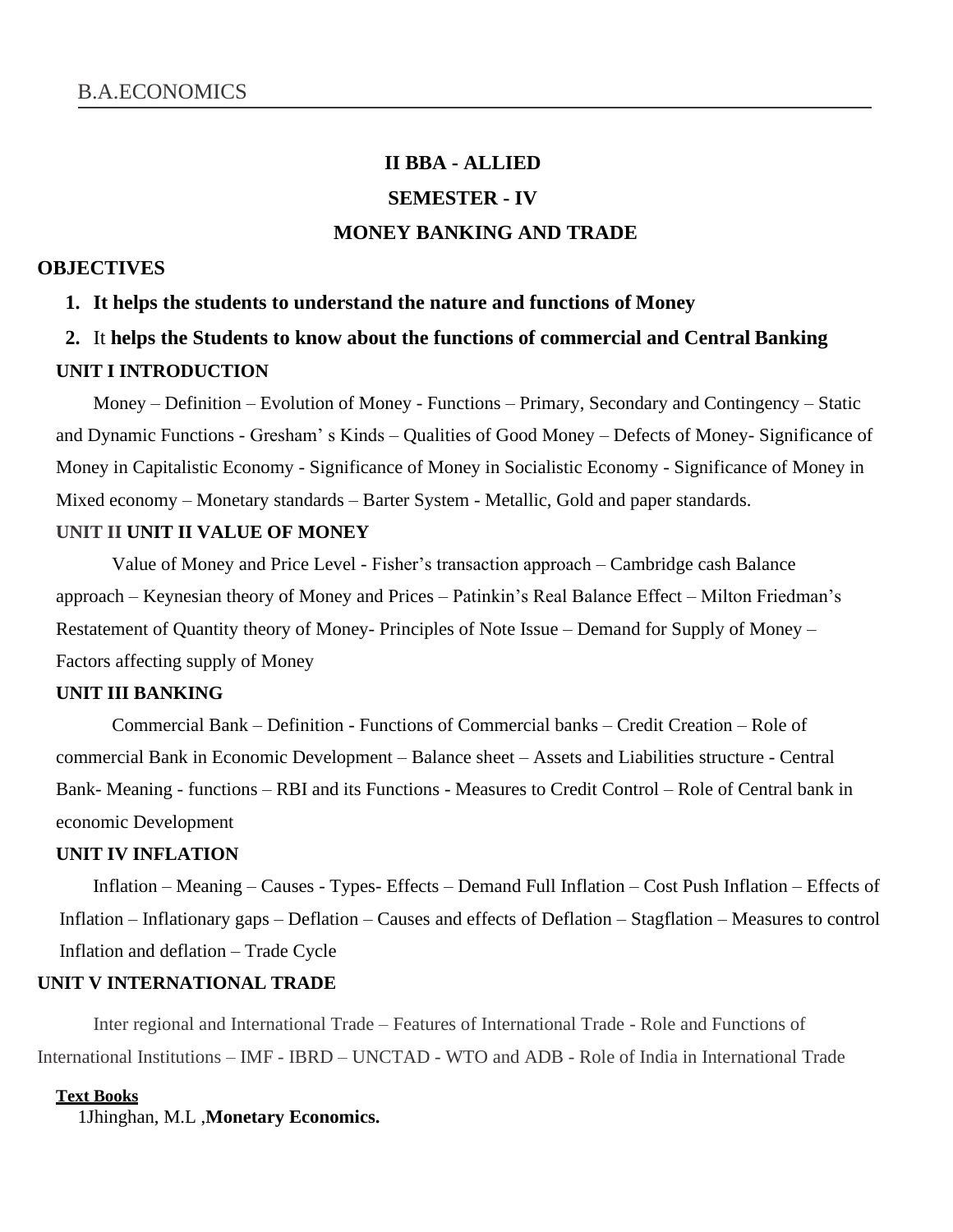**2.**Sankaran, S,**Monetary Economics**

**3.**Jhingan ,M.L, **International Economics.**

## **Reference Books:**

- **1.**Mithani, D ,**Money, Banking and International Trade.**
- **2.**Vaish, M.C ,**Monetary Theory.**
- **3.**Seth, M.L ,**Monetary Theory.**
- **4.**Cauvery et al ,**Monetary Theory.**
- **5.**Jhingan ,M.L, **International Economics**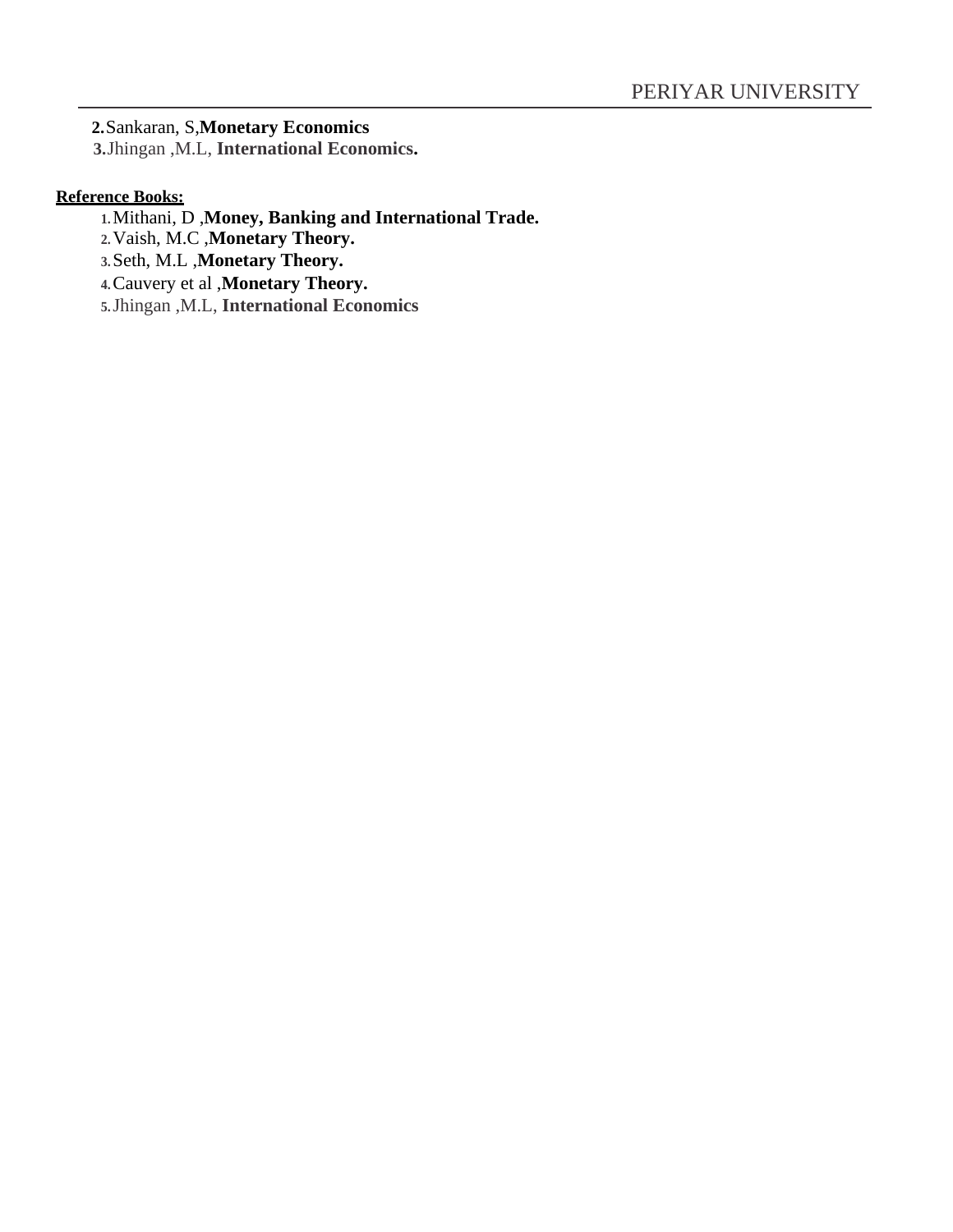# **II BA HISTORY - ALLIED SEMESTER - III INDIAN ECONOMY – PROBLEMS AND POLICIES - I**

#### **OBJECTIVES :**

- **3. To acquire sufficient knowledge about Indian Economy.**
- **4. To teach major issues in Indian Economy.**

### **UNIT I DEVELOPING AND DEVELOPED COUNTRIES**

Meaning of Developed and under developed Countries –Features, Determinants, Obstacle to Under Developed Countries – Distinction between Development and Growth – Basic Characteristics of Indian Economy – Major Issues of Indian Economic Development

### **UNIT II NATURAL AND HUMAN RESOURCES**

Natural resources – Sources - Various Natural resources in India – Water Resources of India –

Reasons for growth of population in India – Consequences of growth of population in India –

National population policy 2000 – Family Planning Programme – Census of India 2011

## **UNIT III PHYSICAL AND HUMAN CAPITAL FORMATION**

Meaning – Physical and Human capital Formation – Process of Physical capital formation – process of Human capital formation – Capital formation in India – Causes for low capital formation in India – Factors affection capital formation in India – sources of saving in India– Causes of low saving in India - Importance of human capital – Human Development Index (HDI) – Meaning and measurement.

## **UNIT IV POVERTY, INEQUALITY AND UNEMPLOYMENT**

Meaning of Poverty – Causes of Poverty – Inequality of Income – reasons for inequality of Income – Methods of reducing inequality of Income – Measure undertaken by the government to remove poverty – Unemployment – Types –Causes for unemployment – remedial measure to unemployment – Various unemployment programme – National Income – Concepts – measurement - problems of Measurement of National Income

## . **UNIT V ROLE OF STATE AND PLANNING COMMISION IN INDIA**

Role of State – Objectives of Modern State – Functions of modern welfare State –Need and Importance of Economic Planning - Achievements and failure of five Year Planning in India - NITI AYOK – Structure – Functions - weakness

## **TEXT BOOKS:**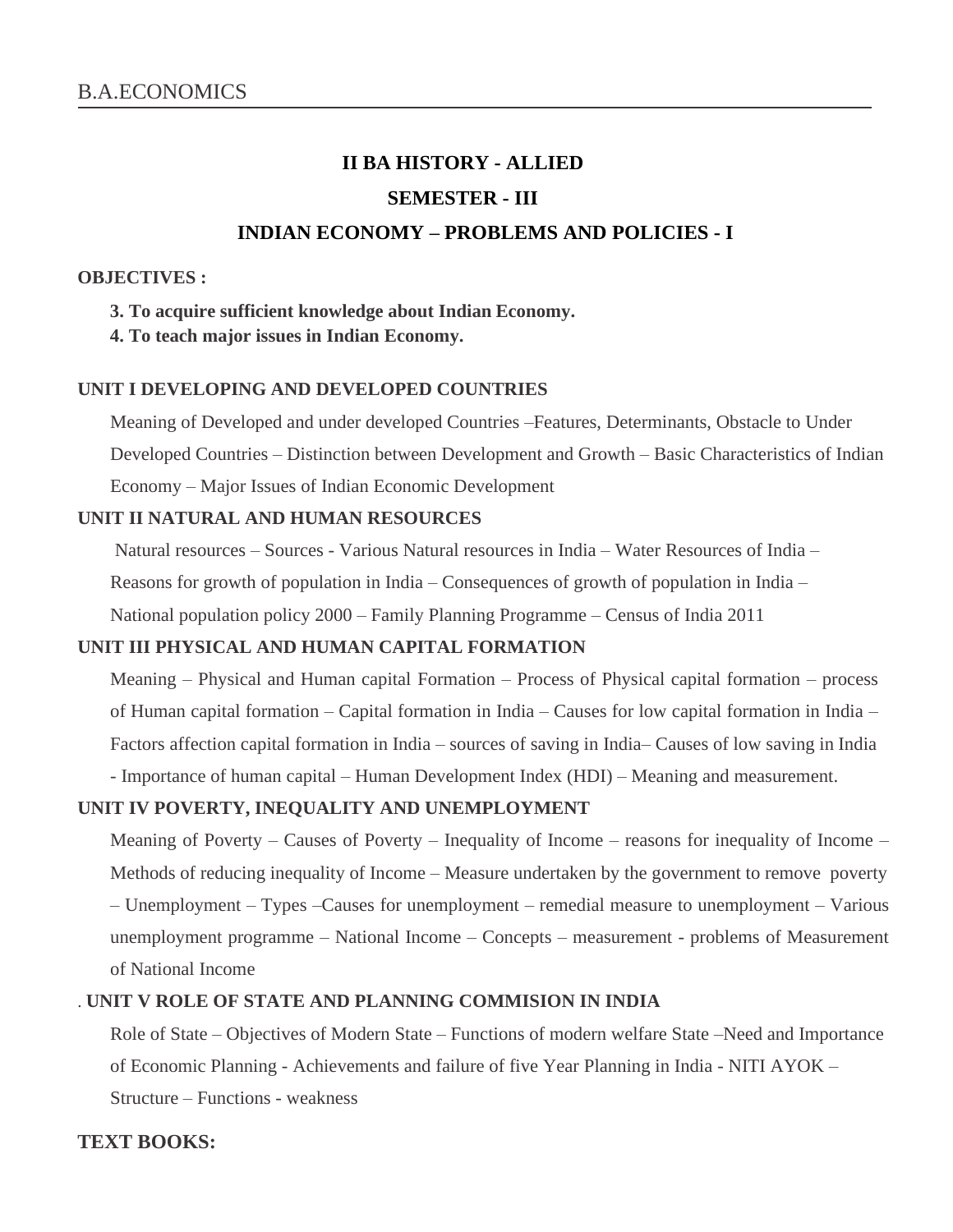- **4.** Dutt R. & K.P.M. Sundharam,**Indian Economy.**
- **5.** Mishra&Puri,**Indian Economy.**
- **6.** Sankaran**, S, IndianEconomy.**

## **REFERENCE BOOKS:**

- **4.** Agarwal,A.N.,**IndianEconomy.**
- **5.** Garg,V.K.,**IndianEconomicProblems.**
- **6.** DhingraI.C,**IndianEconomy.**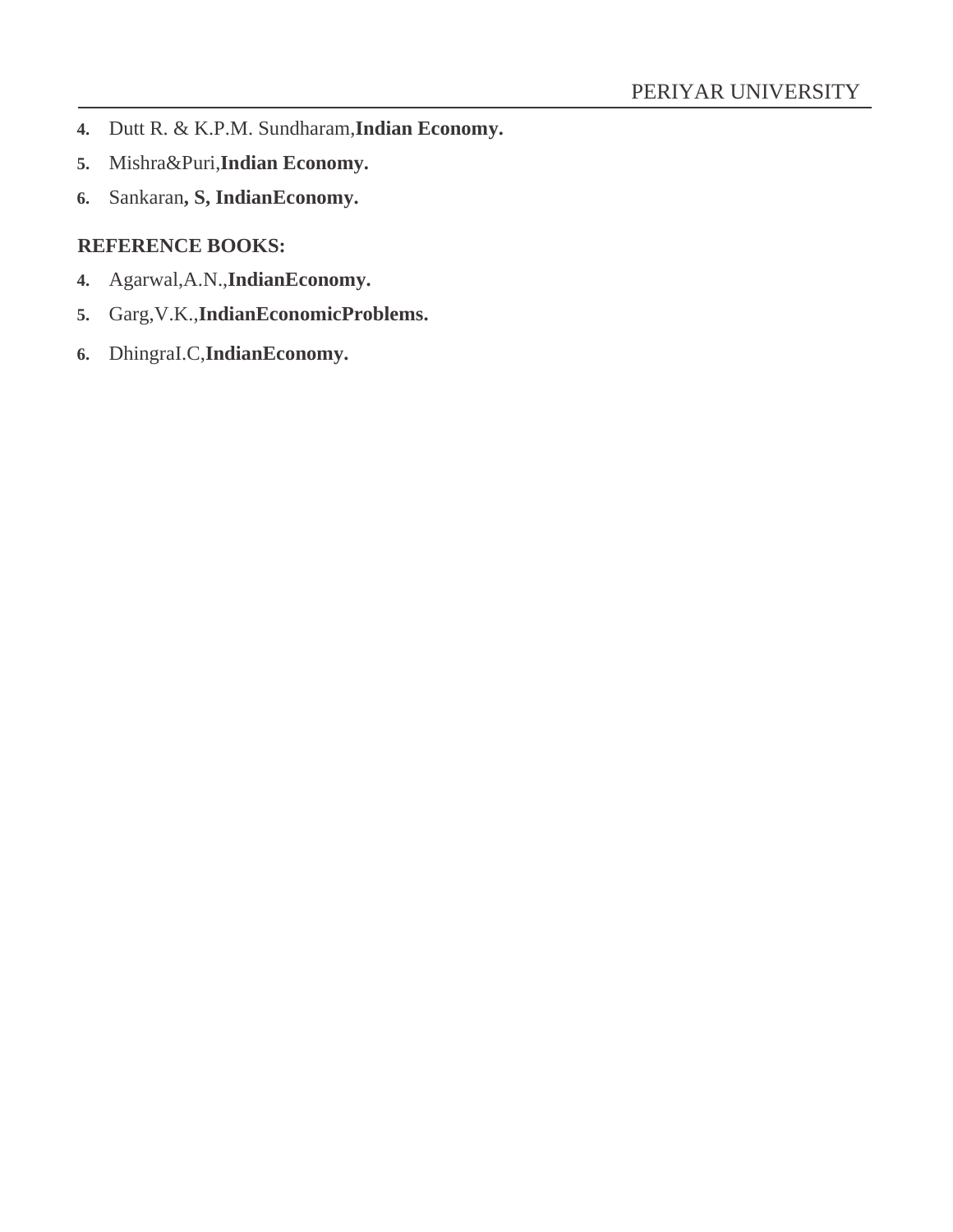# **II BA HISTORY - ALLIED SEMESTER - IV INDIAN ECONOMY – PROBLEMS AND POLICIES - II**

#### **OBJECTIVES :**

**3.To teach the students about the role of Agriculture, Industry and Transport sector.**

#### **4.To Portrait emerging Issues in Indian Economy**

#### **UNIT I: AGRICULTURE AND ECONOMIC DEVELOPMENT**

Role of Agriculture in Economic Development – Relationship between Agriculture and Industry - Contribution of Agriculture in Indian Economic Development – Share in National Income – Agricultural Productivity – Crop pattern – Green revolution – Agricultural Marketing – warehousing – Agricultural price – Second Green revolution.

#### **UNITII ROLE OF INDUSTRY AND ECONOMIC DEVELOPMENT**

Industrialization - Meaning - Role of Industry in Economic Development – Industrial Policies - Large Scale Industry – Iron and steel Industry - Sugar Industry- NTC – TISCO - SAIL –– Medium Small and Micro Enterprises (MSME) - Cottage Industry – Role and Problems of Medium and small scale Industry – Industrial Finance – IDBI – IFCI- SFC – LIC and SIDCO.

#### **UNIT III TRANSPORT**

Transport - Meaning – Nature - Role of Transport in Economic Development – Means of Transport – Surface Transport - Rail Transport – Functions – Accident and safety Measures – Road Transport – problems of Road transport – Water Transport – Inland Water Transport - Air transport - Nationalization of Transport in India – Aviation Policy – problems of Indian Transport System

#### **UNIT IV FINANCIAL RELATION BETWEEN THE CENTRE AND THE STATES**

Nature and significance of financial Relationship – Finance commission – Importance and functions of financial commission – Center – State conflict on finances **–** Local Government – Functions and Importance of Local Government – Federal Finance

#### **V STATE TRDING AND FOREIGN TRADING**

Meaning – Merits and demerits of State trading – State trading corporation of India – Importance of Foreign Trade - pattern of Import and Export – Foreign trade policy - Balance of Payments – Problems – Make in India Scheme – Brain Drain – IMF –WTO and Indian Economy